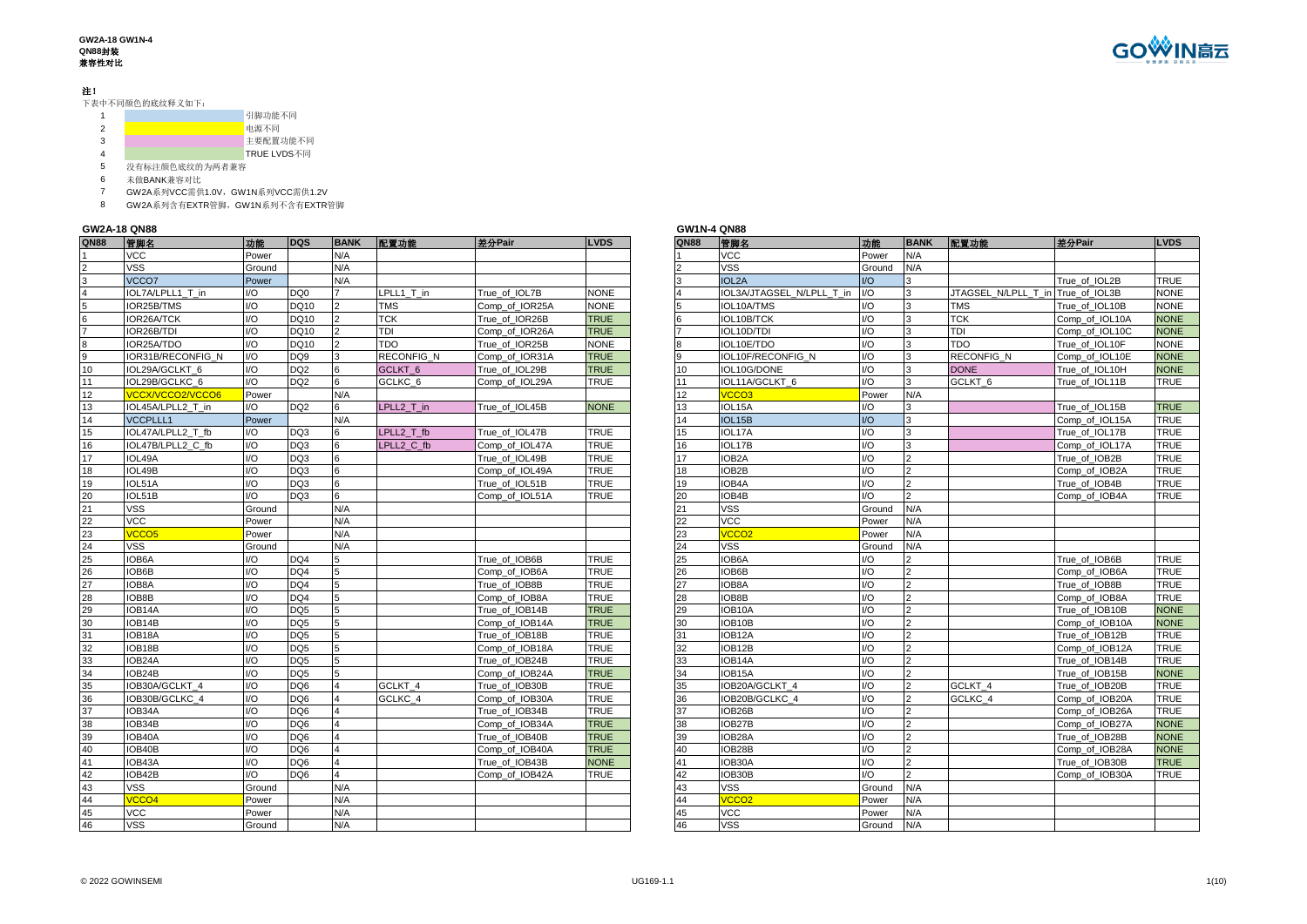

| <b>QN88</b>     | 管脚名                    | 功能               | <b>DQS</b>       | <b>BANK</b> | 配置功能                 | 差分Pair         | <b>LVDS</b> | <b>QN88</b> | 管脚名                  | 功能                    | <b>BANK</b> | 配置功能                 | 差分Pair                     | <b>LVDS</b> |
|-----------------|------------------------|------------------|------------------|-------------|----------------------|----------------|-------------|-------------|----------------------|-----------------------|-------------|----------------------|----------------------------|-------------|
| 47              | <b>EXTR</b>            | Ground           |                  | N/A         |                      |                |             | 47          | IOB36B               | 1/O                   |             |                      | Comp of IOB36A             | <b>TRUE</b> |
| 48              | IOR49B                 | I/O              | DQ8              |             |                      | Comp of IOR49A | <b>TRUE</b> | 48          | IOR <sub>17</sub> B  | I/O                   |             |                      | Comp of IOR17A             | <b>TRUE</b> |
| 49              | IOR49A                 | $\overline{1/O}$ | DQ8              |             |                      | True of IOR49B | <b>TRUE</b> | 49          | IOR17A               | I/O                   |             |                      | True of IOR17B             | <b>TRUE</b> |
| 50              | <b>VCCPLLR1</b>        | Power            |                  | N/A         |                      |                |             | 50          | IOR <sub>15</sub> B  | I/O                   |             |                      | Comp of IOR15A             | <b>TRUE</b> |
| 51              | IOR45A/RPLL2 T in      | I/O              | DQ <sub>9</sub>  | ર           | RPLL2 T in           | True of IOR45B | <b>NONE</b> | 51          | IOR11B/GCLKC 3       | I/O                   |             | GCLKC <sub>3</sub>   | Comp of IOR11A             | <b>TRUE</b> |
| 52              | IOR39A/SCLK            | 1/O              | DQ <sub>9</sub>  |             | <b>SCLK</b>          | True of IOR39B | <b>NONE</b> | 52          | IOR11A/GCLKT 3       | I/O                   |             | GCLKT <sub>3</sub>   | True of IOR11B             | <b>TRUE</b> |
| 53              | IOR38B/DOUT/WE N       | 1/O              | DQ <sub>9</sub>  | 3           | DOUT/WE N            | Comp_of_IOR38A | <b>TRUE</b> | 53          | IOR10J/DOUT/WE N     | I/O                   |             | DOUT/WE N            | Comp of IOR10I             | <b>NONE</b> |
| 54              | IOR38A/DIN/CLKHOLD N   | I/O              | DQ <sub>9</sub>  |             | <b>DIN/CLKHOLD N</b> | True of IOR38B | <b>TRUE</b> | 54          | IOR10I/DIN/CLKHOLD N | $\overline{1/O}$      |             | <b>DIN/CLKHOLD N</b> | True of IOR10J             | <b>NONE</b> |
| 55              | IOR36B/SSPI CS N/D0    | I/O              | DQS9             |             | SSPI CS N/D0         | Comp of IOR36A | <b>NONE</b> | 55          | IOR10H/SSPI CS N/D0  | I/O                   |             | SSPI CS N/D0         | Comp of IOR10G             | <b>NONE</b> |
| 56              | IOR36A/SO/D1           | 1/O              | DOS <sub>9</sub> |             | SO/D1                | True of IOR36B | <b>NONE</b> | 56          | IOR10G/SO/D1         | 1/O                   |             | SO/D1                | True of IOR10H             | <b>NONE</b> |
| 57              | IOR35A/FASTRD N/D3     | 1/O              | DQ <sub>9</sub>  |             | <b>FASTRD N/D3</b>   | True of IOR35B | <b>TRUE</b> | 57          | IOR10E/FASTRD N/D3   | 1/O                   |             | FASTRD N/D3          | True of IOR10F             | <b>NONE</b> |
| 58              | /CCO3                  | Power            |                  | N/A         |                      |                |             | 58          | <b>VCCO1</b>         | Power                 | N/A         |                      |                            |             |
| 59              | IOR34B/MCLK/D4         | I/O              | DQ <sub>9</sub>  |             | MCLK/D4              | Comp of IOR34A | <b>NONE</b> | 59          | IOR10D/MCLK/D4       | I/O                   |             | MCLK/D4              | Comp of IOR10C             | <b>NONE</b> |
| 60              | <b>IOR34A/MCS N/D5</b> | 1/O              | <b>DO9</b>       |             | MCS N/D5             | True of IOR34B | <b>NONE</b> | 60          | IOR10C/MCS N/D5      | I/O                   |             | MCS N/D5             | True of IOR10D             | <b>NONE</b> |
| 61              | IOR33B/MO/D6           | 1/O              | DQ <sub>9</sub>  | 3           | MO/D6                | Comp of IOR33A | <b>TRUE</b> | 61          | IOR10B/MO/D6         | I/O                   |             | MO/D6                | Comp of IOR10A             | <b>NONE</b> |
| 62              | IOR33A/MI/D7           | 1/O              | DQ <sub>9</sub>  |             | MI/D7                | True_of_IOR33B | <b>TRUE</b> | 62          | IOR10A/MI/D7         | I/O                   |             | MI/D7                | True_of_IOR10B             | <b>NONE</b> |
| 63              | IOR29A/GCLKT 3         | I/O              | DQ <sub>9</sub>  |             | <b>GCLKT 3</b>       | True of IOR29B | <b>TRUE</b> | 63          | IOR3A/RPLL T in      | I/O                   |             | RPLL T in            | True of IOR3B              | <b>NONE</b> |
| 64              | VCCX/VCCO2/VCCO6       | Power            |                  | N/A         |                      |                |             | 64          | <b>VCCX</b>          | Power                 | N/A         |                      |                            |             |
| 65              | <b>VSS</b>             | Ground           |                  | N/A         |                      |                |             | 65          | <b>VSS</b>           | Ground                | N/A         |                      |                            |             |
| 66              | <b>VCC</b>             | Power            |                  | N/A         |                      |                |             | 66          | <b>VCC</b>           | Power                 | N/A         |                      |                            |             |
| 67              | /CCO1                  | Power            |                  | N/A         |                      |                |             | 67          | <b>VCCO0</b>         | Power                 | N/A         |                      |                            |             |
| 68              | <b>VSS</b>             | Ground           |                  | N/A         |                      |                |             | 68          | IOT37B               | U                     |             |                      | Comp of IOT37A             | <b>NONE</b> |
| 69              | IOT50A                 | I/O              | <b>DQ12</b>      |             |                      | True of IOT50B | <b>TRUE</b> | 69          | IOT37A               | I/O                   | $\Omega$    |                      | True of IOT37B             | <b>NONE</b> |
| 70              | IOT44B                 | I/O              | <b>DQ13</b>      |             |                      | Comp of IOT44A | <b>TRUE</b> | 70          | IOT36B               | I/O                   |             |                      | Comp_of_IOT36A             | <b>NONE</b> |
| $\overline{71}$ | IOT44A                 | 1/O              | <b>DQ13</b>      |             |                      | True of IOT44B | <b>TRUE</b> | 71          | IOT36A               | I/O                   |             |                      | True of IOT36B             | <b>NONE</b> |
| 72              | IOT40B                 | I/O              | <b>DQ13</b>      |             |                      | Comp of IOT40A | <b>TRUE</b> | 72          | IOT35B               | I/O                   |             |                      | Comp of IOT35A             | <b>NONE</b> |
| 73              | IOT <sub>40</sub> A    | 1/O              | <b>DQ13</b>      |             |                      | True of IOT40B | <b>TRUE</b> | 73          | IOT35A               | I/O                   |             |                      | True of IOT35B             | <b>NONE</b> |
| 74              | IOT34B                 | I/O              | <b>DQ13</b>      |             |                      | Comp of IOT34A | <b>TRUE</b> | 74          | IOT33B               | I/O                   |             |                      | Comp_of_IOT33A             | <b>NONE</b> |
| 75              | IOT34A                 | 1/O              | <b>DQ13</b>      |             |                      | True of IOT34B | <b>TRUE</b> | 75          | IOT32B               | I/O                   |             |                      | Comp_of_IOT32A             | <b>NONE</b> |
| 76              | IOT30B/GCLKC 1         | I/O              | <b>DQ13</b>      |             | GCLKC <sub>1</sub>   | Comp of IOT30A | <b>TRUE</b> | 76          | IOT31B               | I/O                   |             |                      | Comp of IOT31A             | <b>NONE</b> |
| 77              | IOT30A/GCLKT 1         | 1/O              | <b>DQ13</b>      |             | GCLKT <sub>1</sub>   | True of IOT30B | <b>TRUE</b> | 77          | IOT30B               | 1/O                   |             |                      | Comp of IOT30A             | <b>NONE</b> |
| 78              | /CCO0                  | Power            |                  | N/A         |                      |                |             | 78          | <b>VCCX</b>          | Power                 | N/A         |                      |                            |             |
| 79              | IOT27B/GCLKC 0         | I/O              | <b>DQ14</b>      |             | GCLKC 0              | Comp of IOT27A | <b>NONE</b> | 79          | IOT <sub>12</sub> A  | I/O                   |             |                      | True of IOT12B             | <b>NONE</b> |
| 80              | IOT27A/GCLKT 0         | 1/O              | <b>DQ14</b>      |             | GCLKT <sub>0</sub>   | True of IOT27B | <b>NONE</b> | 80          | <b>IOT9A</b>         | I/O                   |             |                      | True of IOT9B              | <b>NONE</b> |
| 81              | IOT17B                 | 1/O              | <b>DQ14</b>      |             |                      | Comp of IOT17A | <b>NONE</b> | 81          | IOT6B                | 1/O                   |             |                      | Comp of IOT6A              | <b>NONE</b> |
| 82              | IOT17A                 | I/O              | <b>DQ14</b>      |             |                      | True of IOT17B | <b>NONE</b> | 82          | IOT6A                | I/O                   |             |                      | True of IOT6B              | <b>NONE</b> |
| 83              | IOT6B                  | I/O              | <b>DQ15</b>      |             |                      | Comp of IOT6A  | <b>TRUE</b> | 83          | IOT5B                | I/O                   |             |                      | Comp of IOT5A              | <b>NONE</b> |
| 84              | IOT6A                  | I/O              | <b>DQ15</b>      |             |                      | True_of_IOT6B  | <b>TRUE</b> | 84          | IOT5A                | I/O                   |             |                      | True_of_IOT5B              | <b>NONE</b> |
| 85              | IOT4B                  | 1/O              | <b>DQ15</b>      |             |                      | Comp of IOT4A  | <b>TRUE</b> | 85          | IOT4B                | I/O                   |             |                      | Comp of IOT4A              | <b>NONE</b> |
| 86              | IOT4A                  | I/O              | <b>DQ15</b>      |             |                      | True of IOT4B  | <b>TRUE</b> | 86          | IOT4A                | I/O                   |             |                      | True of IOT4B              | <b>NONE</b> |
| 87              | IOR30B/MODE1           | 1/O              | DQ9              | 3           | MODE1                | Comp of IOR30A | <b>NONE</b> | 87          | IOT3B/MODE1          | I/O                   |             | MODE1                | Comp of IOT3A              | <b>NONE</b> |
| <b>RR</b>       | IOR30A/MODE0           | $1/\Omega$       | nog              |             | <b>MODE0</b>         | True of IOR30B | <b>NONE</b> | <b>RR</b>   | IOT2B/MODE0          | $\overline{1/\Omega}$ |             | <b>MODE0</b>         | Comp of IOT <sub>2</sub> A | <b>NONE</b> |

| QN88 | 管脚名                  | 功能             | <b>DQS</b>      | <b>BANK</b>    | 配置功能               | 差分Pair         | <b>LVDS</b> | QN88 | 管脚名                  | 功能             | <b>BANK</b>    | 配置功能                 | 差分Pair         | <b>LVDS</b> |
|------|----------------------|----------------|-----------------|----------------|--------------------|----------------|-------------|------|----------------------|----------------|----------------|----------------------|----------------|-------------|
| 47   | <b>EXTR</b>          | Ground         |                 | N/A            |                    |                |             |      | IOB36B               | $\overline{O}$ |                |                      | Comp of IOB36A | <b>TRUE</b> |
| 48   | IOR49B               | 1/O            | DQ8             | 3              |                    | Comp of IOR49A | <b>TRUE</b> | 48   | IOR17B               | I/O            |                |                      | Comp_of_IOR17A | <b>TRUE</b> |
| 49   | IOR49A               | 1/O            | DQ8             | 3              |                    | True of IOR49B | <b>TRUE</b> | 49   | IOR17A               | I/O            |                |                      | True of IOR17B | <b>TRUE</b> |
| 50   | <b>VCCPLLR1</b>      | Power          |                 | N/A            |                    |                |             | 50   | IOR <sub>15</sub> B  | I/O            |                |                      | Comp_of_IOR15A | <b>TRUE</b> |
| 51   | IOR45A/RPLL2 T in    | I/O            | DQ <sub>9</sub> | 3              | RPLL2 T in         | True of IOR45B | <b>NONE</b> | 51   | IOR11B/GCLKC 3       | I/O            |                | GCLKC <sub>3</sub>   | Comp of IOR11A | <b>TRUE</b> |
| 52   | IOR39A/SCLK          | 1/O            | DQ <sub>9</sub> | $\mathbf{B}$   | <b>SCLK</b>        | True of IOR39B | <b>NONE</b> | 52   | IOR11A/GCLKT 3       | I/O            |                | GCLKT <sub>3</sub>   | True_of_IOR11B | <b>TRUE</b> |
| 53   | IOR38B/DOUT/WE N     | I/O            | DQ <sub>9</sub> | 3              | DOUT/WE N          | Comp of IOR38A | <b>TRUE</b> | 53   | IOR10J/DOUT/WE N     | I/O            |                | DOUT/WE N            | Comp of IOR10I | <b>NONE</b> |
| 54   | IOR38A/DIN/CLKHOLD N | 1/O            | DQ <sub>9</sub> | 3              | DIN/CLKHOLD N      | True of IOR38B | <b>TRUE</b> | 54   | IOR10I/DIN/CLKHOLD N | I/O            |                | <b>DIN/CLKHOLD N</b> | True of IOR10J | <b>NONE</b> |
| 55   | IOR36B/SSPI CS N/D0  | 1/O            | DQS9            | 3              | SSPI CS N/D0       | Comp of IOR36A | <b>NONE</b> | 55   | IOR10H/SSPI CS N/D0  | I/O            |                | SSPI CS N/D0         | Comp of IOR10G | <b>NONE</b> |
| 56   | IOR36A/SO/D1         | 1/O            | DQS9            | 3              | SO/D1              | True_of_IOR36B | <b>NONE</b> | 56   | IOR10G/SO/D1         | I/O            |                | SO/D1                | True_of_IOR10H | <b>NONE</b> |
| 57   | IOR35A/FASTRD N/D3   | 1/O            | DQ <sub>9</sub> | 3              | FASTRD N/D3        | True of IOR35B | <b>TRUE</b> | 57   | IOR10E/FASTRD N/D3   | U              |                | <b>FASTRD N/D3</b>   | True of IOR10F | <b>NONE</b> |
| 58   | /CCO <sub>3</sub>    | Power          |                 | N/A            |                    |                |             | 58   | /CCO1                | Power          | N/A            |                      |                |             |
| 59   | IOR34B/MCLK/D4       | 1/O            | DQ <sub>9</sub> | $\mathbf{B}$   | MCLK/D4            | Comp_of_IOR34A | <b>NONE</b> | 59   | IOR10D/MCLK/D4       | I/O            |                | MCLK/D4              | Comp_of_IOR10C | <b>NONE</b> |
| 60   | IOR34A/MCS N/D5      | 1/O            | DQ <sub>9</sub> | 3              | MCS N/D5           | True of IOR34B | <b>NONE</b> | 60   | IOR10C/MCS N/D5      | I/O            |                | MCS N/D5             | True_of_IOR10D | <b>NONE</b> |
| 61   | IOR33B/MO/D6         | I/O            | DQ <sub>9</sub> | 3              | MO/D6              | Comp of IOR33A | <b>TRUE</b> | 61   | IOR10B/MO/D6         | I/O            |                | MO/D6                | Comp of IOR10A | <b>NONE</b> |
| 62   | IOR33A/MI/D7         | 1/O            | DQ <sub>9</sub> | $\mathbf{B}$   | MI/D7              | True of IOR33B | <b>TRUE</b> | 62   | IOR10A/MI/D7         | I/O            |                | MI/D7                | True of IOR10B | <b>NONE</b> |
| 63   | IOR29A/GCLKT 3       | I/O            | DQ <sub>9</sub> | $\mathbf{B}$   | GCLKT <sub>3</sub> | True of IOR29B | <b>TRUE</b> | 63   | IOR3A/RPLL_T_in      | I/O            |                | RPLL_T_in            | True of IOR3B  | <b>NONE</b> |
| 64   | VCCX/VCCO2/VCCO6     | Power          |                 | N/A            |                    |                |             | 64   | <b>VCCX</b>          | Power          | N/A            |                      |                |             |
| 65   | <b>VSS</b>           | Ground         |                 | N/A            |                    |                |             | 65   | <b>VSS</b>           | Ground         | N/A            |                      |                |             |
| 66   | <b>VCC</b>           | Power          |                 | N/A            |                    |                |             | 66   | <b>VCC</b>           | Power          | N/A            |                      |                |             |
| 67   | VCCO <sub>1</sub>    | Power          |                 | N/A            |                    |                |             | 67   | <b>CCOO</b>          | Power          | N/A            |                      |                |             |
| 68   | <b>VSS</b>           | Ground         |                 | N/A            |                    |                |             | 68   | IOT37B               | 1/O            | l0             |                      | Comp of IOT37A | <b>NONE</b> |
| 69   | IOT50A               | I/O            | DQ12            |                |                    | True of IOT50B | <b>TRUE</b> | 69   | IOT37A               | I/O            | $\Omega$       |                      | True of IOT37B | <b>NONE</b> |
| 70   | IOT44B               | I/O            | <b>DQ13</b>     |                |                    | Comp of IOT44A | <b>TRUE</b> | 70   | IOT36B               | I/O            | $\Omega$       |                      | Comp of IOT36A | <b>NONE</b> |
| 71   | IOT44A               | 1/O            | DQ13            |                |                    | True of IOT44B | <b>TRUE</b> | 71   | IOT36A               | I/O            | $\Omega$       |                      | True of IOT36B | <b>NONE</b> |
| 72   | IOT40B               | 1/O            | DQ13            |                |                    | Comp of IOT40A | <b>TRUE</b> | 72   | IOT35B               | I/O            | $\Omega$       |                      | Comp of IOT35A | <b>NONE</b> |
| 73   | IOT40A               | 1/O            | DQ13            |                |                    | True of IOT40B | <b>TRUE</b> | 73   | IOT35A               | I/O            | $\Omega$       |                      | True of IOT35B | <b>NONE</b> |
| 74   | IOT34B               | $\overline{O}$ | DQ13            |                |                    | Comp of IOT34A | <b>TRUE</b> | 74   | IOT33B               | I/O            | $\Omega$       |                      | Comp of IOT33A | <b>NONE</b> |
| 75   | IOT34A               | 1/O            | <b>DQ13</b>     |                |                    | True of IOT34B | <b>TRUE</b> | 75   | IOT32B               | I/O            | $\Omega$       |                      | Comp_of_IOT32A | <b>NONE</b> |
| 76   | IOT30B/GCLKC 1       | 1/O            | DQ13            |                | GCLKC 1            | Comp of IOT30A | <b>TRUE</b> | 76   | IOT31B               | I/O            | $\Omega$       |                      | Comp of IOT31A | <b>NONE</b> |
| 77   | IOT30A/GCLKT 1       | I/O            | <b>DQ13</b>     |                | GCLKT_1            | True of IOT30B | <b>TRUE</b> | 77   | IOT30B               | I/O            | $\Omega$       |                      | Comp of IOT30A | <b>NONE</b> |
| 78   | /CCO0                | Power          |                 | N/A            |                    |                |             | 78   | <b>CCX</b>           | Power          | N/A            |                      |                |             |
| 79   | IOT27B/GCLKC 0       | I/O            | <b>DQ14</b>     | $\Omega$       | GCLKC <sub>0</sub> | Comp_of_IOT27A | <b>NONE</b> | 79   | IOT <sub>12</sub> A  | I/O            | $\Omega$       |                      | True of IOT12B | <b>NONE</b> |
| 80   | IOT27A/GCLKT 0       | 1/O            | <b>DQ14</b>     | $\Omega$       | GCLKT <sub>0</sub> | True of IOT27B | <b>NONE</b> | 80   | IOT9A                | 1/O            | $\Omega$       |                      | True of IOT9B  | <b>NONE</b> |
| 81   | IOT17B               | 1/O            | <b>DQ14</b>     | $\Omega$       |                    | Comp of IOT17A | <b>NONE</b> | 81   | IOT6B                | I/O            | $\Omega$       |                      | Comp of IOT6A  | <b>NONE</b> |
| 82   | IOT17A               | 1/O            | <b>DQ14</b>     | $\overline{0}$ |                    | True of IOT17B | <b>NONE</b> | 82   | IOT6A                | 1/O            | $\overline{0}$ |                      | True of IOT6B  | <b>NONE</b> |
| 83   | IOT6B                | 1/O            | <b>DQ15</b>     | $\Omega$       |                    | Comp of IOT6A  | <b>TRUE</b> | 83   | IOT5B                | U              | $\Omega$       |                      | Comp of IOT5A  | <b>NONE</b> |
| 84   | IOT6A                | 1/O            | <b>DQ15</b>     | $\overline{0}$ |                    | True of IOT6B  | <b>TRUE</b> | 84   | IOT5A                | I/O            | $\overline{0}$ |                      | True of IOT5B  | <b>NONE</b> |
| 85   | IOT4B                | 1/O            | <b>DQ15</b>     | $\overline{0}$ |                    | Comp of IOT4A  | <b>TRUE</b> | 85   | IOT4B                | 1/O            | $\Omega$       |                      | Comp of IOT4A  | <b>NONE</b> |
| 86   | IOT4A                | 1/O            | <b>DQ15</b>     | $\overline{0}$ |                    | True of IOT4B  | <b>TRUE</b> | 86   | IOT4A                | I/O            | $\Omega$       |                      | True of IOT4B  | <b>NONE</b> |
| 87   | IOR30B/MODE1         | 1/O            | DQ <sub>9</sub> |                | MODE1              | Comp of IOR30A | <b>NONE</b> | 87   | IOT3B/MODE1          | I/O            |                | MODE1                | Comp of IOT3A  | <b>NONE</b> |
| 88   | IOR30A/MODE0         | 1/O            | DQ <sub>9</sub> | Iз             | MODE0              | True of IOR30B | <b>NONE</b> | 88   | IOT2B/MODE0          | 1/O            | $\Omega$       | MODE0                | Comp_of_IOT2A  | <b>NONE</b> |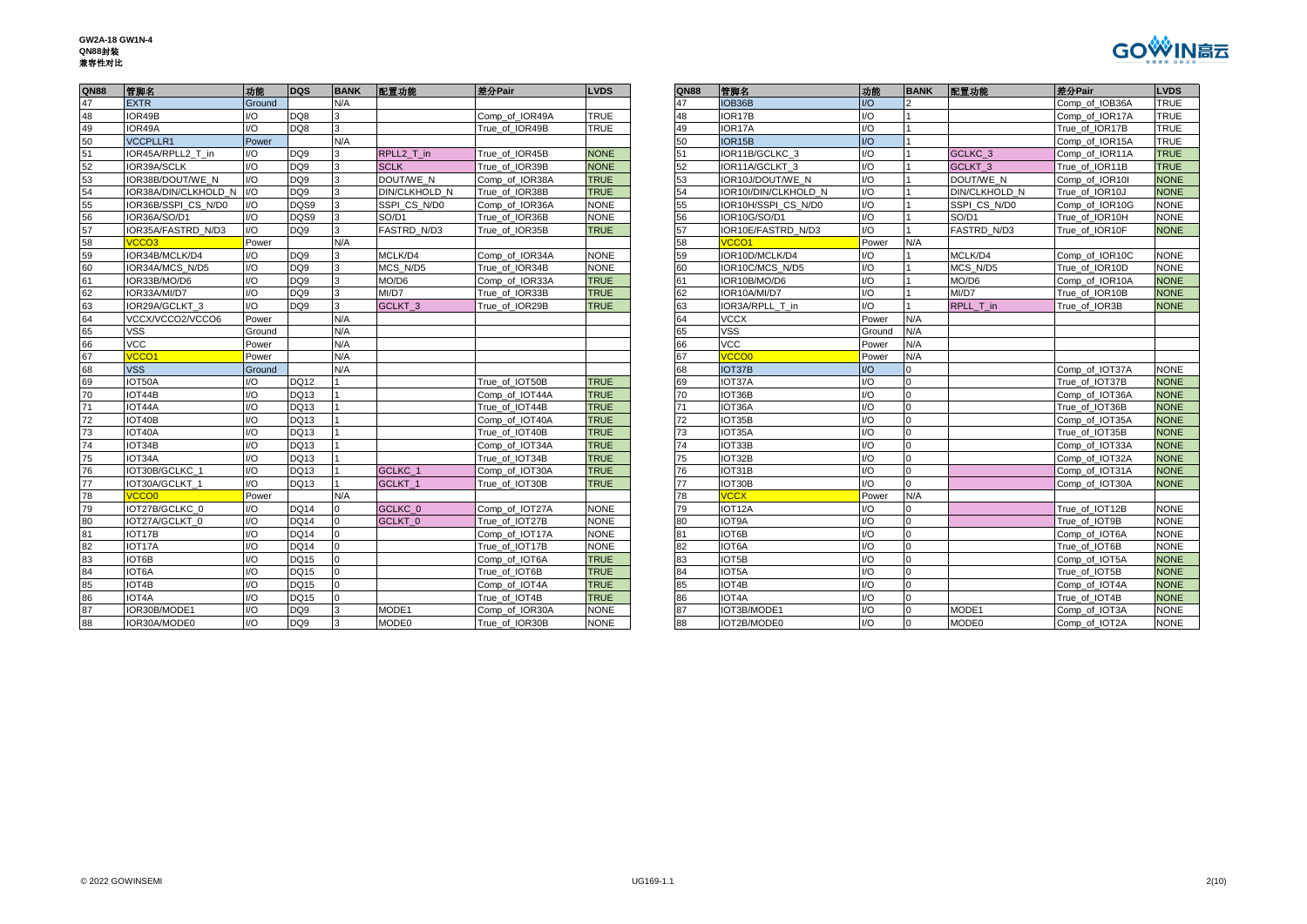#### **GW2A-18 GW1N-4 LQ144**封装 兼容性对比

### 注!

下表中不同颜色的底纹释义如下:

|  | 引脚功能不同      |
|--|-------------|
|  | 电源不同        |
|  | 主要配置功能不同    |
|  | TRUE LVDS不同 |

5 没有标注颜色底纹的为两者兼容<br>6 未做BANK兼容对比

未做BANK兼容对比

GW2A系列VCC需供1.0V,GW1N系列VCC需供1.2V

GW2A系列含有EXTR管脚,GW1N系列不含有EXTR管脚

## **GW2A-18 LQ144 GW1N-4 LQ144**

| <b>LQ144</b>                                  | 管脚名                | 功能                     | DQS             | <b>BANK</b>    | 配置功能               | 差分Pair              | <b>LVDS</b> | <b>LQ144</b> | 管脚名                          | 功能                          | <b>BANK</b>    | 配置功能                              | 差分Pair         | <b>LVDS</b> |
|-----------------------------------------------|--------------------|------------------------|-----------------|----------------|--------------------|---------------------|-------------|--------------|------------------------------|-----------------------------|----------------|-----------------------------------|----------------|-------------|
|                                               | VCC/VCCPLLL1       | Power                  |                 | N/A            |                    |                     |             |              | <b>VCC</b>                   | Power                       | N/A            |                                   |                |             |
|                                               | <b>VSS</b>         | Ground                 |                 | N/A            |                    |                     |             |              | VSS                          | Ground                      | N/A            |                                   |                |             |
| 3                                             | IOL <sub>2</sub> A | UQ                     | DQ0             |                |                    | True of IOL2B       | <b>TRUE</b> |              | IOL2A                        | UQ                          | 3              |                                   | True of IOL2B  | <b>TRUE</b> |
|                                               | IOL2B              | $\mathsf{U}\mathsf{O}$ | DQ0             |                |                    | Comp of IOL2A       | <b>TRUE</b> |              | IOL3A/JTAGSEL N/LPLL<br>T in | 1/O                         |                | JTAGSEL N/LPLL T in True of IOL3B |                | <b>NONE</b> |
|                                               | <b>VCCO7</b>       | Power                  |                 | N/A            |                    |                     |             |              | VCCO <sub>3</sub>            | Power                       | N/A            |                                   |                |             |
|                                               | IOL7A/LPLL1 T in   | $\mathsf{U}\mathsf{O}$ | DQ0             |                | LPLL1 T in         | True of IOL7B       | <b>NONE</b> |              | IOL3B/LPLL C in              | $\mathsf{U}\mathsf{O}$      |                | LPLL C in                         | Comp of IOL3A  | <b>NONE</b> |
| $\overline{7}$                                | IOL7B/LPLL1 C in   | 1/O                    | DQ <sub>0</sub> |                | LPLL1 C in         | Comp_of_IOL7A       | <b>NONE</b> |              | IOL4A/LPLL T fb              | $\overline{1}$              | 3              | LPLL T fb                         | True of IOL4B  | <b>TRUE</b> |
| 8                                             | <b>VCCPLLL0</b>    | Power                  |                 | N/A            |                    |                     |             |              | IOL4B/LPLL C fb              | $\mathsf{IO}$               | 3              | LPLL C fb                         | Comp of IOL4A  | <b>TRUE</b> |
| 9                                             | IOL22A             | $UO$                   | DQS1            |                |                    | True of IOL22B      | <b>TRUE</b> |              | <b>IOL6A</b>                 | $\mathsf{IO}$               |                |                                   | True of IOL6B  | <b>TRUE</b> |
| 10                                            | IOL22B             | $1/O$                  | DQS1            |                |                    | Comp of IOL22A      | <b>TRUE</b> | 10           | IOL6B                        | $\overline{1}/\overline{O}$ | 3              |                                   | Comp_of_IOL6A  | <b>TRUE</b> |
| 11                                            | IOL27A/GCLKT 7     | $\overline{1/O}$       | DQ1             |                | GCLKT <sub>7</sub> | True of IOL27B      | <b>NONE</b> | 11           | IOL9A/GCLKT 7                | $\overline{1/O}$            | 3              | GCLKT <sub>7</sub>                | True of IOL9B  | <b>NONE</b> |
| 12                                            | IOL27B/GCLKC 7     | I/O                    | DQ1             |                | GCLKC 7            | Comp of IOL27A      | <b>NONE</b> | 12           | IOL9B/GCLKC 7                | $\mathsf{I}/\mathsf{O}$     | 3              | GCLKC 7                           | Comp of IOL9A  | <b>NONE</b> |
| 13                                            | IOR25B/TMS         | $1/O$                  | <b>DQ10</b>     | $\overline{2}$ | <b>TMS</b>         | Comp_of_IOR25A      | <b>NONE</b> | 13           | IOL10A/TMS                   | $\overline{1/O}$            |                | <b>TMS</b>                        | True of IOL10B | <b>NONE</b> |
| 14                                            | IOR26A/TCK         | $1/O$                  | DQ10            | $\overline{2}$ | TCK                | True_of_IOR26B      | <b>TRUE</b> | 14           | IOL10B/TCK                   | $\overline{1/O}$            | 3              | <b>TCK</b>                        | Comp_of_IOL10A | <b>NONE</b> |
| 15                                            | IOR39A/SCLK        | $1/O$                  | DQ <sub>9</sub> | 3              | <b>SCLK</b>        | True of IOR39B      | <b>NONE</b> | 15           | IOL10C/SCLK                  | $1/O$                       |                | <b>SCLK</b>                       | True of IOL10D | <b>NONE</b> |
| 16                                            | IOR26B/TDI         | 1/O                    | DQ10            | $\mathcal{P}$  | TDI                | Comp_of_IOR26A      | <b>TRUE</b> | 16           | IOL10D/TDI                   | $1/O$                       | 3              | <b>TDI</b>                        | Comp_of_IOL10C | <b>NONE</b> |
| $\overline{17}$                               | <b>VSS</b>         | Ground                 |                 | N/A            |                    |                     |             | 17           | <b>VSS</b>                   | Ground                      | N/A            |                                   |                |             |
| 18                                            | IOR25A/TDO         | $1/O$                  | <b>DQ10</b>     | $\mathcal{P}$  | <b>TDO</b>         | True_of_IOR25B      | <b>NONE</b> | 18           | IOL10E/TDO                   | $1/O$                       | 3              | <b>TDO</b>                        | True of IOL10F | <b>NONE</b> |
| 19                                            | VCCO7              | Power                  |                 | N/A            |                    |                     |             | 19           | VCCO <sub>3</sub>            | Power                       | N/A            |                                   |                |             |
| $\frac{20}{21}$                               | IOR31B/RECONFIG N  | $IVO$                  | DQ <sub>9</sub> | 3              | <b>RECONFIG N</b>  | Comp of IOR31A TRUE |             | 20           | IOL10F/RECONFIG N            | $\mathsf{I}/\mathsf{O}$     | 3              | <b>RECONFIG N</b>                 | Comp of IOL10E | <b>NONE</b> |
|                                               | IOR32B/DONE        | I/O                    | DQ <sub>9</sub> | 3              | <b>DONE</b>        | Comp of IOR32A      | <b>NONE</b> | 21           | IOL10G/DONE                  | $\mathsf{I}/\mathsf{O}$     |                | <b>DONE</b>                       | True of IOL10H | <b>NONE</b> |
| $\frac{22}{23}$                               | IOR32A/READY       | $IVO$                  | DQ9             | 3              | <b>READY</b>       | True of IOR32B      | <b>NONE</b> | 22           | IOL10H/READY                 | $1/O$                       | 3              | <b>READY</b>                      | Comp of IOL10G | <b>NONE</b> |
|                                               | IOL32A             | $1/O$                  | DQ <sub>2</sub> | 6              |                    | True of IOL32B      | <b>NONE</b> | 23           | <b>IOL10I</b>                | $\overline{1/O}$            | 3              |                                   | True_of_IOL10J | <b>NONE</b> |
| $\frac{24}{25}$                               | IOL32B             | $\overline{10}$        | DQ <sub>2</sub> | 6              |                    | Comp of IOL32A      | <b>NONE</b> | 24           | IOL <sub>10</sub> J          | $\overline{1}$              | 3              |                                   | Comp of IOL10I | <b>NONE</b> |
|                                               | IOL29A/GCLKT 6     | I/O                    | DQ <sub>2</sub> | 6              | GCLKT <sub>6</sub> | True of IOL29B      | <b>TRUE</b> | 25           | IOL11A/GCLKT_6               | $\mathsf{I}/\mathsf{O}$     | 3              | GCLKT <sub>6</sub>                | True_of_IOL11B | <b>TRUE</b> |
| $\frac{26}{27}$                               | IOL29B/GCLKC 6     | $UO$                   | DQ <sub>2</sub> | 6              | GCLKC <sub>6</sub> | Comp_of_IOL29A      | <b>TRUE</b> | 26           | IOL11B/GCLKC 6               | $\overline{1}$              | 3              | GCLKC <sub>6</sub>                | Comp of IOL11A | <b>TRUE</b> |
|                                               | IOL33A             | $1/O$                  | DQ <sub>2</sub> | 6              |                    | True of IOL33B      | <b>TRUE</b> | 27           | IOL13A                       | $\overline{1/O}$            |                |                                   | True of IOL13B | <b>TRUE</b> |
|                                               | IOL33B             | $1/O$                  | DQ <sub>2</sub> | 6              |                    | Comp of IOL33A      | <b>TRUE</b> | 28           | IOL13B                       | $1/O$                       | 3              |                                   | Comp of IOL13A | <b>TRUE</b> |
| $\begin{array}{r} 28 \\ 29 \\ 30 \end{array}$ | IOL36A             | $1/O$                  | DQS2            | 6              |                    | True of IOL36B      | <b>NONE</b> | 29           | IOL15A                       | $\mathsf{U}\mathsf{O}$      | 3              |                                   | True_of_IOL15B | <b>TRUE</b> |
|                                               | IOL36B             | 1/O                    | DQS2            | 6              |                    | Comp_of_IOL36A      | <b>NONE</b> | 30           | IOL15B                       | $1/O$                       | <b>S</b>       |                                   | Comp of IOL15A | <b>TRUE</b> |
| 31                                            | VCCX/VCCO2/VCCO6   | Power                  |                 | N/A            |                    |                     |             | 31           | <b>VCCX</b>                  | Power                       | N/A            |                                   |                |             |
| $\frac{32}{33}$                               | IOL42A             | I/O                    | DQ <sub>2</sub> | 6              |                    | True of IOL42B      | <b>TRUE</b> | 32           | IOB4B                        | I/O                         |                |                                   | Comp of IOB4A  | <b>TRUE</b> |
|                                               | IOL42B             | $\overline{1/O}$       | DQ <sub>2</sub> | 6              |                    | Comp_of_IOL42A      | <b>TRUE</b> | 33           | VSS                          | Ground                      | N/A            |                                   |                |             |
| $\frac{34}{35}$ $\frac{35}{36}$               | IOL45A/LPLL2 T in  | $\overline{1/O}$       | DQ <sub>2</sub> | 6              | LPLL2 T in         | True of IOL45B      | <b>NONE</b> | 34           | IOB <sub>5</sub> B           | I/O                         |                |                                   | Comp of IOB5A  | <b>NONE</b> |
|                                               | <b>VSS</b>         | Ground                 |                 | N/A            |                    |                     |             | 35           | <b>VSS</b>                   | Ground                      | N/A            |                                   |                |             |
|                                               | VCC/VCCPLLL1       | Power                  |                 | N/A            |                    |                     |             | 36           | VCC                          | Power                       | N/A            |                                   |                |             |
| 37                                            | VCCO <sub>5</sub>  | Power                  |                 | N/A            |                    |                     |             | 37           | VCCO <sub>2</sub>            | Power                       | N/A            |                                   |                |             |
| 38                                            | IOB5A              | I/O                    | DQ4             | 5              |                    | True_of_IOB5B       | <b>NONE</b> | 38           | IOB6A                        | I/O                         | C              |                                   | True of IOB6B  | <b>TRUE</b> |
| $\frac{39}{40}$                               | IOB5B              | $1/O$                  | DQ4             | 5              |                    | Comp of IOB5A       | <b>NONE</b> | 39           | IOB6B                        | $1/O$                       | $\overline{2}$ |                                   | Comp of IOB6A  | <b>TRUE</b> |
|                                               | IOB6A              | 1/O                    | DQ4             | 5              |                    | True_of_IOB6B       | <b>TRUE</b> | 40           | <b>IOB7A</b>                 | $IVO$                       | $\overline{2}$ |                                   | True of IOB7B  | <b>NONE</b> |

| <b>LQ144</b>   | 管脚名                          | 功能                      | <b>BANK</b>             | 配置功能                              | 差分Pair         | <b>LVDS</b> |
|----------------|------------------------------|-------------------------|-------------------------|-----------------------------------|----------------|-------------|
|                | <b>VCC</b>                   | Power                   | N/A                     |                                   |                |             |
| $\overline{2}$ | <b>VSS</b>                   | Ground                  | N/A                     |                                   |                |             |
| 3              | IOL2A                        | $\mathsf{IO}$           | 3                       |                                   | True of IOL2B  | <b>TRUE</b> |
| $\overline{4}$ | IOL3A/JTAGSEL N/LPLL<br>T in | $\mathsf{IO}$           | 3                       | JTAGSEL_N/LPLL_T_in True_of_IOL3B |                | <b>NONE</b> |
| 5              | VCCO <sub>3</sub>            | Power                   | N/A                     |                                   |                |             |
| 6              | IOL3B/LPLL C in              | $\mathsf{U}\mathsf{O}$  | 3                       | LPLL C in                         | Comp of IOL3A  | <b>NONE</b> |
| $\overline{7}$ | IOL4A/LPLL T fb              | $\overline{10}$         | $\overline{3}$          | LPLL T fb                         | True of IOL4B  | <b>TRUE</b> |
| 8              | IOL4B/LPLL C fb              | $\mathsf{I}/\mathsf{O}$ | 3                       | LPLL C fb                         | Comp of IOL4A  | <b>TRUE</b> |
| 9              | IOL6A                        | I/O                     | 3                       |                                   | True of IOL6B  | <b>TRUE</b> |
| 10             | IOL6B                        | I/O                     | $\overline{3}$          |                                   | Comp_of_IOL6A  | <b>TRUE</b> |
| 11             | IOL9A/GCLKT 7                | $\overline{1/O}$        | 3                       | GCLKT <sub>7</sub>                | True of IOL9B  | <b>NONE</b> |
| 12             | IOL9B/GCLKC 7                | $\mathsf{IO}$           | 3                       | GCLKC 7                           | Comp of IOL9A  | <b>NONE</b> |
| 13             | IOL10A/TMS                   | $\mathsf{U}\mathsf{O}$  | 3                       | <b>TMS</b>                        | True_of_IOL10B | <b>NONE</b> |
| 14             | IOL10B/TCK                   | $\mathsf{IO}$           | 3                       | <b>TCK</b>                        | Comp_of_IOL10A | <b>NONE</b> |
| 15             | IOL10C/SCLK                  | I/O                     | 3                       | <b>SCLK</b>                       | True of IOL10D | <b>NONE</b> |
| 16             | IOL10D/TDI                   | 1/O                     | 3                       | TDI                               | Comp_of_IOL10C | <b>NONE</b> |
| 17             | VSS                          | Ground                  | N/A                     |                                   |                |             |
| 18             | IOL10E/TDO                   | $\mathsf{IO}$           | 3                       | TDO                               | True of IOL10F | <b>NONE</b> |
| 19             | VCCO <sub>3</sub>            | Power                   | N/A                     |                                   |                |             |
| 20             | <b>IOL10F/RECONFIG N</b>     | $\overline{1/O}$        | 3                       | <b>RECONFIG N</b>                 | Comp of IOL10E | <b>NONE</b> |
| 21             | IOL10G/DONE                  | I/O                     | 3                       | <b>DONE</b>                       | True of IOL10H | <b>NONE</b> |
| 22             | IOL10H/READY                 | $\mathsf{IO}$           | 3                       | <b>READY</b>                      | Comp_of_IOL10G | <b>NONE</b> |
| 23             | <b>IOL10I</b>                | $\mathsf{IO}$           | $\overline{3}$          |                                   | True_of_IOL10J | <b>NONE</b> |
| 24             | IOL10J                       | 1/O                     | 3                       |                                   | Comp of IOL10I | <b>NONE</b> |
| 25             | IOL11A/GCLKT_6               | I/O                     | 3                       | GCLKT_6                           | True of IOL11B | <b>TRUE</b> |
| 26             | IOL11B/GCLKC 6               | I/O                     | 3                       | GCLKC <sub>6</sub>                | Comp_of_IOL11A | <b>TRUE</b> |
| 27             | IOL13A                       | $\mathsf{U}\mathsf{O}$  | 3                       |                                   | True of IOL13B | <b>TRUE</b> |
| 28             | IOL13B                       | $\mathsf{U}\mathsf{O}$  | 3                       |                                   | Comp of IOL13A | <b>TRUE</b> |
| 29             | IOL15A                       | $\mathsf{IO}$           | 3                       |                                   | True of IOL15B | <b>TRUE</b> |
| 30             | IOL15B                       | I/O                     | 3                       |                                   | Comp of IOL15A | <b>TRUE</b> |
| 31             | VCCX                         | Power                   | N/A                     |                                   |                |             |
| 32             | IOB4B                        | I/O                     | $\overline{2}$          |                                   | Comp_of_IOB4A  | <b>TRUE</b> |
| 33             | <b>VSS</b>                   | Ground                  | N/A                     |                                   |                |             |
| 34             | IOB5B                        | I/O                     | $\overline{2}$          |                                   | Comp_of_IOB5A  | <b>NONE</b> |
| 35             | <b>VSS</b>                   | Ground                  | N/A                     |                                   |                |             |
| 36             | <b>VCC</b>                   | Power                   | N/A                     |                                   |                |             |
| 37             | VCCO <sub>2</sub>            | Power                   | N/A                     |                                   |                |             |
| 38             | IOB6A                        | I/O                     | $\overline{\mathbf{c}}$ |                                   | True_of_IOB6B  | <b>TRUE</b> |
| 39             | IOB6B                        | $\mathsf{IO}$           | $\overline{2}$          |                                   | Comp of IOB6A  | <b>TRUE</b> |
| 40             | IOB7A                        | $\mathsf{IO}$           | $\overline{2}$          |                                   | True of IOB7B  | <b>NONE</b> |

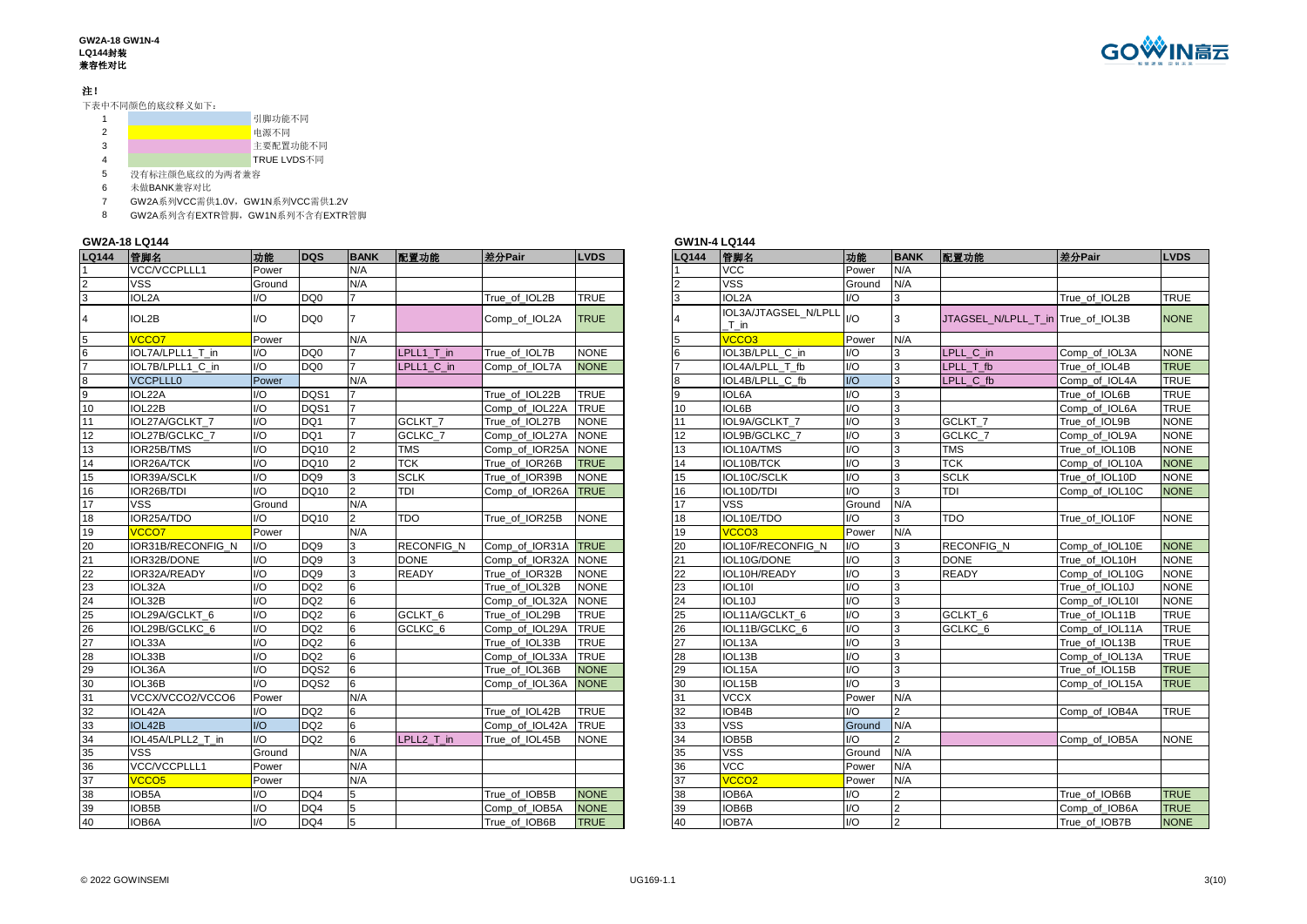| GW2A-18 GW1N-4 |
|----------------|
| LQ144封装        |
| 兼容性对比          |
|                |



| <b>LQ144</b> | 管脚名                      | 功能                          | <b>DQS</b>      | <b>BANK</b>             | 配置功能              | 差分Pair         | <b>LVDS</b> | <b>LQ144</b> | 管脚名                      | 功能                      | <b>BANK</b>   | 配置功能               | 差分Pair         | <b>LVDS</b> |
|--------------|--------------------------|-----------------------------|-----------------|-------------------------|-------------------|----------------|-------------|--------------|--------------------------|-------------------------|---------------|--------------------|----------------|-------------|
| 41           | IOB6B                    | I/O                         | DQ4             |                         |                   | Comp of IOB6A  | <b>TRUE</b> |              | IOB7B                    | UQ                      |               |                    | Comp of IOB7A  | <b>NONE</b> |
| 42           | <b>IOB7A</b>             | I/O                         | DQ4             | 5                       |                   | True of IOB7B  | <b>NONE</b> | 42           | IOB8A                    | I/O                     |               |                    | True of IOB8B  | <b>TRUE</b> |
| 43           | IOB7B                    | I/O                         | DQ4             | 5                       |                   | Comp_of_IOB7A  | <b>NONE</b> | 43           | IOB8B                    | $\overline{10}$         | $\mathcal{P}$ |                    | Comp of IOB8A  | <b>TRUE</b> |
| 44           | IOB12A                   | I/O                         | DQ <sub>5</sub> |                         |                   | True_of_IOB12B | <b>TRUE</b> | 44           | IOB10A                   | I/O                     |               |                    | True_of_IOB10B | <b>NONE</b> |
| 45           | IOB12B                   | I/O                         | DQ5             | 5                       |                   | Comp_of_IOB12A | <b>TRUE</b> | 45           | IOB10B                   | I/O                     |               |                    | Comp_of_IOB10A | <b>NONE</b> |
| 46           | IOB <sub>14</sub> A      | I/O                         | DQ <sub>5</sub> | 5                       |                   | True of IOB14B | <b>TRUE</b> | 46           | IOB11A                   | $\mathsf{U}\mathsf{O}$  |               |                    | True of IOB11B | <b>NONE</b> |
| 47           | IOB14B                   | I/O                         | DQ <sub>5</sub> | 5                       |                   | Comp_of_IOB14A | <b>TRUE</b> | 47           | IOB11B                   | $\overline{10}$         | $\mathcal{P}$ |                    | Comp_of_IOB11A | <b>NONE</b> |
| 48           | IOB17A                   | I/O                         | DQ5             | 5                       |                   | True_of_IOB17B | <b>NONE</b> | 48           | IOB12A                   | I/O                     |               |                    | True_of_IOB12B | <b>TRUE</b> |
| 49           | IOB17B                   | I/O                         | DQ <sub>5</sub> |                         |                   | Comp of IOB17A | <b>NONE</b> | 49           | IOB12B                   | I/O                     |               |                    | Comp of IOB12A | <b>TRUE</b> |
| 50           | IOB20A                   | I/O                         | DQ <sub>5</sub> | 5                       |                   | True_of_IOB20B | TRUE        | 50           | IOB14A                   | I/O                     |               |                    | True_of_IOB14B | <b>TRUE</b> |
| 51           | IOB20B                   | I/O                         | DQ <sub>5</sub> | 5                       |                   | Comp_of_IOB20A | TRUE        | 51           | IOB14B                   | I/O                     |               |                    | Comp_of_IOB14A | <b>TRUE</b> |
| 52           | IOB22A                   | I/O                         | DQ <sub>5</sub> | 5                       |                   | True of IOB22B | <b>TRUE</b> | 52           | IOB16A                   | I/O                     |               |                    | True of IOB16B | <b>TRUE</b> |
| 53           | VSS                      | Ground                      |                 | N/A                     |                   |                |             | 53           | VSS                      | Ground                  | N/A           |                    |                |             |
| 54           | IOB22B                   | I/O                         | DQ5             | 5                       |                   | Comp_of_IOB22A | <b>TRUE</b> | 54           | IOB16B                   | I/O                     |               |                    | Comp_of_IOB16A | <b>TRUE</b> |
| 55           | VCCO <sub>4</sub>        | Power                       |                 | N/A                     |                   |                |             | 55           | VCCO <sub>2</sub>        | Power                   | N/A           |                    |                |             |
| 56           | IOB30A/GCLKT_4           | I/O                         | DQ6             | 4                       | GCLKT_4           | True of IOB30B | <b>TRUE</b> | 56           | IOB19A/GCLKT_5           | I/O                     | 2             | GCLKT <sub>5</sub> | True of IOB19B | <b>NONE</b> |
| 57           | IOB30B/GCLKC_4           | I/O                         | DQ6             |                         | GCLKC_4           | Comp_of_IOB30A | <b>TRUE</b> | 57           | IOB19B/GCLKC_5           | I/O                     |               | GCLKC 5            | Comp_of_IOB19A | <b>NONE</b> |
| 58           | IOB33A                   | I/O                         | DQ <sub>6</sub> |                         |                   | True of IOB33B | <b>NONE</b> | 58           | IOB20A/GCLKT 4           | I/O                     |               | GCLKT 4            | True of IOB20B | <b>TRUE</b> |
| 59           | IOB33B                   | I/O                         | DQ6             |                         |                   | Comp_of_IOB33A | <b>NONE</b> | 59           | IOB20B/GCLKC 4           | I/O                     |               | GCLKC 4            | Comp of IOB20A | <b>TRUE</b> |
| 60           | IOB34A                   | I/O                         | DQ6             |                         |                   | True_of_IOB34B | <b>TRUE</b> | 60           | IOB21A                   | I/O                     |               |                    | True_of_IOB21B | <b>NONE</b> |
| 61           | IOB34B                   | I/O                         | DQ6             |                         |                   | Comp_of_IOB34A | <b>TRUE</b> | 61           | IOB21B                   | I/O                     |               |                    | Comp of IOB21A | <b>NONE</b> |
| 62           | IOB38A                   | I/O                         | DQ6             |                         |                   | True_of_IOB38B | <b>TRUE</b> | 62           | IOB22A                   | I/O                     |               |                    | True_of_IOB22B | <b>TRUE</b> |
| 63           | IOB38B                   | I/O                         | DQ6             | $\Delta$                |                   | Comp of IOB38A | <b>TRUE</b> | 63           | IOB22B                   | $\mathsf{U}\mathsf{O}$  |               |                    | Comp of IOB22A | <b>TRUE</b> |
| 64           | IOB40A                   | I/O                         | DQ6             | 4                       |                   | True_of_IOB40B | TRUE        | 64           | IOB24A                   | I/O                     |               |                    | True of IOB24B | <b>TRUE</b> |
| 65           | IOB40B                   | I/O                         | DQ6             |                         |                   | Comp_of_IOB40A | <b>TRUE</b> | 65           | IOB24B                   | I/O                     |               |                    | Comp_of_IOB24A | <b>TRUE</b> |
| 66           | IOB42A                   | I/O                         | DQ <sub>6</sub> |                         |                   | True of IOB42B | TRUE        | 66           | IOB <sub>26</sub> A      | I/O                     |               |                    | True of IOB26B | <b>TRUE</b> |
| 67           | IOB42B                   | I/O                         | DQ6             |                         |                   | Comp_of_IOB42A | TRUE        | 67           | IOB26B                   | I/O                     |               |                    | Comp_of_IOB26A | <b>TRUE</b> |
| 68           | IOB48A                   | I/O                         | DQS7            | 4                       |                   | True_of_IOB48B | <b>TRUE</b> | 68           | IOB28A                   | I/O                     |               |                    | True_of_IOB28B | <b>NONE</b> |
| 69           | IOB48B                   | I/O                         | DQS7            | $\overline{\mathbf{A}}$ |                   | Comp of IOB48A | <b>TRUE</b> | 69           | IOB28B                   | $\mathsf{U}\mathsf{O}$  |               |                    | Comp of IOB28A | <b>NONE</b> |
| 70           | IOB53A                   | I/O                         | DQ7             |                         |                   | True of IOB53B | <b>NONE</b> | 70           | IOB30A                   | $\mathsf{U}\mathsf{O}$  |               |                    | True of IOB30B | <b>TRUE</b> |
| 71           | IOB53B                   | I/O                         | DQ7             | 4                       |                   | Comp_of_IOB53A | <b>NONE</b> | 71           | IOB30B                   | I/O                     | $\mathcal{P}$ |                    | Comp_of_IOB30A | <b>TRUE</b> |
| 72           | IOB55B                   | U                           | DQ7             | 4                       |                   | Comp_of_IOB55A | <b>NONE</b> | 72           | IOB34B                   | I/O                     | $\mathcal{P}$ |                    | Comp of IOB34A | <b>TRUE</b> |
| 73           | VCC/VCCPLLL1             | Power                       |                 | N/A                     |                   |                |             | 73           | <b>VCC</b>               | Power                   | N/A           |                    |                |             |
| 74           | VSS                      | Ground                      |                 | N/A                     |                   |                |             | 74           | <b>VSS</b>               | Ground                  | N/A           |                    |                |             |
| 75           | <b>EXTR</b>              | Ground                      |                 | N/A                     |                   |                |             | 75           | IOB34A                   | $\overline{U}$          | $\mathcal{P}$ |                    | True of IOB34B | <b>TRUE</b> |
| 76           | IOR50B                   | I/O                         | DQS8            | 3                       |                   | Comp_of_IOR50A | <b>NONE</b> | 76           | IOB36B                   | $\mathsf{U}\mathsf{O}$  | $\mathcal{P}$ |                    | Comp of IOB36A | <b>TRUE</b> |
| 77           | <b>CCO3</b>              | Power                       |                 | N/A                     |                   |                |             | 77           | VCCO <sub>1</sub>        | Power                   | N/A           |                    |                |             |
| 78           | IOR50A                   | I/O                         | DQS8            |                         |                   | True of IOR50B | <b>NONE</b> | 78           | IOB36A                   | $\mathsf{U}\mathsf{O}$  |               |                    | True of IOB36B | <b>TRUE</b> |
| 79           | IOR49B                   | I/O                         | DQ8             | 3                       |                   | Comp_of_IOR49A | <b>TRUE</b> | 79           | IOR17B                   | I/O                     |               |                    | Comp_of_IOR17A | <b>TRUE</b> |
| 80           | IOR49A                   | UQ                          | DQ8             | 3                       |                   | True_of_IOR49B | TRUE        | 80           | IOR17A                   | $\overline{10}$         |               |                    | True_of_IOR17B | <b>TRUE</b> |
| 81           | <b>VCCPLLR1</b>          | Power                       |                 | N/A                     |                   |                |             |              | IOR15B                   | $\mathsf{I}/\mathsf{O}$ |               |                    | Comp_of_IOR15A | <b>TRUE</b> |
| 82           | <b>IOR45A/RPLL2 T in</b> | I/O                         | DQ <sub>9</sub> |                         | RPLL2_T_in        | True of IOR45B | <b>NONE</b> | 82           | IOR15A                   | I/O                     |               |                    | True_of_IOR15B | <b>TRUE</b> |
| 83           | IOR42B                   | UQ                          | DQ9             | 3                       |                   | Comp_of_IOR42A | TRUE        | 83           | IOR11B/GCLKC_3           | I/O                     |               | GCLKC_3            | Comp_of_IOR11A | <b>TRUE</b> |
| 84           | IOR42A                   | I/O                         | DQ <sub>9</sub> | 3                       |                   | True of IOR42B | TRUE        | 84           | IOR11A/GCLKT 3           | $\overline{10}$         |               | GCLKT <sub>3</sub> | True_of_IOR11B | <b>TRUE</b> |
| 85           | IOR38B/DOUT/WE N         | I/O                         | DQ9             | 3                       | DOUT/WE_N         | Comp_of_IOR38A | <b>TRUE</b> | 85           | IOR10J/DOUT/WE_N         | I/O                     |               | DOUT/WE_N          | Comp_of_IOR10I | <b>NONE</b> |
| 86           | IOR38A/DIN/CLKHOLD       | $\overline{1}/\overline{O}$ | DQ9             | 3                       | DIN/CLKHOLD       | True of IOR38B | <b>TRUE</b> | 86           | IOR10I/DIN/CLKHOLD_N I/O |                         |               | DIN/CLKHOLD N      | True of IOR10J | <b>NONE</b> |
| 87           | IOR36B/SSPI CS N/D0      | I/O                         | DQS9            | 3                       | SSPI CS N/D0      | Comp_of_IOR36A | <b>NONE</b> | 87           | IOR10H/SSPI CS N/D0      | I/O                     |               | SSPI_CS_N/D0       | Comp_of_IOR10G | <b>NONE</b> |
| 88           | IOR36A/SO/D1             | I/O                         | DQS9            | 3                       | SO/D1             | True of IOR36B | <b>NONE</b> | 88           | IOR10G/SO/D1             | I/O                     |               | SO/D1              | True of IOR10H | <b>NONE</b> |
| 89           | VSS                      | Ground                      |                 | N/A                     |                   |                |             | 89           | <b>VSS</b>               | Ground                  | N/A           |                    |                |             |
| 90           | IOR35B/SI/D2             | I/O                         | DQ9             | 3                       | SI/D <sub>2</sub> | Comp_of_IOR35A | <b>TRUE</b> | 90           | IOR10F/SI/D2             | I/O                     |               | SI/D <sub>2</sub>  | Comp_of_IOR10E | <b>NONE</b> |
| 91           | VCCO <sub>3</sub>        | Power                       |                 | N/A                     |                   |                |             | 91           | VCCO <sub>1</sub>        | Power                   | N/A           |                    |                |             |
| 92           | IOR35A/FASTRD N/D3       | $\mathsf{U}\mathsf{O}$      | DQ9             | 3                       | FASTRD N/D3       | True of IOR35B | <b>TRUE</b> | 92           | IOR10E/FASTRD N/D3       | $IV$                    |               | FASTRD N/D3        | True of IOR10F | <b>NONE</b> |

| 差分Pair         | <b>LVDS</b>                | LQ144    | 管脚名                               | 功能                     | <b>BANK</b>    | 配置功能               | 差分Pair         | <b>LVDS</b> |
|----------------|----------------------------|----------|-----------------------------------|------------------------|----------------|--------------------|----------------|-------------|
| Comp_of_IOB6A  | <b>TRUE</b>                | 41       | <b>IOB7B</b>                      | 1/O                    | $\overline{2}$ |                    | Comp_of_IOB7A  | <b>NONE</b> |
| True of IOB7B  | <b>NONE</b>                | 42       | IOB8A                             | $U$                    | $\overline{2}$ |                    | True of IOB8B  | <b>TRUE</b> |
| Comp_of_IOB7A  | <b>NONE</b>                | 43       | IOB8B                             | $\mathsf{U}\mathsf{O}$ | $\overline{2}$ |                    | Comp_of_IOB8A  | <b>TRUE</b> |
| True of IOB12B | <b>TRUE</b>                | 44       | IOB10A                            | $U$                    | $\overline{2}$ |                    | True of IOB10B | <b>NONE</b> |
| Comp_of_IOB12A | <b>TRUE</b>                | 45       | IOB10B                            | $\mathsf{U}\mathsf{O}$ | $\overline{2}$ |                    | Comp_of_IOB10A | <b>NONE</b> |
| True_of_IOB14B | <b>TRUE</b>                | 46       | IOB11A                            | $U$                    | $\overline{2}$ |                    | True_of_IOB11B | <b>NONE</b> |
| Comp_of_IOB14A | <b>TRUE</b>                | 47       | IOB11B                            | $\mathsf{U}\mathsf{O}$ | $\overline{2}$ |                    | Comp_of_IOB11A | <b>NONE</b> |
| True_of_IOB17B | <b>NONE</b>                | 48       | IOB12A                            | 1/O                    | $\overline{2}$ |                    | True_of_IOB12B | <b>TRUE</b> |
| Comp_of_IOB17A | <b>NONE</b>                | 49       | IOB12B                            | $U$                    | $\overline{2}$ |                    | Comp of IOB12A | <b>TRUE</b> |
| True_of_IOB20B | <b>TRUE</b>                | 50       | IOB14A                            | 1/O                    | $\overline{2}$ |                    | True_of_IOB14B | <b>TRUE</b> |
| Comp_of_IOB20A | <b>TRUE</b>                | 51       | IOB14B                            | $1/O$                  | $\overline{2}$ |                    | Comp of IOB14A | <b>TRUE</b> |
| True_of_IOB22B | <b>TRUE</b>                | 52       | IOB16A                            | $\mathsf{U}\mathsf{O}$ | $\overline{2}$ |                    | True_of_IOB16B | <b>TRUE</b> |
|                |                            | 53       | VSS                               | Ground                 | N/A            |                    |                |             |
| Comp of IOB22A | <b>TRUE</b>                | 54       | IOB16B                            | $1/O$                  | $\overline{2}$ |                    | Comp of IOB16A | <b>TRUE</b> |
|                |                            | 55       | VCCO <sub>2</sub>                 | Power                  | N/A            |                    |                |             |
| True of IOB30B | <b>TRUE</b>                | 56       | IOB19A/GCLKT 5                    | $1/O$                  | $\overline{2}$ | GCLKT_5            | True of IOB19B | <b>NONE</b> |
| Comp_of_IOB30A | <b>TRUE</b>                | 57       | IOB19B/GCLKC_5                    | 1/O                    | $\overline{2}$ | GCLKC_5            | Comp_of_IOB19A | <b>NONE</b> |
| True_of_IOB33B | <b>NONE</b>                | 58       | IOB20A/GCLKT_4                    | 1/O                    | $\overline{2}$ | GCLKT_4            | True_of_IOB20B | <b>TRUE</b> |
| Comp of IOB33A | <b>NONE</b>                | 59       | IOB20B/GCLKC 4                    | 1/O                    | $\overline{2}$ | GCLKC 4            | Comp of IOB20A | <b>TRUE</b> |
| True_of_IOB34B | <b>TRUE</b>                | 60       | IOB21A                            | $\mathsf{U}\mathsf{O}$ | $\overline{2}$ |                    | True_of_IOB21B | <b>NONE</b> |
| Comp_of_IOB34A | <b>TRUE</b>                | 61       | IOB21B                            | $U$                    | $\overline{2}$ |                    | Comp_of_IOB21A | <b>NONE</b> |
| True_of_IOB38B | <b>TRUE</b>                | 62       | IOB22A                            | $U$                    | $\overline{2}$ |                    | True_of_IOB22B | <b>TRUE</b> |
| Comp of IOB38A | <b>TRUE</b>                | 63       | IOB22B                            | $1/O$                  | $\overline{2}$ |                    | Comp of IOB22A | <b>TRUE</b> |
| True_of_IOB40B | <b>TRUE</b>                | 64       | IOB24A                            | $\mathsf{U}\mathsf{O}$ | $\overline{2}$ |                    | True_of_IOB24B | <b>TRUE</b> |
| Comp_of_IOB40A | <b>TRUE</b>                | 65       | IOB24B                            | 1/O                    | $\overline{2}$ |                    | Comp_of_IOB24A | <b>TRUE</b> |
| True_of_IOB42B | <b>TRUE</b>                | 66       | IOB26A                            | $U$                    | $\overline{2}$ |                    | True_of_IOB26B | <b>TRUE</b> |
| Comp_of_IOB42A | <b>TRUE</b>                | 67       | IOB26B                            | 1/O                    | $\overline{2}$ |                    | Comp_of_IOB26A | <b>TRUE</b> |
| True of IOB48B | <b>TRUE</b>                | 68       | IOB28A                            | $\mathsf{U}\mathsf{O}$ | $\overline{2}$ |                    | True of IOB28B | <b>NONE</b> |
| Comp_of_IOB48A | <b>TRUE</b>                | 69       | IOB28B                            | I/O                    | $\overline{2}$ |                    | Comp_of_IOB28A | <b>NONE</b> |
| True_of_IOB53B | <b>NONE</b>                | 70       | IOB30A                            | 1/O                    | $\overline{2}$ |                    | True_of_IOB30B | <b>TRUE</b> |
| Comp_of_IOB53A | <b>NONE</b>                | 71       | IOB30B                            | $U$                    | $\overline{2}$ |                    | Comp_of_IOB30A | <b>TRUE</b> |
| Comp_of_IOB55A | <b>NONE</b>                | 72       | IOB34B                            | I/O                    | $\overline{2}$ |                    | Comp_of_IOB34A | <b>TRUE</b> |
|                |                            | 73       | VCC                               | Power                  | N/A            |                    |                |             |
|                |                            | 74       | <b>VSS</b>                        | Ground                 | N/A            |                    |                |             |
|                |                            | 75       | IOB34A                            | $U$                    | $\overline{2}$ |                    | True_of_IOB34B | <b>TRUE</b> |
| Comp_of_IOR50A | <b>NONE</b>                | 76       | IOB36B                            | $U$                    | $\overline{2}$ |                    | Comp_of_IOB36A | <b>TRUE</b> |
|                |                            | 77       | VCCO <sub>1</sub>                 | Power                  | N/A            |                    |                |             |
| True of IOR50B | <b>NONE</b>                | 78       | IOB36A                            | $\mathsf{U}\mathsf{O}$ | $\overline{2}$ |                    | True of IOB36B | <b>TRUE</b> |
| Comp_of_IOR49A | <b>TRUE</b>                | 79       | IOR17B                            | $1/O$                  | $\mathbf{1}$   |                    | Comp_of_IOR17A | <b>TRUE</b> |
| True of IOR49B | <b>TRUE</b>                | 80       | IOR17A                            | $1/O$                  | $\overline{1}$ |                    | True of IOR17B | <b>TRUE</b> |
|                |                            | 81       | IOR15B                            | $U$                    | $\mathbf{1}$   |                    | Comp_of_IOR15A | <b>TRUE</b> |
| True_of_IOR45B | <b>NONE</b>                | 82       | IOR15A                            | 1/O                    | $\vert$ 1      |                    | True_of_IOR15B | <b>TRUE</b> |
| Comp_of_IOR42A | <b>TRUE</b>                | 83       | IOR11B/GCLKC_3                    | $U$                    | $\mathbf{1}$   | GCLKC <sub>3</sub> | Comp_of_IOR11A | <b>TRUE</b> |
| True_of_IOR42B | <b>TRUE</b>                | 84       | IOR11A/GCLKT_3                    | 1/O                    | $\vert$ 1      | GCLKT <sub>3</sub> | True_of_IOR11B | <b>TRUE</b> |
| Comp_of_IOR38A | <b>TRUE</b>                | 85       | IOR10J/DOUT/WE_N                  | $1/O$                  | $\mathbf{1}$   | DOUT/WE N          | Comp_of_IOR10I | <b>NONE</b> |
| True_of_IOR38B | <b>TRUE</b>                | 86       | IOR10I/DIN/CLKHOLD_N I/O          |                        | $\vert$ 1      | DIN/CLKHOLD_N      | True_of_IOR10J | <b>NONE</b> |
|                |                            |          | IOR10H/SSPI CS N/D0               | $IVO$                  | $\mathbf{1}$   | SSPI CS N/D0       |                |             |
| Comp_of_IOR36A | <b>NONE</b><br><b>NONE</b> | 87       |                                   | $1/O$                  | $\mathbf{1}$   | SO/D1              | Comp_of_IOR10G | <b>NONE</b> |
| True_of_IOR36B |                            | 88<br>89 | IOR10G/SO/D1<br><b>VSS</b>        | Ground                 | N/A            |                    | True_of_IOR10H | <b>NONE</b> |
|                |                            | 90       |                                   | $\mathsf{U}\mathsf{O}$ |                |                    |                |             |
| Comp_of_IOR35A | <b>TRUE</b>                | 91       | IOR10F/SI/D2<br>VCCO <sub>1</sub> | Power                  | 1<br>N/A       | SI/D <sub>2</sub>  | Comp_of_IOR10E | <b>NONE</b> |
|                |                            | 92       |                                   |                        |                |                    |                |             |
| True_of_IOR35B | <b>TRUE</b>                |          | IOR10E/FASTRD_N/D3                | I/O                    | $\vert$ 1      | FASTRD_N/D3        | True_of_IOR10F | <b>NONE</b> |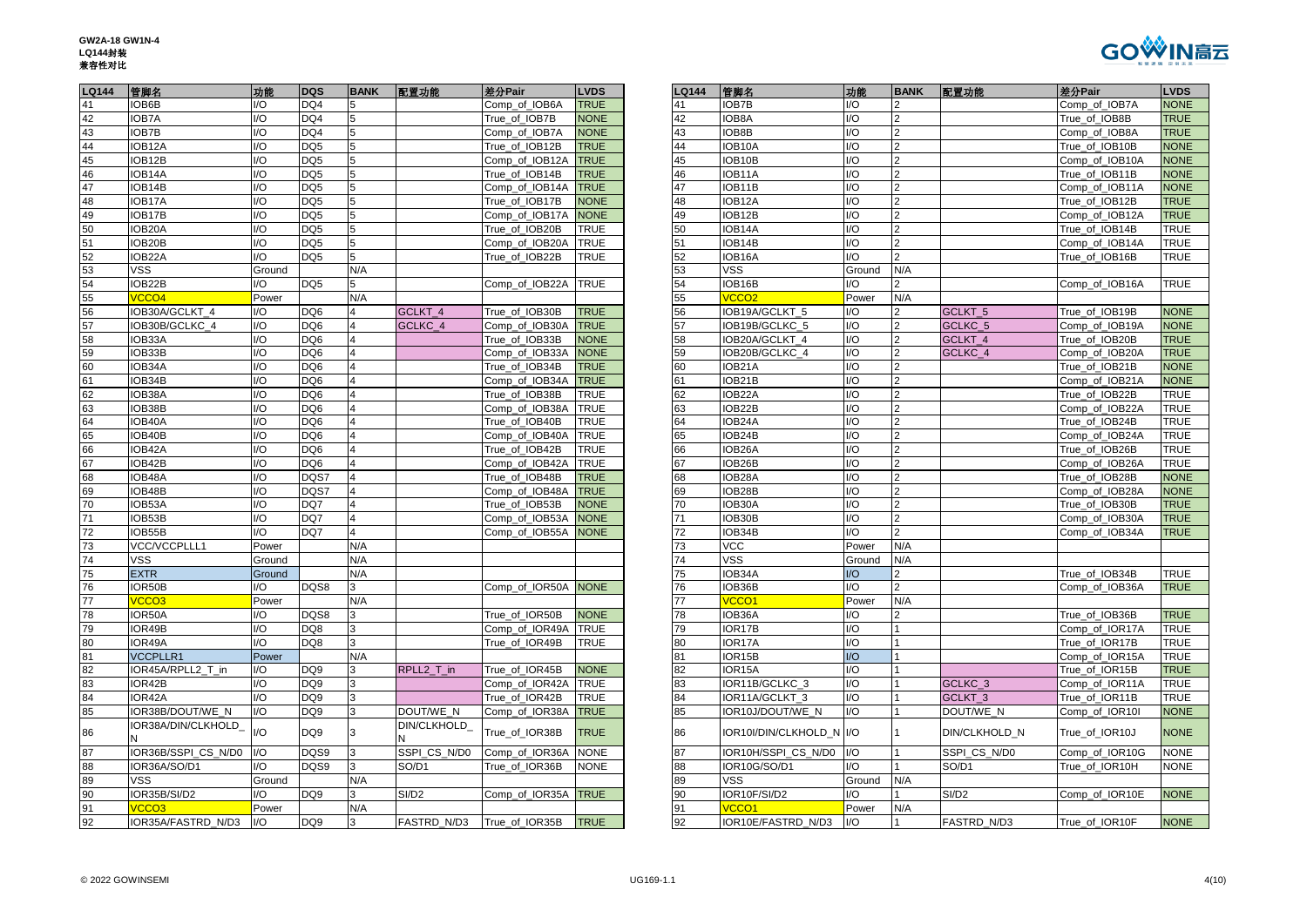

| <b>LQ144</b> | 管脚名                 | 功能                     | <b>DQS</b>      | <b>BANK</b>    | 配置功能               | 差分Pair         | <b>LVDS</b> | LQ144 | 管脚名                          | 功能                      | <b>BANK</b>    | 配置功能      | 差分Pair                           | <b>LVDS</b> |
|--------------|---------------------|------------------------|-----------------|----------------|--------------------|----------------|-------------|-------|------------------------------|-------------------------|----------------|-----------|----------------------------------|-------------|
| 93           | IOR34B/MCLK/D4      | $\mathsf{U}\mathsf{O}$ | DQ <sub>9</sub> | 3              | MCLK/D4            | Comp of IOR34A | <b>NONE</b> | 93    | IOR10D/MCLK/D4               | 1/O                     |                | MCLK/D4   | Comp_of_IOR10C                   | <b>NONE</b> |
| 94           | IOR34A/MCS N/D5     | $\mathsf{U}\mathsf{O}$ | DQ <sub>9</sub> |                | MCS N/D5           | True of IOR34B | <b>NONE</b> | 94    | IOR10C/MCS N/D5              | 1/O                     |                | MCS N/D5  | True of IOR10D                   | <b>NONE</b> |
| 95           | IOR33B/MO/D6        | $\mathsf{IO}$          | DQ9             |                | MO/D6              | Comp of IOR33A | <b>TRUE</b> | 95    | IOR10B/MO/D6                 | I/O                     |                | MO/D6     | Comp of IOR10A                   | <b>NONE</b> |
| 96<br>97     | IOR33A/MI/D7        | $\mathsf{U}\mathsf{O}$ | DQ <sub>9</sub> | 3              | MI/D7              | True of IOR33B | <b>TRUE</b> | 96    | IOR10A/MI/D7                 | 1/O                     |                | MI/D7     | True of IOR10B                   | <b>NONE</b> |
|              | IOR27B/GCLKC_2      | 1/O                    | DQ10            |                | GCLKC_2            | Comp_of_IOR27A | <b>NONE</b> | 97    | IOR9B/GCLKC_2                | I/O                     |                | GCLKC_2   | Comp_of_IOR9A                    | <b>NONE</b> |
| 98           | IOR27A/GCLKT_2      | 1/O                    | DQ10            |                | GCLKT_2            | True_of_IOR27B | <b>NONE</b> | 98    | IOR9A/GCLKT_2                | 1/O                     |                | GCLKT_2   | True_of_IOR9B                    | <b>NONE</b> |
| 99           | IOR22B              | I/O                    | DQS10           |                |                    | Comp_of_IOR22A | <b>TRUE</b> | 99    | IOR6B                        | I/O                     |                |           | Comp_of_IOR6A                    | <b>TRUE</b> |
| 100          | IOR22A              | $\mathsf{IO}$          | DQS10           |                |                    | True_of_IOR22B | <b>TRUE</b> | 100   | IOR6A                        | I/O                     |                |           | True of IOR6B                    | <b>TRUE</b> |
| 101          | IOR <sub>20</sub> B | $\mathsf{IO}$          | <b>DQ10</b>     | $\mathcal{P}$  |                    | Comp_of_IOR20A | <b>TRUE</b> | 101   | IOR4B/RPLL C fb              | I/O                     |                | RPLL_C_fb | Comp of IOR4A                    | <b>TRUE</b> |
| 102          | IOR20A              | $\mathsf{U}\mathsf{O}$ | <b>DQ10</b>     | $\overline{2}$ |                    | True_of_IOR20B | <b>TRUE</b> | 102   | IOR4A/RPLL T fb              | 1/O                     |                | RPLL T fb | True_of_IOR4B                    | <b>TRUE</b> |
| 103          | VCCX/VCCO2/VCCO6    | Power                  |                 | N/A            |                    |                |             | 103   | <b>VCCX</b>                  | Power                   | N/A            |           |                                  |             |
| 104          | <b>VCCPLLR0</b>     | Power                  |                 | N/A            |                    |                |             | 104   | IOR3B/RPLL C in              | $U$                     |                | RPLL C in | Comp of IOR3A                    | <b>NONE</b> |
| 105          | IOR7B/RPLL1_C_in    | $IVO$                  | <b>DQ11</b>     |                | RPLL1_C_in         | Comp_of_IOR7A  | <b>NONE</b> | 105   | VSS                          | Ground                  | N/A            |           |                                  |             |
| 106          | IOR7A/RPLL1_T_in    | I/O                    | <b>DQ11</b>     | $\mathfrak{p}$ | RPLL1_T_in         | True_of_IOR7B  | <b>NONE</b> | 106   | IOR3A/RPLL_T_in              | I/O                     |                | RPLL_T_in | True_of_IOR3B                    | <b>NONE</b> |
| 107          | <b>VSS</b>          | Ground                 |                 | N/A            |                    |                |             | 107   | <b>VSS</b>                   | Ground                  | N/A            |           |                                  |             |
| 108          | VCC/VCCPLLL1        | Power                  |                 | N/A            |                    |                |             | 108   | <b>VCC</b>                   | Power                   | N/A            |           |                                  |             |
| 109          | VCCO <sub>1</sub>   | Power                  |                 | N/A            |                    |                |             | 109   | <b>VCCO0</b>                 | Power                   | N/A            |           |                                  |             |
| 110          | IOT50B              | I/O                    | <b>DQ12</b>     |                |                    | Comp of IOT50A | <b>TRUE</b> | 110   | IOT37B                       | I/O                     | 0              |           | Comp_of_IOT37A                   | <b>NONE</b> |
| 111          | IOT50A              | I/O                    | <b>DQ12</b>     |                |                    | True of IOT50B | <b>TRUE</b> | 111   | IOT37A                       | I/O                     |                |           | True of IOT37B                   | <b>NONE</b> |
| 112          | IOT48B              | $\mathsf{U}\mathsf{O}$ | DQS12           |                |                    | Comp of IOT48A | <b>TRUE</b> | 112   | IOT35B                       | $UO$                    |                |           | Comp of IOT35A                   | <b>NONE</b> |
| 113          | IOT48A              | 1/O                    | DQS12           |                |                    | True_of_IOT48B | <b>TRUE</b> | 113   | IOT35A                       | I/O                     | $\Omega$       |           | True_of_IOT35B                   | <b>NONE</b> |
| 114          | IOT42B              | 1/O                    | DQ13            |                |                    | Comp_of_IOT42A | <b>TRUE</b> | 114   | IOT33B                       | I/O                     | $\Omega$       |           | Comp_of_IOT33A                   | <b>NONE</b> |
| 115          | IOT42A              | $\mathsf{U}\mathsf{O}$ | <b>DQ13</b>     |                |                    | True_of_IOT42B | <b>TRUE</b> | 115   | IOT33A                       | I/O                     | $\overline{0}$ |           | True_of_IOT33B                   | <b>NONE</b> |
| 116          | IOT40B              | 1/O                    | DQ13            |                |                    | Comp_of_IOT40A | <b>TRUE</b> | 116   | IOT30B                       | I/O                     |                |           | Comp_of_IOT30A                   | <b>NONE</b> |
| 117          | IOT40A              | $\mathsf{IO}$          | <b>DQ13</b>     |                |                    | True of IOT40B | <b>TRUE</b> | 117   | IOT30A                       | I/O                     |                |           | True of IOT30B                   | <b>NONE</b> |
| 118          | IOT38B              | $\mathsf{IO}$          | <b>DQ13</b>     |                |                    | Comp_of_IOT38A | <b>TRUE</b> | 118   | IOT26B                       | I/O                     | $\Omega$       |           | Comp_of_IOT26A                   | <b>NONE</b> |
| 119          | IOT38A              | $UO$                   | <b>DQ13</b>     |                |                    | True_of_IOT38B | <b>TRUE</b> | 119   | IOT26A                       | 1/O                     | $\Omega$       |           | True of IOT26B                   | <b>NONE</b> |
| 120          | IOT30B/GCLKC_1      | $\mathsf{U}\mathsf{O}$ | <b>DQ13</b>     |                | GCLKC_1            | Comp_of_IOT30A | <b>TRUE</b> | 120   | IOT24B                       | I/O                     | <sup>o</sup>   |           | Comp_of_IOT24A                   | <b>NONE</b> |
| 121          | IOT30A/GCLKT 1      | 1/O                    | DQ13            |                | GCLKT <sub>1</sub> | True_of_IOT30B | <b>TRUE</b> | 121   | IOT24A                       | 1/O                     | 0              |           | True_of_IOT24B                   | <b>NONE</b> |
| 122          | IOT27B/GCLKC 0      | $\mathsf{U}\mathsf{O}$ | <b>DQ14</b>     |                | GCLKC_0            | Comp_of_IOT27A | <b>NONE</b> | 122   | IOT22B                       | I/O                     |                |           | Comp_of_IOT22A                   | <b>NONE</b> |
| 123          | IOT27A/GCLKT_0      | 1/O                    | <b>DQ14</b>     |                | GCLKT_0            | True_of_IOT27B | <b>NONE</b> | 123   | IOT <sub>22</sub> A          | I/O                     |                |           |                                  | <b>NONE</b> |
| 124          | IOT23B              | $\mathsf{IO}$          | <b>DQ14</b>     | $\Omega$       |                    | Comp of IOT23A | <b>NONE</b> | 124   | IOT20A                       | I/O                     |                |           | True_of_IOT22B<br>True of IOT20B |             |
| 125          | IOT <sub>22</sub> A | $\mathsf{U}\mathsf{O}$ | DQ14            | $\Omega$       |                    | True_of_IOT22B | <b>TRUE</b> | 125   | <b>VSS</b>                   | Ground                  | N/A            |           |                                  | <b>NONE</b> |
|              |                     | $\mathsf{IO}$          | <b>DQ14</b>     |                |                    | True of IOT23B |             |       | IOT18B                       |                         |                |           |                                  |             |
| 126          | IOT23A              |                        |                 |                |                    |                | <b>NONE</b> | 126   |                              | I/O                     |                |           | Comp of IOT18A                   | <b>NONE</b> |
| 127          | VCCO <sub>0</sub>   | Power                  |                 | N/A            |                    |                |             | 127   | VCCO0<br>IOT <sub>17</sub> A | Power                   | N/A            |           |                                  |             |
| 128          | IOT <sub>19</sub> A | I/O                    | <b>DQ14</b>     |                |                    | True_of_IOT19B | <b>NONE</b> | 128   |                              | I/O                     |                |           | True_of_IOT17B                   | <b>NONE</b> |
| 129          | IOT17B              | $\mathsf{IO}$          | <b>DQ14</b>     |                |                    | Comp_of_IOT17A | <b>NONE</b> | 129   | IOT16B                       | I/O                     |                |           | Comp_of_IOT16A                   | <b>NONE</b> |
| 130          | IOT17A              | 1/O                    | <b>DQ14</b>     | $\Omega$       |                    | True_of_IOT17B | <b>NONE</b> | 130   | IOT16A                       | I/O                     |                |           | True of IOT16B                   | <b>NONE</b> |
| 131          | IOT14B              | $\mathsf{U}\mathsf{O}$ | <b>DQ14</b>     | 0              |                    | Comp_of_IOT14A | <b>TRUE</b> | 131   | IOT14B                       | I/O                     | $\Omega$       |           | Comp_of_IOT14A                   | <b>NONE</b> |
| 132          | IOT14A              | $\mathsf{IO}$          | <b>DQ14</b>     | $\overline{0}$ |                    | True of IOT14B | <b>TRUE</b> | 132   | IOT14A                       | I/O                     | $\overline{0}$ |           | True_of_IOT14B                   | <b>NONE</b> |
| 133          | IOT12B              | 1/O                    | <b>DQ14</b>     |                |                    | Comp_of_IOT12A | <b>TRUE</b> | 133   | IOT12B                       | I/O                     |                |           | Comp of IOT12A                   | <b>NONE</b> |
| 134          | IOT <sub>12</sub> A | $\mathsf{IO}$          | <b>DQ14</b>     |                |                    | True of IOT12B | <b>TRUE</b> | 134   | IOT <sub>12</sub> A          | $\mathsf{I}/\mathsf{O}$ |                |           | True of IOT12B                   | <b>NONE</b> |
| 135          | IOT7B               | $\mathsf{U}\mathsf{O}$ | <b>DQ15</b>     | $\overline{0}$ |                    | Comp_of_IOT7A  | <b>NONE</b> | 135   | IOT9B                        | $UO$                    | $\Omega$       |           | Comp of IOT9A                    | <b>NONE</b> |
| 136          | <b>IOT7A</b>        | 1/O                    | <b>DQ15</b>     | <sup>0</sup>   |                    | True_of_IOT7B  | <b>NONE</b> | 136   | IOT9A                        | I/O                     | $\Omega$       |           | True_of_IOT9B                    | <b>NONE</b> |
| 137          | IOT6B               | 1/O                    | <b>DQ15</b>     |                |                    | Comp_of_IOT6A  | <b>TRUE</b> | 137   | IOT7B                        | I/O                     |                |           | Comp_of_IOT7A                    | <b>NONE</b> |
| 138          | IOT6A               | 1/O                    | <b>DQ15</b>     | 0              |                    | True_of_IOT6B  | <b>TRUE</b> | 138   | <b>IOT7A</b>                 | I/O                     | $\Omega$       |           | True_of_IOT7B                    | <b>NONE</b> |
| 139          | IOT4B               | $\mathsf{IO}$          | <b>DQ15</b>     |                |                    | Comp_of_IOT4A  | <b>TRUE</b> | 139   | IOT6B                        | I/O                     |                |           | Comp_of_IOT6A                    | <b>NONE</b> |
| 140          | IOT <sub>4</sub> A  | $\mathsf{IO}$          | <b>DQ15</b>     |                |                    | True of IOT4B  | <b>TRUE</b> | 140   | IOT6A                        | I/O                     |                |           | True of IOT6B                    | <b>NONE</b> |
| 141          | IOT2B               | $\mathsf{U}\mathsf{O}$ | <b>DQ15</b>     | $\overline{0}$ |                    | Comp_of_IOT2A  | <b>TRUE</b> | 141   | IOT4B                        | 1/O                     | $\Omega$       |           | Comp_of_IOT4A                    | <b>NONE</b> |
| 142          | IOR30B/MODE1        | $\mathsf{U}\mathsf{O}$ | DQ <sub>9</sub> | 3              | MODE1              | Comp_of_IOR30A | <b>NONE</b> | 142   | IOT4A                        | $UO$                    | $\Omega$       |           | True_of_IOT4B                    | <b>NONE</b> |
| 143          | IOR31A/MODE2        | $\mathsf{U}\mathsf{O}$ | DQ <sub>9</sub> | 3              | MODE <sub>2</sub>  | True_of_IOR31B | <b>TRUE</b> | 143   | IOT3B/MODE1                  | $UO$                    | $\Omega$       | MODE1     | Comp_of_IOT3A                    | <b>NONE</b> |
| 144          | IOR30A/MODE0        | $1/\Omega$             | DO <sub>9</sub> | $\mathbf{R}$   | MODE0              | True of IOR30B | <b>NONE</b> | 144   | IOT2B/MODE0                  | $1/\Omega$              | $\Omega$       | MODE0     | Comp of IOT2A                    | <b>NONE</b> |

| IOR34B/MCLK/D4<br>$\mathsf{U}\mathsf{O}$<br>DQ <sub>9</sub><br>MCLK/D4<br>Comp of IOR34A<br><b>NONE</b><br>IOR10D/MCLK/D4<br>$UO$<br>MCLK/D4<br>Comp of IOR10C<br><b>NONE</b><br>93<br>93<br>IOR34A/MCS N/D5<br>I/O<br>DQ <sub>9</sub><br>MCS N/D5<br>IOR10C/MCS N/D5<br>MCS N/D5<br>94<br>True_of_IOR34B<br><b>NONE</b><br>94<br>1/O<br>True of IOR10D<br><b>NONE</b><br>95<br>IOR33B/MO/D6<br>$\mathsf{U}\mathsf{O}$<br>DQ <sub>9</sub><br>MO/D6<br><b>TRUE</b><br>95<br>IOR10B/MO/D6<br>$IVO$<br>MO/D6<br><b>NONE</b><br>Comp of IOR33A<br>Comp of IOR10A<br>DQ <sub>9</sub><br>$1/O$<br>MI/D7<br>96<br>IOR33A/MI/D7<br>$\mathsf{U}\mathsf{O}$<br>MI/D7<br>True_of_IOR33B<br><b>TRUE</b><br>96<br>IOR10A/MI/D7<br><b>NONE</b><br>True_of_IOR10B<br>IOR27B/GCLKC 2<br>1/O<br>DQ10<br>GCLKC <sub>2</sub><br>Comp_of_IOR27A<br><b>NONE</b><br>97<br>IOR9B/GCLKC 2<br>$UO$<br>GCLKC <sub>2</sub><br><b>NONE</b><br>97<br>Comp_of_IOR9A<br>IOR27A/GCLKT 2<br>1/O<br>DQ10<br>GCLKT <sub>2</sub><br>98<br>IOR9A/GCLKT 2<br>$UO$<br>GCLKT <sub>2</sub><br><b>NONE</b><br>98<br>True_of_IOR27B<br><b>NONE</b><br>True_of_IOR9B<br>99<br><b>DQS10</b><br><b>TRUE</b><br>1/O<br><b>TRUE</b><br>IOR22B<br>I/O<br>Comp of IOR22A<br>99<br>IOR6B<br>Comp_of_IOR6A<br>$1/O$<br>100<br>IOR22A<br>I/O<br>DQS10<br>True of IOR22B<br><b>TRUE</b><br>100<br>IOR6A<br><b>TRUE</b><br>True of IOR6B<br>IOR20B<br>I/O<br>DQ10<br><b>TRUE</b><br>IOR4B/RPLL_C_fb<br>I/O<br>RPLL_C_fb<br><b>TRUE</b><br>101<br>Comp_of_IOR20A<br>101<br>Comp_of_IOR4A<br>IOR20A<br>I/O<br><b>DQ10</b><br>True of IOR20B<br>102<br>IOR4A/RPLL T fb<br>I/O<br>102<br>TRUE<br>RPLL T fb<br>True_of_IOR4B<br>TRUE<br>103<br>VCCX/VCCO2/VCCO6<br>Power<br>N/A<br>103<br><b>VCCX</b><br>Power<br>N/A<br>N/A<br><b>VCCPLLR0</b><br>Power<br>104<br>IOR3B/RPLL C in<br>$\overline{U}$<br>RPLL C in<br>Comp of IOR3A<br><b>NONE</b><br>IOR7B/RPLL1 C in<br><b>DQ11</b><br>RPLL1_C_in<br>105<br><b>VSS</b><br>N/A<br>$\overline{U}$<br>Comp_of_IOR7A<br><b>NONE</b><br>Ground<br>IOR7A/RPLL1 T in<br>I/O<br><b>DQ11</b><br>$RPLL1_T$ in<br>106<br>IOR3A/RPLL T in<br>$UO$<br>RPLL T in<br><b>NONE</b><br>$\mathcal{P}$<br>True of IOR7B<br><b>NONE</b><br>True of IOR3B<br>VSS<br>N/A<br>107<br>VSS<br>Ground<br>Ground<br>N/A<br><b>VCC</b><br>VCC/VCCPLLL1<br>N/A<br>108<br>N/A<br>Power<br>Power<br>VCCO0<br>/CCO1<br>N/A<br>109<br>N/A<br>Power<br>Power<br>IOT50B<br>I/O<br><b>DQ12</b><br>110<br>IOT37B<br>$\mathsf{IO}$<br>$\Omega$<br>Comp_of_IOT50A<br><b>TRUE</b><br>Comp of IOT37A<br><b>NONE</b><br>I/O<br>IOT50A<br>DQ12<br><b>TRUE</b><br>111<br>IOT37A<br>$\mathsf{IO}$<br><b>NONE</b><br>True of IOT50B<br>$\Omega$<br>True of IOT37B<br>I/O<br>DQS12<br><b>TRUE</b><br>IOT35B<br>$\mathsf{IO}$<br><b>NONE</b><br>112<br>IOT48B<br>Comp_of_IOT48A<br>112<br>$\Omega$<br>Comp_of_IOT35A<br>IOT35A<br>$1/O$<br>113<br>IOT48A<br>I/O<br>DQS12<br><b>TRUE</b><br>113<br><b>NONE</b><br>True_of_IOT48B<br>$\Omega$<br>True_of_IOT35B<br><b>TRUE</b><br>$1/O$<br>114<br>IOT42B<br>I/O<br>DQ13<br>Comp_of_IOT42A<br>114<br>IOT33B<br>Comp_of_IOT33A<br><b>NONE</b><br>$\overline{0}$<br>I/O<br><b>DQ13</b><br>IOT33A<br>I/O<br>115<br>IOT42A<br><b>TRUE</b><br>115<br>$\Omega$<br><b>NONE</b><br>True of IOT42B<br>True of IOT33B<br>IOT40B<br>I/O<br>DQ13<br><b>TRUE</b><br>IOT30B<br>I/O<br><b>NONE</b><br>116<br>Comp of IOT40A<br>116<br>Comp_of_IOT30A<br>117<br>IOT <sub>40</sub> A<br>I/O<br>DQ13<br><b>TRUE</b><br>117<br>IOT30A<br>$\mathsf{IO}$<br><b>NONE</b><br>True of IOT40B<br>$\Omega$<br>True of IOT30B<br>$UO$<br>IOT38B<br>I/O<br>DQ13<br><b>TRUE</b><br>118<br>IOT26B<br>$\overline{0}$<br><b>NONE</b><br>118<br>Comp_of_IOT38A<br>Comp_of_IOT26A<br>119<br>IOT38A<br>I/O<br>DQ13<br><b>TRUE</b><br>119<br>IOT26A<br>I/O<br>$\overline{0}$<br><b>NONE</b><br>True_of_IOT38B<br>True_of_IOT26B<br>DQ13<br>IOT24B<br>$\mathsf{IO}$<br>120<br>IOT30B/GCLKC 1<br>I/O<br>GCLKC 1<br>Comp of IOT30A<br><b>TRUE</b><br>120<br>$\Omega$<br>Comp of IOT24A<br><b>NONE</b><br>I/O<br>DQ13<br>GCLKT 1<br>IOT <sub>24</sub> A<br>I/O<br>$\Omega$<br>121<br>IOT30A/GCLKT 1<br>True of IOT30B<br><b>TRUE</b><br>121<br>True_of_IOT24B<br><b>NONE</b><br>122<br>IOT27B/GCLKC_0<br>$\mathsf{U}\mathsf{O}$<br><b>DQ14</b><br>122<br>IOT22B<br>$UO$<br><b>NONE</b><br>GCLKC 0<br>Comp of IOT27A<br><b>NONE</b><br>$\Omega$<br>Comp of IOT22A<br><b>DQ14</b><br>UQ<br>123<br>IOT27A/GCLKT 0<br>1/O<br>IOT22A<br><b>NONE</b><br>GCLKT <sub>0</sub><br>True_of_IOT27B<br><b>NONE</b><br>123<br>$\Omega$<br>True_of_IOT22B<br>IOT23B<br>1/O<br><b>DQ14</b><br>124<br>IOT20A<br>$\mathsf{IO}$<br>True_of_IOT20B<br>124<br>Comp_of_IOT23A<br><b>NONE</b><br>$\Omega$<br><b>NONE</b><br>125<br>IOT22A<br>$\mathsf{I}/\mathsf{O}$<br><b>DQ14</b><br>True_of_IOT22B<br><b>TRUE</b><br>125<br>VSS<br>Ground<br>N/A<br>IOT <sub>23</sub> A<br>I/O<br><b>DQ14</b><br>IOT18B<br>126<br>True of IOT23B<br><b>NONE</b><br>126<br>I/O<br>Comp of IOT18A<br><b>NONE</b><br>127<br>VCCO <sub>0</sub><br>N/A<br>127<br>VCCO <sub>0</sub><br>N/A<br>Power<br>Power<br>IOT <sub>19</sub> A<br><b>DQ14</b><br>IOT <sub>17</sub> A<br>128<br>I/O<br>True of IOT19B<br><b>NONE</b><br>128<br>$\mathsf{U}\mathsf{O}$<br>True of IOT17B<br><b>NONE</b><br>$\Omega$<br>129<br>IOT17B<br>I/O<br><b>DQ14</b><br>129<br>IOT16B<br>I/O<br>$\overline{0}$<br>Comp_of_IOT17A<br><b>NONE</b><br>Comp_of_IOT16A<br><b>NONE</b><br>I/O<br><b>DQ14</b><br>$UO$<br>130<br>IOT17A<br>True of IOT17B<br><b>NONE</b><br>130<br>IOT16A<br>$\overline{0}$<br><b>NONE</b><br>True of IOT16B<br>IOT14B<br>IOT14B<br>I/O<br><b>DQ14</b><br><b>TRUE</b><br>I/O<br>$\Omega$<br><b>NONE</b><br>Comp_of_IOT14A<br>131<br>Comp_of_IOT14A<br>IOT <sub>14</sub> A<br>I/O<br><b>DQ14</b><br>132<br>IOT14A<br>$\mathsf{IO}$<br><b>NONE</b><br>True of IOT14B<br><b>TRUE</b><br>$\Omega$<br>True of IOT14B<br>IOT12B<br>I/O<br><b>DQ14</b><br><b>TRUE</b><br>133<br>IOT <sub>12</sub> B<br>$UO$<br><b>NONE</b><br>Comp of IOT12A<br>$\Omega$<br>Comp_of_IOT12A<br>I/O<br>I/O<br>IOT12A<br><b>DQ14</b><br><b>TRUE</b><br>134<br>IOT12A<br>$\Omega$<br><b>NONE</b><br>True_of_IOT12B<br>True_of_IOT12B<br><sup>0</sup><br>I/O<br>IOT7B<br>I/O<br><b>DQ15</b><br>135<br>IOT9B<br>$\overline{0}$<br><b>NONE</b><br>Comp_of_IOT7A<br><b>NONE</b><br>Comp_of_IOT9A<br><b>IOT7A</b><br>I/O<br><b>DQ15</b><br>True of IOT7B<br><b>NONE</b><br>136<br>IOT9A<br>$UO$<br>True of IOT9B<br><b>NONE</b><br>$\overline{0}$<br>IOT6B<br>I/O<br><b>DQ15</b><br>137<br>IOT7B<br>$1/O$<br>$\Omega$<br>Comp of IOT6A<br><b>TRUE</b><br><b>NONE</b><br>Comp of IOT7A<br>IOT6A<br>I/O<br><b>DQ15</b><br><b>TRUE</b><br><b>IOT7A</b><br>$1/O$<br><b>NONE</b><br>True of IOT6B<br>138<br>$\Omega$<br>True of IOT7B<br>UQ<br>IOT4B<br>$\mathsf{U}\mathsf{O}$<br><b>DQ15</b><br><b>TRUE</b><br>139<br>IOT6B<br><b>NONE</b><br>Comp of IOT4A<br>$\Omega$<br>Comp of IOT6A<br>$1/O$<br>IOT4A<br>$\mathsf{U}\mathsf{O}$<br><b>DQ15</b><br><b>TRUE</b><br>IOT6A<br><b>NONE</b><br>True_of_IOT4B<br>140<br>$\overline{0}$<br>True_of_IOT6B<br>IOT2B<br>1/O<br><b>DQ15</b><br><b>TRUE</b><br>141<br>IOT4B<br>$UO$<br><b>NONE</b><br>Comp_of_IOT2A<br>$\overline{0}$<br>Comp_of_IOT4A<br>IOR30B/MODE1<br>I/O<br>DQ <sub>9</sub><br>142<br>IOT <sub>4</sub> A<br>$\mathsf{IO}$<br>142<br>MODE1<br>Comp of IOR30A<br><b>NONE</b><br>$\Omega$<br>True of IOT4B<br><b>NONE</b><br>I/O<br>DQ <sub>9</sub><br>MODE <sub>2</sub><br><b>TRUE</b><br>IOT3B/MODE1<br>$\mathsf{IO}$<br>MODE1<br><b>NONE</b><br>143<br>IOR31A/MODE2<br>True of IOR31B<br>143<br>$\Omega$<br>Comp of IOT3A<br>IOR30A/MODE0<br>$IVO$<br>DQ <sub>9</sub><br>MODE0<br>144<br>IOT2B/MODE0<br>$UO$<br>$\overline{0}$<br>MODE0<br><b>NONE</b><br><sup>3</sup><br>True of IOR30B<br><b>NONE</b><br>Comp of IOT2A | <b>LQ144</b> | 管脚名 | 功能 | <b>DQS</b> | <b>BANK</b> | 配置功能 | 差分Pair | <b>LVDS</b> | <b>LQ144</b> | 管脚名 | 功能 | <b>BANK</b> | 配置功能 | 差分Pair | <b>LVDS</b> |
|--------------------------------------------------------------------------------------------------------------------------------------------------------------------------------------------------------------------------------------------------------------------------------------------------------------------------------------------------------------------------------------------------------------------------------------------------------------------------------------------------------------------------------------------------------------------------------------------------------------------------------------------------------------------------------------------------------------------------------------------------------------------------------------------------------------------------------------------------------------------------------------------------------------------------------------------------------------------------------------------------------------------------------------------------------------------------------------------------------------------------------------------------------------------------------------------------------------------------------------------------------------------------------------------------------------------------------------------------------------------------------------------------------------------------------------------------------------------------------------------------------------------------------------------------------------------------------------------------------------------------------------------------------------------------------------------------------------------------------------------------------------------------------------------------------------------------------------------------------------------------------------------------------------------------------------------------------------------------------------------------------------------------------------------------------------------------------------------------------------------------------------------------------------------------------------------------------------------------------------------------------------------------------------------------------------------------------------------------------------------------------------------------------------------------------------------------------------------------------------------------------------------------------------------------------------------------------------------------------------------------------------------------------------------------------------------------------------------------------------------------------------------------------------------------------------------------------------------------------------------------------------------------------------------------------------------------------------------------------------------------------------------------------------------------------------------------------------------------------------------------------------------------------------------------------------------------------------------------------------------------------------------------------------------------------------------------------------------------------------------------------------------------------------------------------------------------------------------------------------------------------------------------------------------------------------------------------------------------------------------------------------------------------------------------------------------------------------------------------------------------------------------------------------------------------------------------------------------------------------------------------------------------------------------------------------------------------------------------------------------------------------------------------------------------------------------------------------------------------------------------------------------------------------------------------------------------------------------------------------------------------------------------------------------------------------------------------------------------------------------------------------------------------------------------------------------------------------------------------------------------------------------------------------------------------------------------------------------------------------------------------------------------------------------------------------------------------------------------------------------------------------------------------------------------------------------------------------------------------------------------------------------------------------------------------------------------------------------------------------------------------------------------------------------------------------------------------------------------------------------------------------------------------------------------------------------------------------------------------------------------------------------------------------------------------------------------------------------------------------------------------------------------------------------------------------------------------------------------------------------------------------------------------------------------------------------------------------------------------------------------------------------------------------------------------------------------------------------------------------------------------------------------------------------------------------------------------------------------------------------------------------------------------------------------------------------------------------------------------------------------------------------------------------------------------------------------------------------------------------------------------------------------------------------------------------------------------------------------------------------------------------------------------------------------------------------------------------------------------------------------------------------------------------------------------------------------------------------------------------------------------------------------------------------------------------------------------------------------------------------------------------------------------------------------------------------------------------------------------------------------------------------------------------------------------------------------------------------------------------------------------------------------------------------------------------------------------------------------------------------------------------------------------------------------------------------------------------------------------------------------------------------------------------------------------------------------------------------------------------------------------------------------------------------------------------------------------------------------------------------------------------------------------------------------------------------------------------------------------------------------------------------------------------------------------------------------------------------------------------------------------------------------------------------------------------------------------------------------------------------------------------------------------------------------------------------------------------------------|--------------|-----|----|------------|-------------|------|--------|-------------|--------------|-----|----|-------------|------|--------|-------------|
|                                                                                                                                                                                                                                                                                                                                                                                                                                                                                                                                                                                                                                                                                                                                                                                                                                                                                                                                                                                                                                                                                                                                                                                                                                                                                                                                                                                                                                                                                                                                                                                                                                                                                                                                                                                                                                                                                                                                                                                                                                                                                                                                                                                                                                                                                                                                                                                                                                                                                                                                                                                                                                                                                                                                                                                                                                                                                                                                                                                                                                                                                                                                                                                                                                                                                                                                                                                                                                                                                                                                                                                                                                                                                                                                                                                                                                                                                                                                                                                                                                                                                                                                                                                                                                                                                                                                                                                                                                                                                                                                                                                                                                                                                                                                                                                                                                                                                                                                                                                                                                                                                                                                                                                                                                                                                                                                                                                                                                                                                                                                                                                                                                                                                                                                                                                                                                                                                                                                                                                                                                                                                                                                                                                                                                                                                                                                                                                                                                                                                                                                                                                                                                                                                                                                                                                                                                                                                                                                                                                                                                                                                                                                                                                                                                                                                                                                                                                                                                                                                                                                                                                                                                                                                                                                                                                                                                                  |              |     |    |            |             |      |        |             |              |     |    |             |      |        |             |
|                                                                                                                                                                                                                                                                                                                                                                                                                                                                                                                                                                                                                                                                                                                                                                                                                                                                                                                                                                                                                                                                                                                                                                                                                                                                                                                                                                                                                                                                                                                                                                                                                                                                                                                                                                                                                                                                                                                                                                                                                                                                                                                                                                                                                                                                                                                                                                                                                                                                                                                                                                                                                                                                                                                                                                                                                                                                                                                                                                                                                                                                                                                                                                                                                                                                                                                                                                                                                                                                                                                                                                                                                                                                                                                                                                                                                                                                                                                                                                                                                                                                                                                                                                                                                                                                                                                                                                                                                                                                                                                                                                                                                                                                                                                                                                                                                                                                                                                                                                                                                                                                                                                                                                                                                                                                                                                                                                                                                                                                                                                                                                                                                                                                                                                                                                                                                                                                                                                                                                                                                                                                                                                                                                                                                                                                                                                                                                                                                                                                                                                                                                                                                                                                                                                                                                                                                                                                                                                                                                                                                                                                                                                                                                                                                                                                                                                                                                                                                                                                                                                                                                                                                                                                                                                                                                                                                                                  |              |     |    |            |             |      |        |             |              |     |    |             |      |        |             |
|                                                                                                                                                                                                                                                                                                                                                                                                                                                                                                                                                                                                                                                                                                                                                                                                                                                                                                                                                                                                                                                                                                                                                                                                                                                                                                                                                                                                                                                                                                                                                                                                                                                                                                                                                                                                                                                                                                                                                                                                                                                                                                                                                                                                                                                                                                                                                                                                                                                                                                                                                                                                                                                                                                                                                                                                                                                                                                                                                                                                                                                                                                                                                                                                                                                                                                                                                                                                                                                                                                                                                                                                                                                                                                                                                                                                                                                                                                                                                                                                                                                                                                                                                                                                                                                                                                                                                                                                                                                                                                                                                                                                                                                                                                                                                                                                                                                                                                                                                                                                                                                                                                                                                                                                                                                                                                                                                                                                                                                                                                                                                                                                                                                                                                                                                                                                                                                                                                                                                                                                                                                                                                                                                                                                                                                                                                                                                                                                                                                                                                                                                                                                                                                                                                                                                                                                                                                                                                                                                                                                                                                                                                                                                                                                                                                                                                                                                                                                                                                                                                                                                                                                                                                                                                                                                                                                                                                  |              |     |    |            |             |      |        |             |              |     |    |             |      |        |             |
|                                                                                                                                                                                                                                                                                                                                                                                                                                                                                                                                                                                                                                                                                                                                                                                                                                                                                                                                                                                                                                                                                                                                                                                                                                                                                                                                                                                                                                                                                                                                                                                                                                                                                                                                                                                                                                                                                                                                                                                                                                                                                                                                                                                                                                                                                                                                                                                                                                                                                                                                                                                                                                                                                                                                                                                                                                                                                                                                                                                                                                                                                                                                                                                                                                                                                                                                                                                                                                                                                                                                                                                                                                                                                                                                                                                                                                                                                                                                                                                                                                                                                                                                                                                                                                                                                                                                                                                                                                                                                                                                                                                                                                                                                                                                                                                                                                                                                                                                                                                                                                                                                                                                                                                                                                                                                                                                                                                                                                                                                                                                                                                                                                                                                                                                                                                                                                                                                                                                                                                                                                                                                                                                                                                                                                                                                                                                                                                                                                                                                                                                                                                                                                                                                                                                                                                                                                                                                                                                                                                                                                                                                                                                                                                                                                                                                                                                                                                                                                                                                                                                                                                                                                                                                                                                                                                                                                                  |              |     |    |            |             |      |        |             |              |     |    |             |      |        |             |
|                                                                                                                                                                                                                                                                                                                                                                                                                                                                                                                                                                                                                                                                                                                                                                                                                                                                                                                                                                                                                                                                                                                                                                                                                                                                                                                                                                                                                                                                                                                                                                                                                                                                                                                                                                                                                                                                                                                                                                                                                                                                                                                                                                                                                                                                                                                                                                                                                                                                                                                                                                                                                                                                                                                                                                                                                                                                                                                                                                                                                                                                                                                                                                                                                                                                                                                                                                                                                                                                                                                                                                                                                                                                                                                                                                                                                                                                                                                                                                                                                                                                                                                                                                                                                                                                                                                                                                                                                                                                                                                                                                                                                                                                                                                                                                                                                                                                                                                                                                                                                                                                                                                                                                                                                                                                                                                                                                                                                                                                                                                                                                                                                                                                                                                                                                                                                                                                                                                                                                                                                                                                                                                                                                                                                                                                                                                                                                                                                                                                                                                                                                                                                                                                                                                                                                                                                                                                                                                                                                                                                                                                                                                                                                                                                                                                                                                                                                                                                                                                                                                                                                                                                                                                                                                                                                                                                                                  |              |     |    |            |             |      |        |             |              |     |    |             |      |        |             |
|                                                                                                                                                                                                                                                                                                                                                                                                                                                                                                                                                                                                                                                                                                                                                                                                                                                                                                                                                                                                                                                                                                                                                                                                                                                                                                                                                                                                                                                                                                                                                                                                                                                                                                                                                                                                                                                                                                                                                                                                                                                                                                                                                                                                                                                                                                                                                                                                                                                                                                                                                                                                                                                                                                                                                                                                                                                                                                                                                                                                                                                                                                                                                                                                                                                                                                                                                                                                                                                                                                                                                                                                                                                                                                                                                                                                                                                                                                                                                                                                                                                                                                                                                                                                                                                                                                                                                                                                                                                                                                                                                                                                                                                                                                                                                                                                                                                                                                                                                                                                                                                                                                                                                                                                                                                                                                                                                                                                                                                                                                                                                                                                                                                                                                                                                                                                                                                                                                                                                                                                                                                                                                                                                                                                                                                                                                                                                                                                                                                                                                                                                                                                                                                                                                                                                                                                                                                                                                                                                                                                                                                                                                                                                                                                                                                                                                                                                                                                                                                                                                                                                                                                                                                                                                                                                                                                                                                  |              |     |    |            |             |      |        |             |              |     |    |             |      |        |             |
|                                                                                                                                                                                                                                                                                                                                                                                                                                                                                                                                                                                                                                                                                                                                                                                                                                                                                                                                                                                                                                                                                                                                                                                                                                                                                                                                                                                                                                                                                                                                                                                                                                                                                                                                                                                                                                                                                                                                                                                                                                                                                                                                                                                                                                                                                                                                                                                                                                                                                                                                                                                                                                                                                                                                                                                                                                                                                                                                                                                                                                                                                                                                                                                                                                                                                                                                                                                                                                                                                                                                                                                                                                                                                                                                                                                                                                                                                                                                                                                                                                                                                                                                                                                                                                                                                                                                                                                                                                                                                                                                                                                                                                                                                                                                                                                                                                                                                                                                                                                                                                                                                                                                                                                                                                                                                                                                                                                                                                                                                                                                                                                                                                                                                                                                                                                                                                                                                                                                                                                                                                                                                                                                                                                                                                                                                                                                                                                                                                                                                                                                                                                                                                                                                                                                                                                                                                                                                                                                                                                                                                                                                                                                                                                                                                                                                                                                                                                                                                                                                                                                                                                                                                                                                                                                                                                                                                                  |              |     |    |            |             |      |        |             |              |     |    |             |      |        |             |
|                                                                                                                                                                                                                                                                                                                                                                                                                                                                                                                                                                                                                                                                                                                                                                                                                                                                                                                                                                                                                                                                                                                                                                                                                                                                                                                                                                                                                                                                                                                                                                                                                                                                                                                                                                                                                                                                                                                                                                                                                                                                                                                                                                                                                                                                                                                                                                                                                                                                                                                                                                                                                                                                                                                                                                                                                                                                                                                                                                                                                                                                                                                                                                                                                                                                                                                                                                                                                                                                                                                                                                                                                                                                                                                                                                                                                                                                                                                                                                                                                                                                                                                                                                                                                                                                                                                                                                                                                                                                                                                                                                                                                                                                                                                                                                                                                                                                                                                                                                                                                                                                                                                                                                                                                                                                                                                                                                                                                                                                                                                                                                                                                                                                                                                                                                                                                                                                                                                                                                                                                                                                                                                                                                                                                                                                                                                                                                                                                                                                                                                                                                                                                                                                                                                                                                                                                                                                                                                                                                                                                                                                                                                                                                                                                                                                                                                                                                                                                                                                                                                                                                                                                                                                                                                                                                                                                                                  |              |     |    |            |             |      |        |             |              |     |    |             |      |        |             |
|                                                                                                                                                                                                                                                                                                                                                                                                                                                                                                                                                                                                                                                                                                                                                                                                                                                                                                                                                                                                                                                                                                                                                                                                                                                                                                                                                                                                                                                                                                                                                                                                                                                                                                                                                                                                                                                                                                                                                                                                                                                                                                                                                                                                                                                                                                                                                                                                                                                                                                                                                                                                                                                                                                                                                                                                                                                                                                                                                                                                                                                                                                                                                                                                                                                                                                                                                                                                                                                                                                                                                                                                                                                                                                                                                                                                                                                                                                                                                                                                                                                                                                                                                                                                                                                                                                                                                                                                                                                                                                                                                                                                                                                                                                                                                                                                                                                                                                                                                                                                                                                                                                                                                                                                                                                                                                                                                                                                                                                                                                                                                                                                                                                                                                                                                                                                                                                                                                                                                                                                                                                                                                                                                                                                                                                                                                                                                                                                                                                                                                                                                                                                                                                                                                                                                                                                                                                                                                                                                                                                                                                                                                                                                                                                                                                                                                                                                                                                                                                                                                                                                                                                                                                                                                                                                                                                                                                  |              |     |    |            |             |      |        |             |              |     |    |             |      |        |             |
|                                                                                                                                                                                                                                                                                                                                                                                                                                                                                                                                                                                                                                                                                                                                                                                                                                                                                                                                                                                                                                                                                                                                                                                                                                                                                                                                                                                                                                                                                                                                                                                                                                                                                                                                                                                                                                                                                                                                                                                                                                                                                                                                                                                                                                                                                                                                                                                                                                                                                                                                                                                                                                                                                                                                                                                                                                                                                                                                                                                                                                                                                                                                                                                                                                                                                                                                                                                                                                                                                                                                                                                                                                                                                                                                                                                                                                                                                                                                                                                                                                                                                                                                                                                                                                                                                                                                                                                                                                                                                                                                                                                                                                                                                                                                                                                                                                                                                                                                                                                                                                                                                                                                                                                                                                                                                                                                                                                                                                                                                                                                                                                                                                                                                                                                                                                                                                                                                                                                                                                                                                                                                                                                                                                                                                                                                                                                                                                                                                                                                                                                                                                                                                                                                                                                                                                                                                                                                                                                                                                                                                                                                                                                                                                                                                                                                                                                                                                                                                                                                                                                                                                                                                                                                                                                                                                                                                                  |              |     |    |            |             |      |        |             |              |     |    |             |      |        |             |
|                                                                                                                                                                                                                                                                                                                                                                                                                                                                                                                                                                                                                                                                                                                                                                                                                                                                                                                                                                                                                                                                                                                                                                                                                                                                                                                                                                                                                                                                                                                                                                                                                                                                                                                                                                                                                                                                                                                                                                                                                                                                                                                                                                                                                                                                                                                                                                                                                                                                                                                                                                                                                                                                                                                                                                                                                                                                                                                                                                                                                                                                                                                                                                                                                                                                                                                                                                                                                                                                                                                                                                                                                                                                                                                                                                                                                                                                                                                                                                                                                                                                                                                                                                                                                                                                                                                                                                                                                                                                                                                                                                                                                                                                                                                                                                                                                                                                                                                                                                                                                                                                                                                                                                                                                                                                                                                                                                                                                                                                                                                                                                                                                                                                                                                                                                                                                                                                                                                                                                                                                                                                                                                                                                                                                                                                                                                                                                                                                                                                                                                                                                                                                                                                                                                                                                                                                                                                                                                                                                                                                                                                                                                                                                                                                                                                                                                                                                                                                                                                                                                                                                                                                                                                                                                                                                                                                                                  |              |     |    |            |             |      |        |             |              |     |    |             |      |        |             |
|                                                                                                                                                                                                                                                                                                                                                                                                                                                                                                                                                                                                                                                                                                                                                                                                                                                                                                                                                                                                                                                                                                                                                                                                                                                                                                                                                                                                                                                                                                                                                                                                                                                                                                                                                                                                                                                                                                                                                                                                                                                                                                                                                                                                                                                                                                                                                                                                                                                                                                                                                                                                                                                                                                                                                                                                                                                                                                                                                                                                                                                                                                                                                                                                                                                                                                                                                                                                                                                                                                                                                                                                                                                                                                                                                                                                                                                                                                                                                                                                                                                                                                                                                                                                                                                                                                                                                                                                                                                                                                                                                                                                                                                                                                                                                                                                                                                                                                                                                                                                                                                                                                                                                                                                                                                                                                                                                                                                                                                                                                                                                                                                                                                                                                                                                                                                                                                                                                                                                                                                                                                                                                                                                                                                                                                                                                                                                                                                                                                                                                                                                                                                                                                                                                                                                                                                                                                                                                                                                                                                                                                                                                                                                                                                                                                                                                                                                                                                                                                                                                                                                                                                                                                                                                                                                                                                                                                  |              |     |    |            |             |      |        |             |              |     |    |             |      |        |             |
|                                                                                                                                                                                                                                                                                                                                                                                                                                                                                                                                                                                                                                                                                                                                                                                                                                                                                                                                                                                                                                                                                                                                                                                                                                                                                                                                                                                                                                                                                                                                                                                                                                                                                                                                                                                                                                                                                                                                                                                                                                                                                                                                                                                                                                                                                                                                                                                                                                                                                                                                                                                                                                                                                                                                                                                                                                                                                                                                                                                                                                                                                                                                                                                                                                                                                                                                                                                                                                                                                                                                                                                                                                                                                                                                                                                                                                                                                                                                                                                                                                                                                                                                                                                                                                                                                                                                                                                                                                                                                                                                                                                                                                                                                                                                                                                                                                                                                                                                                                                                                                                                                                                                                                                                                                                                                                                                                                                                                                                                                                                                                                                                                                                                                                                                                                                                                                                                                                                                                                                                                                                                                                                                                                                                                                                                                                                                                                                                                                                                                                                                                                                                                                                                                                                                                                                                                                                                                                                                                                                                                                                                                                                                                                                                                                                                                                                                                                                                                                                                                                                                                                                                                                                                                                                                                                                                                                                  | 104          |     |    |            |             |      |        |             |              |     |    |             |      |        |             |
|                                                                                                                                                                                                                                                                                                                                                                                                                                                                                                                                                                                                                                                                                                                                                                                                                                                                                                                                                                                                                                                                                                                                                                                                                                                                                                                                                                                                                                                                                                                                                                                                                                                                                                                                                                                                                                                                                                                                                                                                                                                                                                                                                                                                                                                                                                                                                                                                                                                                                                                                                                                                                                                                                                                                                                                                                                                                                                                                                                                                                                                                                                                                                                                                                                                                                                                                                                                                                                                                                                                                                                                                                                                                                                                                                                                                                                                                                                                                                                                                                                                                                                                                                                                                                                                                                                                                                                                                                                                                                                                                                                                                                                                                                                                                                                                                                                                                                                                                                                                                                                                                                                                                                                                                                                                                                                                                                                                                                                                                                                                                                                                                                                                                                                                                                                                                                                                                                                                                                                                                                                                                                                                                                                                                                                                                                                                                                                                                                                                                                                                                                                                                                                                                                                                                                                                                                                                                                                                                                                                                                                                                                                                                                                                                                                                                                                                                                                                                                                                                                                                                                                                                                                                                                                                                                                                                                                                  | 105          |     |    |            |             |      |        |             |              |     |    |             |      |        |             |
|                                                                                                                                                                                                                                                                                                                                                                                                                                                                                                                                                                                                                                                                                                                                                                                                                                                                                                                                                                                                                                                                                                                                                                                                                                                                                                                                                                                                                                                                                                                                                                                                                                                                                                                                                                                                                                                                                                                                                                                                                                                                                                                                                                                                                                                                                                                                                                                                                                                                                                                                                                                                                                                                                                                                                                                                                                                                                                                                                                                                                                                                                                                                                                                                                                                                                                                                                                                                                                                                                                                                                                                                                                                                                                                                                                                                                                                                                                                                                                                                                                                                                                                                                                                                                                                                                                                                                                                                                                                                                                                                                                                                                                                                                                                                                                                                                                                                                                                                                                                                                                                                                                                                                                                                                                                                                                                                                                                                                                                                                                                                                                                                                                                                                                                                                                                                                                                                                                                                                                                                                                                                                                                                                                                                                                                                                                                                                                                                                                                                                                                                                                                                                                                                                                                                                                                                                                                                                                                                                                                                                                                                                                                                                                                                                                                                                                                                                                                                                                                                                                                                                                                                                                                                                                                                                                                                                                                  | 106          |     |    |            |             |      |        |             |              |     |    |             |      |        |             |
|                                                                                                                                                                                                                                                                                                                                                                                                                                                                                                                                                                                                                                                                                                                                                                                                                                                                                                                                                                                                                                                                                                                                                                                                                                                                                                                                                                                                                                                                                                                                                                                                                                                                                                                                                                                                                                                                                                                                                                                                                                                                                                                                                                                                                                                                                                                                                                                                                                                                                                                                                                                                                                                                                                                                                                                                                                                                                                                                                                                                                                                                                                                                                                                                                                                                                                                                                                                                                                                                                                                                                                                                                                                                                                                                                                                                                                                                                                                                                                                                                                                                                                                                                                                                                                                                                                                                                                                                                                                                                                                                                                                                                                                                                                                                                                                                                                                                                                                                                                                                                                                                                                                                                                                                                                                                                                                                                                                                                                                                                                                                                                                                                                                                                                                                                                                                                                                                                                                                                                                                                                                                                                                                                                                                                                                                                                                                                                                                                                                                                                                                                                                                                                                                                                                                                                                                                                                                                                                                                                                                                                                                                                                                                                                                                                                                                                                                                                                                                                                                                                                                                                                                                                                                                                                                                                                                                                                  | 107          |     |    |            |             |      |        |             |              |     |    |             |      |        |             |
|                                                                                                                                                                                                                                                                                                                                                                                                                                                                                                                                                                                                                                                                                                                                                                                                                                                                                                                                                                                                                                                                                                                                                                                                                                                                                                                                                                                                                                                                                                                                                                                                                                                                                                                                                                                                                                                                                                                                                                                                                                                                                                                                                                                                                                                                                                                                                                                                                                                                                                                                                                                                                                                                                                                                                                                                                                                                                                                                                                                                                                                                                                                                                                                                                                                                                                                                                                                                                                                                                                                                                                                                                                                                                                                                                                                                                                                                                                                                                                                                                                                                                                                                                                                                                                                                                                                                                                                                                                                                                                                                                                                                                                                                                                                                                                                                                                                                                                                                                                                                                                                                                                                                                                                                                                                                                                                                                                                                                                                                                                                                                                                                                                                                                                                                                                                                                                                                                                                                                                                                                                                                                                                                                                                                                                                                                                                                                                                                                                                                                                                                                                                                                                                                                                                                                                                                                                                                                                                                                                                                                                                                                                                                                                                                                                                                                                                                                                                                                                                                                                                                                                                                                                                                                                                                                                                                                                                  | 108          |     |    |            |             |      |        |             |              |     |    |             |      |        |             |
|                                                                                                                                                                                                                                                                                                                                                                                                                                                                                                                                                                                                                                                                                                                                                                                                                                                                                                                                                                                                                                                                                                                                                                                                                                                                                                                                                                                                                                                                                                                                                                                                                                                                                                                                                                                                                                                                                                                                                                                                                                                                                                                                                                                                                                                                                                                                                                                                                                                                                                                                                                                                                                                                                                                                                                                                                                                                                                                                                                                                                                                                                                                                                                                                                                                                                                                                                                                                                                                                                                                                                                                                                                                                                                                                                                                                                                                                                                                                                                                                                                                                                                                                                                                                                                                                                                                                                                                                                                                                                                                                                                                                                                                                                                                                                                                                                                                                                                                                                                                                                                                                                                                                                                                                                                                                                                                                                                                                                                                                                                                                                                                                                                                                                                                                                                                                                                                                                                                                                                                                                                                                                                                                                                                                                                                                                                                                                                                                                                                                                                                                                                                                                                                                                                                                                                                                                                                                                                                                                                                                                                                                                                                                                                                                                                                                                                                                                                                                                                                                                                                                                                                                                                                                                                                                                                                                                                                  | 109          |     |    |            |             |      |        |             |              |     |    |             |      |        |             |
|                                                                                                                                                                                                                                                                                                                                                                                                                                                                                                                                                                                                                                                                                                                                                                                                                                                                                                                                                                                                                                                                                                                                                                                                                                                                                                                                                                                                                                                                                                                                                                                                                                                                                                                                                                                                                                                                                                                                                                                                                                                                                                                                                                                                                                                                                                                                                                                                                                                                                                                                                                                                                                                                                                                                                                                                                                                                                                                                                                                                                                                                                                                                                                                                                                                                                                                                                                                                                                                                                                                                                                                                                                                                                                                                                                                                                                                                                                                                                                                                                                                                                                                                                                                                                                                                                                                                                                                                                                                                                                                                                                                                                                                                                                                                                                                                                                                                                                                                                                                                                                                                                                                                                                                                                                                                                                                                                                                                                                                                                                                                                                                                                                                                                                                                                                                                                                                                                                                                                                                                                                                                                                                                                                                                                                                                                                                                                                                                                                                                                                                                                                                                                                                                                                                                                                                                                                                                                                                                                                                                                                                                                                                                                                                                                                                                                                                                                                                                                                                                                                                                                                                                                                                                                                                                                                                                                                                  | 110          |     |    |            |             |      |        |             |              |     |    |             |      |        |             |
|                                                                                                                                                                                                                                                                                                                                                                                                                                                                                                                                                                                                                                                                                                                                                                                                                                                                                                                                                                                                                                                                                                                                                                                                                                                                                                                                                                                                                                                                                                                                                                                                                                                                                                                                                                                                                                                                                                                                                                                                                                                                                                                                                                                                                                                                                                                                                                                                                                                                                                                                                                                                                                                                                                                                                                                                                                                                                                                                                                                                                                                                                                                                                                                                                                                                                                                                                                                                                                                                                                                                                                                                                                                                                                                                                                                                                                                                                                                                                                                                                                                                                                                                                                                                                                                                                                                                                                                                                                                                                                                                                                                                                                                                                                                                                                                                                                                                                                                                                                                                                                                                                                                                                                                                                                                                                                                                                                                                                                                                                                                                                                                                                                                                                                                                                                                                                                                                                                                                                                                                                                                                                                                                                                                                                                                                                                                                                                                                                                                                                                                                                                                                                                                                                                                                                                                                                                                                                                                                                                                                                                                                                                                                                                                                                                                                                                                                                                                                                                                                                                                                                                                                                                                                                                                                                                                                                                                  | 111          |     |    |            |             |      |        |             |              |     |    |             |      |        |             |
|                                                                                                                                                                                                                                                                                                                                                                                                                                                                                                                                                                                                                                                                                                                                                                                                                                                                                                                                                                                                                                                                                                                                                                                                                                                                                                                                                                                                                                                                                                                                                                                                                                                                                                                                                                                                                                                                                                                                                                                                                                                                                                                                                                                                                                                                                                                                                                                                                                                                                                                                                                                                                                                                                                                                                                                                                                                                                                                                                                                                                                                                                                                                                                                                                                                                                                                                                                                                                                                                                                                                                                                                                                                                                                                                                                                                                                                                                                                                                                                                                                                                                                                                                                                                                                                                                                                                                                                                                                                                                                                                                                                                                                                                                                                                                                                                                                                                                                                                                                                                                                                                                                                                                                                                                                                                                                                                                                                                                                                                                                                                                                                                                                                                                                                                                                                                                                                                                                                                                                                                                                                                                                                                                                                                                                                                                                                                                                                                                                                                                                                                                                                                                                                                                                                                                                                                                                                                                                                                                                                                                                                                                                                                                                                                                                                                                                                                                                                                                                                                                                                                                                                                                                                                                                                                                                                                                                                  |              |     |    |            |             |      |        |             |              |     |    |             |      |        |             |
|                                                                                                                                                                                                                                                                                                                                                                                                                                                                                                                                                                                                                                                                                                                                                                                                                                                                                                                                                                                                                                                                                                                                                                                                                                                                                                                                                                                                                                                                                                                                                                                                                                                                                                                                                                                                                                                                                                                                                                                                                                                                                                                                                                                                                                                                                                                                                                                                                                                                                                                                                                                                                                                                                                                                                                                                                                                                                                                                                                                                                                                                                                                                                                                                                                                                                                                                                                                                                                                                                                                                                                                                                                                                                                                                                                                                                                                                                                                                                                                                                                                                                                                                                                                                                                                                                                                                                                                                                                                                                                                                                                                                                                                                                                                                                                                                                                                                                                                                                                                                                                                                                                                                                                                                                                                                                                                                                                                                                                                                                                                                                                                                                                                                                                                                                                                                                                                                                                                                                                                                                                                                                                                                                                                                                                                                                                                                                                                                                                                                                                                                                                                                                                                                                                                                                                                                                                                                                                                                                                                                                                                                                                                                                                                                                                                                                                                                                                                                                                                                                                                                                                                                                                                                                                                                                                                                                                                  |              |     |    |            |             |      |        |             |              |     |    |             |      |        |             |
|                                                                                                                                                                                                                                                                                                                                                                                                                                                                                                                                                                                                                                                                                                                                                                                                                                                                                                                                                                                                                                                                                                                                                                                                                                                                                                                                                                                                                                                                                                                                                                                                                                                                                                                                                                                                                                                                                                                                                                                                                                                                                                                                                                                                                                                                                                                                                                                                                                                                                                                                                                                                                                                                                                                                                                                                                                                                                                                                                                                                                                                                                                                                                                                                                                                                                                                                                                                                                                                                                                                                                                                                                                                                                                                                                                                                                                                                                                                                                                                                                                                                                                                                                                                                                                                                                                                                                                                                                                                                                                                                                                                                                                                                                                                                                                                                                                                                                                                                                                                                                                                                                                                                                                                                                                                                                                                                                                                                                                                                                                                                                                                                                                                                                                                                                                                                                                                                                                                                                                                                                                                                                                                                                                                                                                                                                                                                                                                                                                                                                                                                                                                                                                                                                                                                                                                                                                                                                                                                                                                                                                                                                                                                                                                                                                                                                                                                                                                                                                                                                                                                                                                                                                                                                                                                                                                                                                                  |              |     |    |            |             |      |        |             |              |     |    |             |      |        |             |
|                                                                                                                                                                                                                                                                                                                                                                                                                                                                                                                                                                                                                                                                                                                                                                                                                                                                                                                                                                                                                                                                                                                                                                                                                                                                                                                                                                                                                                                                                                                                                                                                                                                                                                                                                                                                                                                                                                                                                                                                                                                                                                                                                                                                                                                                                                                                                                                                                                                                                                                                                                                                                                                                                                                                                                                                                                                                                                                                                                                                                                                                                                                                                                                                                                                                                                                                                                                                                                                                                                                                                                                                                                                                                                                                                                                                                                                                                                                                                                                                                                                                                                                                                                                                                                                                                                                                                                                                                                                                                                                                                                                                                                                                                                                                                                                                                                                                                                                                                                                                                                                                                                                                                                                                                                                                                                                                                                                                                                                                                                                                                                                                                                                                                                                                                                                                                                                                                                                                                                                                                                                                                                                                                                                                                                                                                                                                                                                                                                                                                                                                                                                                                                                                                                                                                                                                                                                                                                                                                                                                                                                                                                                                                                                                                                                                                                                                                                                                                                                                                                                                                                                                                                                                                                                                                                                                                                                  |              |     |    |            |             |      |        |             |              |     |    |             |      |        |             |
|                                                                                                                                                                                                                                                                                                                                                                                                                                                                                                                                                                                                                                                                                                                                                                                                                                                                                                                                                                                                                                                                                                                                                                                                                                                                                                                                                                                                                                                                                                                                                                                                                                                                                                                                                                                                                                                                                                                                                                                                                                                                                                                                                                                                                                                                                                                                                                                                                                                                                                                                                                                                                                                                                                                                                                                                                                                                                                                                                                                                                                                                                                                                                                                                                                                                                                                                                                                                                                                                                                                                                                                                                                                                                                                                                                                                                                                                                                                                                                                                                                                                                                                                                                                                                                                                                                                                                                                                                                                                                                                                                                                                                                                                                                                                                                                                                                                                                                                                                                                                                                                                                                                                                                                                                                                                                                                                                                                                                                                                                                                                                                                                                                                                                                                                                                                                                                                                                                                                                                                                                                                                                                                                                                                                                                                                                                                                                                                                                                                                                                                                                                                                                                                                                                                                                                                                                                                                                                                                                                                                                                                                                                                                                                                                                                                                                                                                                                                                                                                                                                                                                                                                                                                                                                                                                                                                                                                  |              |     |    |            |             |      |        |             |              |     |    |             |      |        |             |
|                                                                                                                                                                                                                                                                                                                                                                                                                                                                                                                                                                                                                                                                                                                                                                                                                                                                                                                                                                                                                                                                                                                                                                                                                                                                                                                                                                                                                                                                                                                                                                                                                                                                                                                                                                                                                                                                                                                                                                                                                                                                                                                                                                                                                                                                                                                                                                                                                                                                                                                                                                                                                                                                                                                                                                                                                                                                                                                                                                                                                                                                                                                                                                                                                                                                                                                                                                                                                                                                                                                                                                                                                                                                                                                                                                                                                                                                                                                                                                                                                                                                                                                                                                                                                                                                                                                                                                                                                                                                                                                                                                                                                                                                                                                                                                                                                                                                                                                                                                                                                                                                                                                                                                                                                                                                                                                                                                                                                                                                                                                                                                                                                                                                                                                                                                                                                                                                                                                                                                                                                                                                                                                                                                                                                                                                                                                                                                                                                                                                                                                                                                                                                                                                                                                                                                                                                                                                                                                                                                                                                                                                                                                                                                                                                                                                                                                                                                                                                                                                                                                                                                                                                                                                                                                                                                                                                                                  |              |     |    |            |             |      |        |             |              |     |    |             |      |        |             |
|                                                                                                                                                                                                                                                                                                                                                                                                                                                                                                                                                                                                                                                                                                                                                                                                                                                                                                                                                                                                                                                                                                                                                                                                                                                                                                                                                                                                                                                                                                                                                                                                                                                                                                                                                                                                                                                                                                                                                                                                                                                                                                                                                                                                                                                                                                                                                                                                                                                                                                                                                                                                                                                                                                                                                                                                                                                                                                                                                                                                                                                                                                                                                                                                                                                                                                                                                                                                                                                                                                                                                                                                                                                                                                                                                                                                                                                                                                                                                                                                                                                                                                                                                                                                                                                                                                                                                                                                                                                                                                                                                                                                                                                                                                                                                                                                                                                                                                                                                                                                                                                                                                                                                                                                                                                                                                                                                                                                                                                                                                                                                                                                                                                                                                                                                                                                                                                                                                                                                                                                                                                                                                                                                                                                                                                                                                                                                                                                                                                                                                                                                                                                                                                                                                                                                                                                                                                                                                                                                                                                                                                                                                                                                                                                                                                                                                                                                                                                                                                                                                                                                                                                                                                                                                                                                                                                                                                  |              |     |    |            |             |      |        |             |              |     |    |             |      |        |             |
|                                                                                                                                                                                                                                                                                                                                                                                                                                                                                                                                                                                                                                                                                                                                                                                                                                                                                                                                                                                                                                                                                                                                                                                                                                                                                                                                                                                                                                                                                                                                                                                                                                                                                                                                                                                                                                                                                                                                                                                                                                                                                                                                                                                                                                                                                                                                                                                                                                                                                                                                                                                                                                                                                                                                                                                                                                                                                                                                                                                                                                                                                                                                                                                                                                                                                                                                                                                                                                                                                                                                                                                                                                                                                                                                                                                                                                                                                                                                                                                                                                                                                                                                                                                                                                                                                                                                                                                                                                                                                                                                                                                                                                                                                                                                                                                                                                                                                                                                                                                                                                                                                                                                                                                                                                                                                                                                                                                                                                                                                                                                                                                                                                                                                                                                                                                                                                                                                                                                                                                                                                                                                                                                                                                                                                                                                                                                                                                                                                                                                                                                                                                                                                                                                                                                                                                                                                                                                                                                                                                                                                                                                                                                                                                                                                                                                                                                                                                                                                                                                                                                                                                                                                                                                                                                                                                                                                                  |              |     |    |            |             |      |        |             |              |     |    |             |      |        |             |
|                                                                                                                                                                                                                                                                                                                                                                                                                                                                                                                                                                                                                                                                                                                                                                                                                                                                                                                                                                                                                                                                                                                                                                                                                                                                                                                                                                                                                                                                                                                                                                                                                                                                                                                                                                                                                                                                                                                                                                                                                                                                                                                                                                                                                                                                                                                                                                                                                                                                                                                                                                                                                                                                                                                                                                                                                                                                                                                                                                                                                                                                                                                                                                                                                                                                                                                                                                                                                                                                                                                                                                                                                                                                                                                                                                                                                                                                                                                                                                                                                                                                                                                                                                                                                                                                                                                                                                                                                                                                                                                                                                                                                                                                                                                                                                                                                                                                                                                                                                                                                                                                                                                                                                                                                                                                                                                                                                                                                                                                                                                                                                                                                                                                                                                                                                                                                                                                                                                                                                                                                                                                                                                                                                                                                                                                                                                                                                                                                                                                                                                                                                                                                                                                                                                                                                                                                                                                                                                                                                                                                                                                                                                                                                                                                                                                                                                                                                                                                                                                                                                                                                                                                                                                                                                                                                                                                                                  |              |     |    |            |             |      |        |             |              |     |    |             |      |        |             |
|                                                                                                                                                                                                                                                                                                                                                                                                                                                                                                                                                                                                                                                                                                                                                                                                                                                                                                                                                                                                                                                                                                                                                                                                                                                                                                                                                                                                                                                                                                                                                                                                                                                                                                                                                                                                                                                                                                                                                                                                                                                                                                                                                                                                                                                                                                                                                                                                                                                                                                                                                                                                                                                                                                                                                                                                                                                                                                                                                                                                                                                                                                                                                                                                                                                                                                                                                                                                                                                                                                                                                                                                                                                                                                                                                                                                                                                                                                                                                                                                                                                                                                                                                                                                                                                                                                                                                                                                                                                                                                                                                                                                                                                                                                                                                                                                                                                                                                                                                                                                                                                                                                                                                                                                                                                                                                                                                                                                                                                                                                                                                                                                                                                                                                                                                                                                                                                                                                                                                                                                                                                                                                                                                                                                                                                                                                                                                                                                                                                                                                                                                                                                                                                                                                                                                                                                                                                                                                                                                                                                                                                                                                                                                                                                                                                                                                                                                                                                                                                                                                                                                                                                                                                                                                                                                                                                                                                  |              |     |    |            |             |      |        |             |              |     |    |             |      |        |             |
|                                                                                                                                                                                                                                                                                                                                                                                                                                                                                                                                                                                                                                                                                                                                                                                                                                                                                                                                                                                                                                                                                                                                                                                                                                                                                                                                                                                                                                                                                                                                                                                                                                                                                                                                                                                                                                                                                                                                                                                                                                                                                                                                                                                                                                                                                                                                                                                                                                                                                                                                                                                                                                                                                                                                                                                                                                                                                                                                                                                                                                                                                                                                                                                                                                                                                                                                                                                                                                                                                                                                                                                                                                                                                                                                                                                                                                                                                                                                                                                                                                                                                                                                                                                                                                                                                                                                                                                                                                                                                                                                                                                                                                                                                                                                                                                                                                                                                                                                                                                                                                                                                                                                                                                                                                                                                                                                                                                                                                                                                                                                                                                                                                                                                                                                                                                                                                                                                                                                                                                                                                                                                                                                                                                                                                                                                                                                                                                                                                                                                                                                                                                                                                                                                                                                                                                                                                                                                                                                                                                                                                                                                                                                                                                                                                                                                                                                                                                                                                                                                                                                                                                                                                                                                                                                                                                                                                                  |              |     |    |            |             |      |        |             |              |     |    |             |      |        |             |
|                                                                                                                                                                                                                                                                                                                                                                                                                                                                                                                                                                                                                                                                                                                                                                                                                                                                                                                                                                                                                                                                                                                                                                                                                                                                                                                                                                                                                                                                                                                                                                                                                                                                                                                                                                                                                                                                                                                                                                                                                                                                                                                                                                                                                                                                                                                                                                                                                                                                                                                                                                                                                                                                                                                                                                                                                                                                                                                                                                                                                                                                                                                                                                                                                                                                                                                                                                                                                                                                                                                                                                                                                                                                                                                                                                                                                                                                                                                                                                                                                                                                                                                                                                                                                                                                                                                                                                                                                                                                                                                                                                                                                                                                                                                                                                                                                                                                                                                                                                                                                                                                                                                                                                                                                                                                                                                                                                                                                                                                                                                                                                                                                                                                                                                                                                                                                                                                                                                                                                                                                                                                                                                                                                                                                                                                                                                                                                                                                                                                                                                                                                                                                                                                                                                                                                                                                                                                                                                                                                                                                                                                                                                                                                                                                                                                                                                                                                                                                                                                                                                                                                                                                                                                                                                                                                                                                                                  |              |     |    |            |             |      |        |             |              |     |    |             |      |        |             |
|                                                                                                                                                                                                                                                                                                                                                                                                                                                                                                                                                                                                                                                                                                                                                                                                                                                                                                                                                                                                                                                                                                                                                                                                                                                                                                                                                                                                                                                                                                                                                                                                                                                                                                                                                                                                                                                                                                                                                                                                                                                                                                                                                                                                                                                                                                                                                                                                                                                                                                                                                                                                                                                                                                                                                                                                                                                                                                                                                                                                                                                                                                                                                                                                                                                                                                                                                                                                                                                                                                                                                                                                                                                                                                                                                                                                                                                                                                                                                                                                                                                                                                                                                                                                                                                                                                                                                                                                                                                                                                                                                                                                                                                                                                                                                                                                                                                                                                                                                                                                                                                                                                                                                                                                                                                                                                                                                                                                                                                                                                                                                                                                                                                                                                                                                                                                                                                                                                                                                                                                                                                                                                                                                                                                                                                                                                                                                                                                                                                                                                                                                                                                                                                                                                                                                                                                                                                                                                                                                                                                                                                                                                                                                                                                                                                                                                                                                                                                                                                                                                                                                                                                                                                                                                                                                                                                                                                  |              |     |    |            |             |      |        |             |              |     |    |             |      |        |             |
|                                                                                                                                                                                                                                                                                                                                                                                                                                                                                                                                                                                                                                                                                                                                                                                                                                                                                                                                                                                                                                                                                                                                                                                                                                                                                                                                                                                                                                                                                                                                                                                                                                                                                                                                                                                                                                                                                                                                                                                                                                                                                                                                                                                                                                                                                                                                                                                                                                                                                                                                                                                                                                                                                                                                                                                                                                                                                                                                                                                                                                                                                                                                                                                                                                                                                                                                                                                                                                                                                                                                                                                                                                                                                                                                                                                                                                                                                                                                                                                                                                                                                                                                                                                                                                                                                                                                                                                                                                                                                                                                                                                                                                                                                                                                                                                                                                                                                                                                                                                                                                                                                                                                                                                                                                                                                                                                                                                                                                                                                                                                                                                                                                                                                                                                                                                                                                                                                                                                                                                                                                                                                                                                                                                                                                                                                                                                                                                                                                                                                                                                                                                                                                                                                                                                                                                                                                                                                                                                                                                                                                                                                                                                                                                                                                                                                                                                                                                                                                                                                                                                                                                                                                                                                                                                                                                                                                                  |              |     |    |            |             |      |        |             |              |     |    |             |      |        |             |
|                                                                                                                                                                                                                                                                                                                                                                                                                                                                                                                                                                                                                                                                                                                                                                                                                                                                                                                                                                                                                                                                                                                                                                                                                                                                                                                                                                                                                                                                                                                                                                                                                                                                                                                                                                                                                                                                                                                                                                                                                                                                                                                                                                                                                                                                                                                                                                                                                                                                                                                                                                                                                                                                                                                                                                                                                                                                                                                                                                                                                                                                                                                                                                                                                                                                                                                                                                                                                                                                                                                                                                                                                                                                                                                                                                                                                                                                                                                                                                                                                                                                                                                                                                                                                                                                                                                                                                                                                                                                                                                                                                                                                                                                                                                                                                                                                                                                                                                                                                                                                                                                                                                                                                                                                                                                                                                                                                                                                                                                                                                                                                                                                                                                                                                                                                                                                                                                                                                                                                                                                                                                                                                                                                                                                                                                                                                                                                                                                                                                                                                                                                                                                                                                                                                                                                                                                                                                                                                                                                                                                                                                                                                                                                                                                                                                                                                                                                                                                                                                                                                                                                                                                                                                                                                                                                                                                                                  |              |     |    |            |             |      |        |             |              |     |    |             |      |        |             |
|                                                                                                                                                                                                                                                                                                                                                                                                                                                                                                                                                                                                                                                                                                                                                                                                                                                                                                                                                                                                                                                                                                                                                                                                                                                                                                                                                                                                                                                                                                                                                                                                                                                                                                                                                                                                                                                                                                                                                                                                                                                                                                                                                                                                                                                                                                                                                                                                                                                                                                                                                                                                                                                                                                                                                                                                                                                                                                                                                                                                                                                                                                                                                                                                                                                                                                                                                                                                                                                                                                                                                                                                                                                                                                                                                                                                                                                                                                                                                                                                                                                                                                                                                                                                                                                                                                                                                                                                                                                                                                                                                                                                                                                                                                                                                                                                                                                                                                                                                                                                                                                                                                                                                                                                                                                                                                                                                                                                                                                                                                                                                                                                                                                                                                                                                                                                                                                                                                                                                                                                                                                                                                                                                                                                                                                                                                                                                                                                                                                                                                                                                                                                                                                                                                                                                                                                                                                                                                                                                                                                                                                                                                                                                                                                                                                                                                                                                                                                                                                                                                                                                                                                                                                                                                                                                                                                                                                  |              |     |    |            |             |      |        |             |              |     |    |             |      |        |             |
|                                                                                                                                                                                                                                                                                                                                                                                                                                                                                                                                                                                                                                                                                                                                                                                                                                                                                                                                                                                                                                                                                                                                                                                                                                                                                                                                                                                                                                                                                                                                                                                                                                                                                                                                                                                                                                                                                                                                                                                                                                                                                                                                                                                                                                                                                                                                                                                                                                                                                                                                                                                                                                                                                                                                                                                                                                                                                                                                                                                                                                                                                                                                                                                                                                                                                                                                                                                                                                                                                                                                                                                                                                                                                                                                                                                                                                                                                                                                                                                                                                                                                                                                                                                                                                                                                                                                                                                                                                                                                                                                                                                                                                                                                                                                                                                                                                                                                                                                                                                                                                                                                                                                                                                                                                                                                                                                                                                                                                                                                                                                                                                                                                                                                                                                                                                                                                                                                                                                                                                                                                                                                                                                                                                                                                                                                                                                                                                                                                                                                                                                                                                                                                                                                                                                                                                                                                                                                                                                                                                                                                                                                                                                                                                                                                                                                                                                                                                                                                                                                                                                                                                                                                                                                                                                                                                                                                                  |              |     |    |            |             |      |        |             |              |     |    |             |      |        |             |
|                                                                                                                                                                                                                                                                                                                                                                                                                                                                                                                                                                                                                                                                                                                                                                                                                                                                                                                                                                                                                                                                                                                                                                                                                                                                                                                                                                                                                                                                                                                                                                                                                                                                                                                                                                                                                                                                                                                                                                                                                                                                                                                                                                                                                                                                                                                                                                                                                                                                                                                                                                                                                                                                                                                                                                                                                                                                                                                                                                                                                                                                                                                                                                                                                                                                                                                                                                                                                                                                                                                                                                                                                                                                                                                                                                                                                                                                                                                                                                                                                                                                                                                                                                                                                                                                                                                                                                                                                                                                                                                                                                                                                                                                                                                                                                                                                                                                                                                                                                                                                                                                                                                                                                                                                                                                                                                                                                                                                                                                                                                                                                                                                                                                                                                                                                                                                                                                                                                                                                                                                                                                                                                                                                                                                                                                                                                                                                                                                                                                                                                                                                                                                                                                                                                                                                                                                                                                                                                                                                                                                                                                                                                                                                                                                                                                                                                                                                                                                                                                                                                                                                                                                                                                                                                                                                                                                                                  |              |     |    |            |             |      |        |             |              |     |    |             |      |        |             |
|                                                                                                                                                                                                                                                                                                                                                                                                                                                                                                                                                                                                                                                                                                                                                                                                                                                                                                                                                                                                                                                                                                                                                                                                                                                                                                                                                                                                                                                                                                                                                                                                                                                                                                                                                                                                                                                                                                                                                                                                                                                                                                                                                                                                                                                                                                                                                                                                                                                                                                                                                                                                                                                                                                                                                                                                                                                                                                                                                                                                                                                                                                                                                                                                                                                                                                                                                                                                                                                                                                                                                                                                                                                                                                                                                                                                                                                                                                                                                                                                                                                                                                                                                                                                                                                                                                                                                                                                                                                                                                                                                                                                                                                                                                                                                                                                                                                                                                                                                                                                                                                                                                                                                                                                                                                                                                                                                                                                                                                                                                                                                                                                                                                                                                                                                                                                                                                                                                                                                                                                                                                                                                                                                                                                                                                                                                                                                                                                                                                                                                                                                                                                                                                                                                                                                                                                                                                                                                                                                                                                                                                                                                                                                                                                                                                                                                                                                                                                                                                                                                                                                                                                                                                                                                                                                                                                                                                  |              |     |    |            |             |      |        |             |              |     |    |             |      |        |             |
|                                                                                                                                                                                                                                                                                                                                                                                                                                                                                                                                                                                                                                                                                                                                                                                                                                                                                                                                                                                                                                                                                                                                                                                                                                                                                                                                                                                                                                                                                                                                                                                                                                                                                                                                                                                                                                                                                                                                                                                                                                                                                                                                                                                                                                                                                                                                                                                                                                                                                                                                                                                                                                                                                                                                                                                                                                                                                                                                                                                                                                                                                                                                                                                                                                                                                                                                                                                                                                                                                                                                                                                                                                                                                                                                                                                                                                                                                                                                                                                                                                                                                                                                                                                                                                                                                                                                                                                                                                                                                                                                                                                                                                                                                                                                                                                                                                                                                                                                                                                                                                                                                                                                                                                                                                                                                                                                                                                                                                                                                                                                                                                                                                                                                                                                                                                                                                                                                                                                                                                                                                                                                                                                                                                                                                                                                                                                                                                                                                                                                                                                                                                                                                                                                                                                                                                                                                                                                                                                                                                                                                                                                                                                                                                                                                                                                                                                                                                                                                                                                                                                                                                                                                                                                                                                                                                                                                                  |              |     |    |            |             |      |        |             |              |     |    |             |      |        |             |
|                                                                                                                                                                                                                                                                                                                                                                                                                                                                                                                                                                                                                                                                                                                                                                                                                                                                                                                                                                                                                                                                                                                                                                                                                                                                                                                                                                                                                                                                                                                                                                                                                                                                                                                                                                                                                                                                                                                                                                                                                                                                                                                                                                                                                                                                                                                                                                                                                                                                                                                                                                                                                                                                                                                                                                                                                                                                                                                                                                                                                                                                                                                                                                                                                                                                                                                                                                                                                                                                                                                                                                                                                                                                                                                                                                                                                                                                                                                                                                                                                                                                                                                                                                                                                                                                                                                                                                                                                                                                                                                                                                                                                                                                                                                                                                                                                                                                                                                                                                                                                                                                                                                                                                                                                                                                                                                                                                                                                                                                                                                                                                                                                                                                                                                                                                                                                                                                                                                                                                                                                                                                                                                                                                                                                                                                                                                                                                                                                                                                                                                                                                                                                                                                                                                                                                                                                                                                                                                                                                                                                                                                                                                                                                                                                                                                                                                                                                                                                                                                                                                                                                                                                                                                                                                                                                                                                                                  | 131          |     |    |            |             |      |        |             |              |     |    |             |      |        |             |
|                                                                                                                                                                                                                                                                                                                                                                                                                                                                                                                                                                                                                                                                                                                                                                                                                                                                                                                                                                                                                                                                                                                                                                                                                                                                                                                                                                                                                                                                                                                                                                                                                                                                                                                                                                                                                                                                                                                                                                                                                                                                                                                                                                                                                                                                                                                                                                                                                                                                                                                                                                                                                                                                                                                                                                                                                                                                                                                                                                                                                                                                                                                                                                                                                                                                                                                                                                                                                                                                                                                                                                                                                                                                                                                                                                                                                                                                                                                                                                                                                                                                                                                                                                                                                                                                                                                                                                                                                                                                                                                                                                                                                                                                                                                                                                                                                                                                                                                                                                                                                                                                                                                                                                                                                                                                                                                                                                                                                                                                                                                                                                                                                                                                                                                                                                                                                                                                                                                                                                                                                                                                                                                                                                                                                                                                                                                                                                                                                                                                                                                                                                                                                                                                                                                                                                                                                                                                                                                                                                                                                                                                                                                                                                                                                                                                                                                                                                                                                                                                                                                                                                                                                                                                                                                                                                                                                                                  | 132          |     |    |            |             |      |        |             |              |     |    |             |      |        |             |
|                                                                                                                                                                                                                                                                                                                                                                                                                                                                                                                                                                                                                                                                                                                                                                                                                                                                                                                                                                                                                                                                                                                                                                                                                                                                                                                                                                                                                                                                                                                                                                                                                                                                                                                                                                                                                                                                                                                                                                                                                                                                                                                                                                                                                                                                                                                                                                                                                                                                                                                                                                                                                                                                                                                                                                                                                                                                                                                                                                                                                                                                                                                                                                                                                                                                                                                                                                                                                                                                                                                                                                                                                                                                                                                                                                                                                                                                                                                                                                                                                                                                                                                                                                                                                                                                                                                                                                                                                                                                                                                                                                                                                                                                                                                                                                                                                                                                                                                                                                                                                                                                                                                                                                                                                                                                                                                                                                                                                                                                                                                                                                                                                                                                                                                                                                                                                                                                                                                                                                                                                                                                                                                                                                                                                                                                                                                                                                                                                                                                                                                                                                                                                                                                                                                                                                                                                                                                                                                                                                                                                                                                                                                                                                                                                                                                                                                                                                                                                                                                                                                                                                                                                                                                                                                                                                                                                                                  | 133          |     |    |            |             |      |        |             |              |     |    |             |      |        |             |
|                                                                                                                                                                                                                                                                                                                                                                                                                                                                                                                                                                                                                                                                                                                                                                                                                                                                                                                                                                                                                                                                                                                                                                                                                                                                                                                                                                                                                                                                                                                                                                                                                                                                                                                                                                                                                                                                                                                                                                                                                                                                                                                                                                                                                                                                                                                                                                                                                                                                                                                                                                                                                                                                                                                                                                                                                                                                                                                                                                                                                                                                                                                                                                                                                                                                                                                                                                                                                                                                                                                                                                                                                                                                                                                                                                                                                                                                                                                                                                                                                                                                                                                                                                                                                                                                                                                                                                                                                                                                                                                                                                                                                                                                                                                                                                                                                                                                                                                                                                                                                                                                                                                                                                                                                                                                                                                                                                                                                                                                                                                                                                                                                                                                                                                                                                                                                                                                                                                                                                                                                                                                                                                                                                                                                                                                                                                                                                                                                                                                                                                                                                                                                                                                                                                                                                                                                                                                                                                                                                                                                                                                                                                                                                                                                                                                                                                                                                                                                                                                                                                                                                                                                                                                                                                                                                                                                                                  | 134          |     |    |            |             |      |        |             |              |     |    |             |      |        |             |
|                                                                                                                                                                                                                                                                                                                                                                                                                                                                                                                                                                                                                                                                                                                                                                                                                                                                                                                                                                                                                                                                                                                                                                                                                                                                                                                                                                                                                                                                                                                                                                                                                                                                                                                                                                                                                                                                                                                                                                                                                                                                                                                                                                                                                                                                                                                                                                                                                                                                                                                                                                                                                                                                                                                                                                                                                                                                                                                                                                                                                                                                                                                                                                                                                                                                                                                                                                                                                                                                                                                                                                                                                                                                                                                                                                                                                                                                                                                                                                                                                                                                                                                                                                                                                                                                                                                                                                                                                                                                                                                                                                                                                                                                                                                                                                                                                                                                                                                                                                                                                                                                                                                                                                                                                                                                                                                                                                                                                                                                                                                                                                                                                                                                                                                                                                                                                                                                                                                                                                                                                                                                                                                                                                                                                                                                                                                                                                                                                                                                                                                                                                                                                                                                                                                                                                                                                                                                                                                                                                                                                                                                                                                                                                                                                                                                                                                                                                                                                                                                                                                                                                                                                                                                                                                                                                                                                                                  | 135          |     |    |            |             |      |        |             |              |     |    |             |      |        |             |
|                                                                                                                                                                                                                                                                                                                                                                                                                                                                                                                                                                                                                                                                                                                                                                                                                                                                                                                                                                                                                                                                                                                                                                                                                                                                                                                                                                                                                                                                                                                                                                                                                                                                                                                                                                                                                                                                                                                                                                                                                                                                                                                                                                                                                                                                                                                                                                                                                                                                                                                                                                                                                                                                                                                                                                                                                                                                                                                                                                                                                                                                                                                                                                                                                                                                                                                                                                                                                                                                                                                                                                                                                                                                                                                                                                                                                                                                                                                                                                                                                                                                                                                                                                                                                                                                                                                                                                                                                                                                                                                                                                                                                                                                                                                                                                                                                                                                                                                                                                                                                                                                                                                                                                                                                                                                                                                                                                                                                                                                                                                                                                                                                                                                                                                                                                                                                                                                                                                                                                                                                                                                                                                                                                                                                                                                                                                                                                                                                                                                                                                                                                                                                                                                                                                                                                                                                                                                                                                                                                                                                                                                                                                                                                                                                                                                                                                                                                                                                                                                                                                                                                                                                                                                                                                                                                                                                                                  | 136          |     |    |            |             |      |        |             |              |     |    |             |      |        |             |
|                                                                                                                                                                                                                                                                                                                                                                                                                                                                                                                                                                                                                                                                                                                                                                                                                                                                                                                                                                                                                                                                                                                                                                                                                                                                                                                                                                                                                                                                                                                                                                                                                                                                                                                                                                                                                                                                                                                                                                                                                                                                                                                                                                                                                                                                                                                                                                                                                                                                                                                                                                                                                                                                                                                                                                                                                                                                                                                                                                                                                                                                                                                                                                                                                                                                                                                                                                                                                                                                                                                                                                                                                                                                                                                                                                                                                                                                                                                                                                                                                                                                                                                                                                                                                                                                                                                                                                                                                                                                                                                                                                                                                                                                                                                                                                                                                                                                                                                                                                                                                                                                                                                                                                                                                                                                                                                                                                                                                                                                                                                                                                                                                                                                                                                                                                                                                                                                                                                                                                                                                                                                                                                                                                                                                                                                                                                                                                                                                                                                                                                                                                                                                                                                                                                                                                                                                                                                                                                                                                                                                                                                                                                                                                                                                                                                                                                                                                                                                                                                                                                                                                                                                                                                                                                                                                                                                                                  | 137          |     |    |            |             |      |        |             |              |     |    |             |      |        |             |
|                                                                                                                                                                                                                                                                                                                                                                                                                                                                                                                                                                                                                                                                                                                                                                                                                                                                                                                                                                                                                                                                                                                                                                                                                                                                                                                                                                                                                                                                                                                                                                                                                                                                                                                                                                                                                                                                                                                                                                                                                                                                                                                                                                                                                                                                                                                                                                                                                                                                                                                                                                                                                                                                                                                                                                                                                                                                                                                                                                                                                                                                                                                                                                                                                                                                                                                                                                                                                                                                                                                                                                                                                                                                                                                                                                                                                                                                                                                                                                                                                                                                                                                                                                                                                                                                                                                                                                                                                                                                                                                                                                                                                                                                                                                                                                                                                                                                                                                                                                                                                                                                                                                                                                                                                                                                                                                                                                                                                                                                                                                                                                                                                                                                                                                                                                                                                                                                                                                                                                                                                                                                                                                                                                                                                                                                                                                                                                                                                                                                                                                                                                                                                                                                                                                                                                                                                                                                                                                                                                                                                                                                                                                                                                                                                                                                                                                                                                                                                                                                                                                                                                                                                                                                                                                                                                                                                                                  | 138          |     |    |            |             |      |        |             |              |     |    |             |      |        |             |
|                                                                                                                                                                                                                                                                                                                                                                                                                                                                                                                                                                                                                                                                                                                                                                                                                                                                                                                                                                                                                                                                                                                                                                                                                                                                                                                                                                                                                                                                                                                                                                                                                                                                                                                                                                                                                                                                                                                                                                                                                                                                                                                                                                                                                                                                                                                                                                                                                                                                                                                                                                                                                                                                                                                                                                                                                                                                                                                                                                                                                                                                                                                                                                                                                                                                                                                                                                                                                                                                                                                                                                                                                                                                                                                                                                                                                                                                                                                                                                                                                                                                                                                                                                                                                                                                                                                                                                                                                                                                                                                                                                                                                                                                                                                                                                                                                                                                                                                                                                                                                                                                                                                                                                                                                                                                                                                                                                                                                                                                                                                                                                                                                                                                                                                                                                                                                                                                                                                                                                                                                                                                                                                                                                                                                                                                                                                                                                                                                                                                                                                                                                                                                                                                                                                                                                                                                                                                                                                                                                                                                                                                                                                                                                                                                                                                                                                                                                                                                                                                                                                                                                                                                                                                                                                                                                                                                                                  | 139          |     |    |            |             |      |        |             |              |     |    |             |      |        |             |
|                                                                                                                                                                                                                                                                                                                                                                                                                                                                                                                                                                                                                                                                                                                                                                                                                                                                                                                                                                                                                                                                                                                                                                                                                                                                                                                                                                                                                                                                                                                                                                                                                                                                                                                                                                                                                                                                                                                                                                                                                                                                                                                                                                                                                                                                                                                                                                                                                                                                                                                                                                                                                                                                                                                                                                                                                                                                                                                                                                                                                                                                                                                                                                                                                                                                                                                                                                                                                                                                                                                                                                                                                                                                                                                                                                                                                                                                                                                                                                                                                                                                                                                                                                                                                                                                                                                                                                                                                                                                                                                                                                                                                                                                                                                                                                                                                                                                                                                                                                                                                                                                                                                                                                                                                                                                                                                                                                                                                                                                                                                                                                                                                                                                                                                                                                                                                                                                                                                                                                                                                                                                                                                                                                                                                                                                                                                                                                                                                                                                                                                                                                                                                                                                                                                                                                                                                                                                                                                                                                                                                                                                                                                                                                                                                                                                                                                                                                                                                                                                                                                                                                                                                                                                                                                                                                                                                                                  | 140          |     |    |            |             |      |        |             |              |     |    |             |      |        |             |
|                                                                                                                                                                                                                                                                                                                                                                                                                                                                                                                                                                                                                                                                                                                                                                                                                                                                                                                                                                                                                                                                                                                                                                                                                                                                                                                                                                                                                                                                                                                                                                                                                                                                                                                                                                                                                                                                                                                                                                                                                                                                                                                                                                                                                                                                                                                                                                                                                                                                                                                                                                                                                                                                                                                                                                                                                                                                                                                                                                                                                                                                                                                                                                                                                                                                                                                                                                                                                                                                                                                                                                                                                                                                                                                                                                                                                                                                                                                                                                                                                                                                                                                                                                                                                                                                                                                                                                                                                                                                                                                                                                                                                                                                                                                                                                                                                                                                                                                                                                                                                                                                                                                                                                                                                                                                                                                                                                                                                                                                                                                                                                                                                                                                                                                                                                                                                                                                                                                                                                                                                                                                                                                                                                                                                                                                                                                                                                                                                                                                                                                                                                                                                                                                                                                                                                                                                                                                                                                                                                                                                                                                                                                                                                                                                                                                                                                                                                                                                                                                                                                                                                                                                                                                                                                                                                                                                                                  | 141          |     |    |            |             |      |        |             |              |     |    |             |      |        |             |
|                                                                                                                                                                                                                                                                                                                                                                                                                                                                                                                                                                                                                                                                                                                                                                                                                                                                                                                                                                                                                                                                                                                                                                                                                                                                                                                                                                                                                                                                                                                                                                                                                                                                                                                                                                                                                                                                                                                                                                                                                                                                                                                                                                                                                                                                                                                                                                                                                                                                                                                                                                                                                                                                                                                                                                                                                                                                                                                                                                                                                                                                                                                                                                                                                                                                                                                                                                                                                                                                                                                                                                                                                                                                                                                                                                                                                                                                                                                                                                                                                                                                                                                                                                                                                                                                                                                                                                                                                                                                                                                                                                                                                                                                                                                                                                                                                                                                                                                                                                                                                                                                                                                                                                                                                                                                                                                                                                                                                                                                                                                                                                                                                                                                                                                                                                                                                                                                                                                                                                                                                                                                                                                                                                                                                                                                                                                                                                                                                                                                                                                                                                                                                                                                                                                                                                                                                                                                                                                                                                                                                                                                                                                                                                                                                                                                                                                                                                                                                                                                                                                                                                                                                                                                                                                                                                                                                                                  |              |     |    |            |             |      |        |             |              |     |    |             |      |        |             |
|                                                                                                                                                                                                                                                                                                                                                                                                                                                                                                                                                                                                                                                                                                                                                                                                                                                                                                                                                                                                                                                                                                                                                                                                                                                                                                                                                                                                                                                                                                                                                                                                                                                                                                                                                                                                                                                                                                                                                                                                                                                                                                                                                                                                                                                                                                                                                                                                                                                                                                                                                                                                                                                                                                                                                                                                                                                                                                                                                                                                                                                                                                                                                                                                                                                                                                                                                                                                                                                                                                                                                                                                                                                                                                                                                                                                                                                                                                                                                                                                                                                                                                                                                                                                                                                                                                                                                                                                                                                                                                                                                                                                                                                                                                                                                                                                                                                                                                                                                                                                                                                                                                                                                                                                                                                                                                                                                                                                                                                                                                                                                                                                                                                                                                                                                                                                                                                                                                                                                                                                                                                                                                                                                                                                                                                                                                                                                                                                                                                                                                                                                                                                                                                                                                                                                                                                                                                                                                                                                                                                                                                                                                                                                                                                                                                                                                                                                                                                                                                                                                                                                                                                                                                                                                                                                                                                                                                  |              |     |    |            |             |      |        |             |              |     |    |             |      |        |             |
|                                                                                                                                                                                                                                                                                                                                                                                                                                                                                                                                                                                                                                                                                                                                                                                                                                                                                                                                                                                                                                                                                                                                                                                                                                                                                                                                                                                                                                                                                                                                                                                                                                                                                                                                                                                                                                                                                                                                                                                                                                                                                                                                                                                                                                                                                                                                                                                                                                                                                                                                                                                                                                                                                                                                                                                                                                                                                                                                                                                                                                                                                                                                                                                                                                                                                                                                                                                                                                                                                                                                                                                                                                                                                                                                                                                                                                                                                                                                                                                                                                                                                                                                                                                                                                                                                                                                                                                                                                                                                                                                                                                                                                                                                                                                                                                                                                                                                                                                                                                                                                                                                                                                                                                                                                                                                                                                                                                                                                                                                                                                                                                                                                                                                                                                                                                                                                                                                                                                                                                                                                                                                                                                                                                                                                                                                                                                                                                                                                                                                                                                                                                                                                                                                                                                                                                                                                                                                                                                                                                                                                                                                                                                                                                                                                                                                                                                                                                                                                                                                                                                                                                                                                                                                                                                                                                                                                                  | 144          |     |    |            |             |      |        |             |              |     |    |             |      |        |             |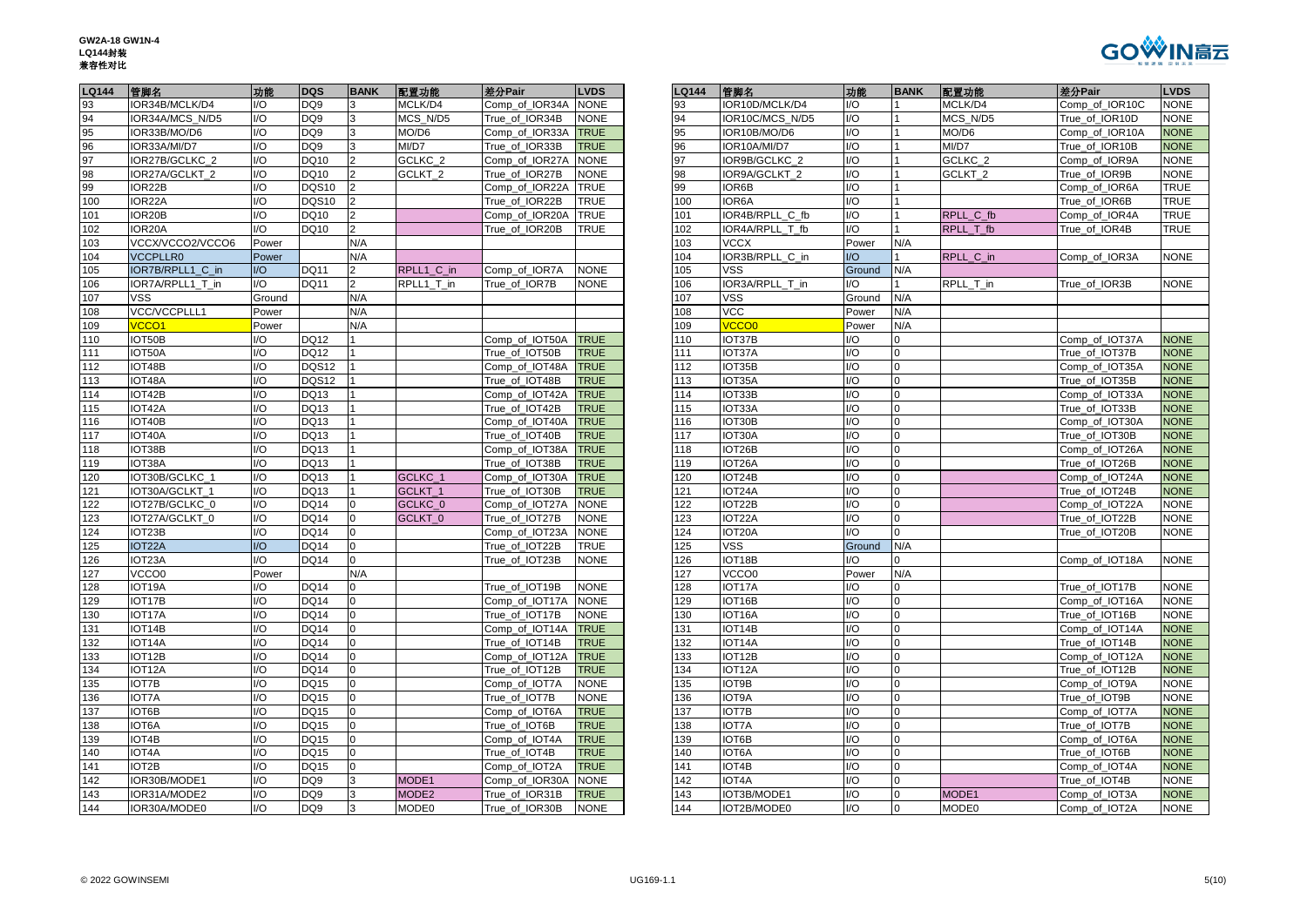# 注!

下表中不同颜色的底纹释义如下:

|  | 引脚功能不同      |
|--|-------------|
|  | 电源不同        |
|  | 主要配置功能不同    |
|  | TRUE LVDS不同 |

5 没有标注颜色底纹的为两者兼容

6 未做BANK兼容对比<br>7 GW2A系列VCC需供

7 GW2A系列VCC需供1.0V,GW1N系列VCC需供1.2V

8 GW2A系列含有EXTR管脚,GW1N系列不含有EXTR管脚

#### **GW2A-18 PG256**

| <b>PG256</b>    | 管脚名                 | 功能                      | <b>DQS</b>      | <b>BANK</b>    | 配置功能               | 差分Pair         | <b>LVDS</b> | <b>PG256</b>    | 管脚名                       | 功能               | <b>BANK</b>    | 配置功能              | 差分Pair         | <b>LVDS</b> |
|-----------------|---------------------|-------------------------|-----------------|----------------|--------------------|----------------|-------------|-----------------|---------------------------|------------------|----------------|-------------------|----------------|-------------|
| A1              | <b>VCC</b>          | Power                   |                 | N/A            |                    |                |             | A <sub>1</sub>  | <b>VCC</b>                | Power            | N/A            |                   |                |             |
| A10             | IOL33B              | I/O                     | DQ <sub>2</sub> | 6              |                    | Comp of IOL33A | <b>TRUE</b> | A10             | IOL12B                    | I/O              | 3              |                   | Comp of IOL12A | <b>NONE</b> |
| A11             | IOL15A              | $\mathsf{U}\mathsf{O}$  | DQ1             |                |                    | True of IOL15B | <b>TRUE</b> | A11             | IOL7A                     | $\overline{O}$   | 3              |                   | True of IOL7B  | <b>NONE</b> |
| A12             | IOL13B              | $\mathsf{I}/\mathsf{O}$ | DQ1             |                |                    | Comp of IOL13A | <b>TRUE</b> | A12             | <b>IOL6B</b>              | $U$ O            | 3              |                   | Comp of IOL6A  | <b>TRUE</b> |
| A13             | IOR32A/READY        | $\mathsf{I}/\mathsf{O}$ | DQ <sub>9</sub> | 3              | <b>READY</b>       | True of IOR32B | <b>NONE</b> | A13             | IOL10H/READY              | $U$ O            | 3              | <b>READY</b>      | Comp of IOL10G | <b>NONE</b> |
| A14             | IOL8B/LPLL1 C fb    | I/O                     | DQ0             |                | LPLL1 C fb         | Comp_of_IOL8A  | <b>TRUE</b> | A14             | IOL4B/LPLL C fb           | I/O              | 3              | LPLL_C_fb         | Comp of IOL4A  | TRUE        |
| A15             | IOL2B               | I/O                     | DQ0             |                |                    | Comp_of_IOL2A  | <b>TRUE</b> | A15             | IOL2B                     | I/O              | 3              |                   | Comp_of_IOL2A  | <b>TRUE</b> |
| A16             | <b>VCC</b>          | Power                   |                 | N/A            |                    |                |             | A16             | <b>VCC</b>                | Power            | N/A            |                   |                |             |
| A2              | IOB13B              | I/O                     | DQ <sub>5</sub> | 5              |                    | Comp_of_IOB13A | <b>NONE</b> | A2              | IOB9B                     | I/O              | $\overline{2}$ |                   | Comp_of_IOB9A  | <b>NONE</b> |
| A3              | IOB4A               | $\overline{1/O}$        | DQ4             | 5              |                    | True of IOB4B  | <b>TRUE</b> | A <sub>3</sub>  | IOB4A                     | $\overline{O}$   | $\overline{2}$ |                   | True of IOB4B  | <b>TRUE</b> |
| A4              | IOB <sub>2</sub> A  | $\mathsf{I}/\mathsf{O}$ | DQ4             | 5              |                    | True of IOB2B  | <b>TRUE</b> | A4              | IOB <sub>2</sub> A        | $U$ O            | $\overline{2}$ |                   | True of IOB2B  | <b>TRUE</b> |
| A5              | <b>IOB7A</b>        | $1/O$                   | DQ4             | 5              |                    | True of IOB7B  | <b>NONE</b> | A <sub>5</sub>  | IOB5A                     | $\overline{O}$   | $\overline{2}$ |                   | True of IOB5B  | <b>NONE</b> |
| A <sub>6</sub>  | IOR26B/TDI          | $\overline{1/O}$        | <b>DQ10</b>     |                | TDI                | Comp of IOR26A | <b>TRUE</b> | A6              | IOL10D/TDI                | I/O              | 3              | TDI               | Comp of IOL10C | <b>NONE</b> |
| A7              | IOR26A/TCK          | $\mathsf{I}/\mathsf{O}$ | <b>DQ10</b>     | $\overline{2}$ | <b>TCK</b>         | True_of_IOR26B | <b>TRUE</b> | A7              | IOL10B/TCK                | I/O              | 3              | <b>TCK</b>        | Comp_of_IOL10A | <b>NONE</b> |
| A <sub>8</sub>  | IOL29B/GCLKC 6      | $\mathsf{I}/\mathsf{O}$ | DQ <sub>2</sub> | 6              | GCLKC <sub>6</sub> | Comp_of_IOL29A | <b>TRUE</b> | A8              | IOL11B/GCLKC 6            | I/O              | 3              | GCLKC_6           | Comp_of_IOL11A | <b>TRUE</b> |
| A9              | IOL27A/GCLKT_7      | I/O                     | DQ1             |                | GCLKT <sub>7</sub> | True_of_IOL27B | <b>NONE</b> | A9              | IOL9A/GCLKT_7             | I/O              | 3              | GCLKT 7           | True_of_IOL9B  | <b>NONE</b> |
| <b>B1</b>       | IOB8A               | 1/O                     | DQ4             |                |                    | True of IOB8B  | <b>TRUE</b> | <b>B1</b>       | IOB6A                     | $U$ O            | $\overline{2}$ |                   | True of IOB6B  | <b>TRUE</b> |
| <b>B10</b>      | IOR31B/RECONFIG N   | $1/O$                   | DQ <sub>9</sub> | 3              | <b>RECONFIG N</b>  | Comp of IOR31A | <b>TRUE</b> | <b>B10</b>      | IOL10F/RECONFIG N         | $U$ O            | 3              | <b>RECONFIG N</b> | Comp of IOL10E | <b>NONE</b> |
| <b>B11</b>      | IOL <sub>13</sub> A | $\mathsf{U}\mathsf{O}$  | DQ1             |                |                    | True of IOL13B | <b>TRUE</b> | <b>B11</b>      | IOL6A                     | $U$ O            | 3              |                   | True of IOL6B  | TRUE        |
| <b>B12</b>      | IOL7B/LPLL1 C in    | $\mathsf{I}/\mathsf{O}$ | DQ0             |                | LPLL1 C in         | Comp_of_IOL7A  | <b>NONE</b> | <b>B12</b>      | IOL3B/LPLL C in           | <u>Ю</u>         | 3              | LPLL C in         | Comp_of_IOL3A  | <b>NONE</b> |
| <b>B13</b>      | IOL8A/LPLL1 T fb    | I/O                     | DQ0             |                | LPLL1 T fb         | True_of_IOL8B  | <b>TRUE</b> | <b>B13</b>      | IOL4A/LPLL T fb           | I/O              | 3              | LPLL T fb         | True_of_IOL4B  | TRUE        |
| <b>B14</b>      | IOL2A               | 1/O                     | DQ0             |                |                    | True_of_IOL2B  | TRUE        | <b>B14</b>      | IOL2A                     | I/O              | 3              |                   | True_of_IOL2B  | <b>TRUE</b> |
| <b>B15</b>      | <b>VSS</b>          | Ground                  |                 | N/A            |                    |                |             | <b>B15</b>      | <b>VSS</b>                | Ground           | N/A            |                   |                |             |
| <b>B16</b>      | IOR30B/MODE1        | 1/O                     | DQ <sub>9</sub> | 3              | MODE1              | Comp of IOR30A | <b>NONE</b> | <b>B16</b>      | IOT3B/MODE1               | I/O              |                | MODE1             | Comp_of_IOT3A  | <b>NONE</b> |
| <b>B2</b>       | <b>VSS</b>          | Ground                  |                 | N/A            |                    |                |             | <b>B2</b>       | <b>VSS</b>                | Ground           | N/A            |                   |                |             |
| B <sub>3</sub>  | IOB <sub>13</sub> A | 1/O                     | DQ <sub>5</sub> | 5              |                    | True of IOB13B | <b>NONE</b> | B <sub>3</sub>  | IOB9A                     | $U$ O            | $\overline{2}$ |                   | True of IOB9B  | <b>NONE</b> |
| B4              | IOB4B               | I/O                     | DQ4             | 5              |                    | Comp of IOB4A  | <b>TRUE</b> | <b>B4</b>       | IOB4B                     | <u>Ю</u>         | $\overline{2}$ |                   | Comp of IOB4A  | TRUE        |
| B <sub>5</sub>  | IOL47B/LPLL2 C fb   | I/O                     | DQ3             | 6              | LPLL2 C fb         | Comp_of_IOL47A | <b>TRUE</b> | B <sub>5</sub>  | IOL17B                    | I/O              | 3              |                   | Comp_of_IOL17A | <b>TRUE</b> |
| <b>B6</b>       | <b>IOB7B</b>        | I/O                     | DQ4             | 5              |                    | Comp_of_IOB7A  | <b>NONE</b> | B <sub>6</sub>  | IOB5B                     | I/O              | $\overline{2}$ |                   | Comp_of_IOB5A  | NONE        |
| B7              | IOL40A              | $\mathsf{I}/\mathsf{O}$ | DQ <sub>2</sub> | 6              |                    | True of IOL40B | <b>TRUE</b> | <b>B7</b>       | IOL15A                    | $U$ O            | 3              |                   | True_of_IOL15B | <b>TRUE</b> |
| <b>B8</b>       | IOR25B/TMS          | I/O                     | DQ10            | $\mathcal{P}$  | <b>TMS</b>         | Comp_of_IOR25A | <b>NONE</b> | <b>B8</b>       | IOL10A/TMS                | I/O              | 3              | <b>TMS</b>        | True_of_IOL10B | <b>NONE</b> |
| <b>B9</b>       | IOL33A              | $\mathsf{I}/\mathsf{O}$ | DQ <sub>2</sub> | 6              |                    | True of IOL33B | <b>TRUE</b> | B <sub>9</sub>  | IOL12A                    | 1/O              | 3              |                   | True of IOL12B | <b>NONE</b> |
| C <sub>1</sub>  | IOB14A              | $\mathsf{I}/\mathsf{O}$ | DQ <sub>5</sub> | 5              |                    | True of IOB14B | <b>TRUE</b> | C <sub>1</sub>  | IOB10A                    | $\overline{1/O}$ | $\overline{2}$ |                   | True of IOB10B | <b>NONE</b> |
| C10             | IOR39A/SCLK         | $\mathsf{I}/\mathsf{O}$ | DQ <sub>9</sub> | 3              | <b>SCLK</b>        | True of IOR39B | <b>NONE</b> | C <sub>10</sub> | IOL10C/SCLK               | $U$ O            | 3              | <b>SCLK</b>       | True of IOL10D | <b>NONE</b> |
| C11             | IOL15B              | $\mathsf{I}/\mathsf{O}$ | DQ1             |                |                    | Comp_of_IOL15A | <b>TRUE</b> | C11             | <b>IOL7B</b>              | $\overline{O}$   | 3              |                   | Comp of IOL7A  | <b>NONE</b> |
|                 |                     |                         |                 |                |                    |                |             |                 |                           |                  |                | JTAGSEL N/LPLL T  |                |             |
| C12             | IOL7A/LPLL1 T in    | $\mathsf{IO}$           | DQ0             |                | LPLL1 T in         | True of IOL7B  | <b>NONE</b> | C12             | IOL3A/JTAGSEL N/LPLL T in | I/O              | 3              |                   | True_of_IOL3B  | <b>NONE</b> |
| C <sub>13</sub> | IOR32B/DONE         | 1/O                     | DQ <sub>9</sub> | 3              | <b>DONE</b>        | Comp_of_IOR32A | <b>NONE</b> | C <sub>13</sub> | IOL10G/DONE               | 1/O              | $\mathbf{B}$   | <b>DONE</b>       | True of IOL10H | <b>NONE</b> |
| C14             | VSS                 | Ground                  |                 | N/A            |                    |                |             | C14             | <b>VSS</b>                | Ground           | N/A            |                   |                |             |
| C <sub>15</sub> | IOR31A/MODE2        | 1/O                     | DQ <sub>9</sub> | 3              | MODE2              | True of IOR31B | <b>TRUE</b> | C <sub>15</sub> | IOT3A/MODE2               | $U$ O            | $\overline{0}$ | MODE2             | True of IOT3B  | <b>NONE</b> |
| C16             | IOT5A               | I/O                     | <b>DQ15</b>     | $\Omega$       |                    | True of IOT5B  | <b>NONE</b> | C16             | IOT5A                     | <u>Ю</u>         | $\Omega$       |                   | True of IOT5B  | <b>NONE</b> |
| C <sub>2</sub>  | IOB8B               | $\mathsf{I}/\mathsf{O}$ | DQ4             | 5              |                    | Comp_of_IOB8A  | <b>TRUE</b> | C <sub>2</sub>  | IOB6B                     | U                | $\overline{2}$ |                   | Comp_of_IOB6A  | <b>TRUE</b> |
| C <sub>3</sub>  | <b>VSS</b>          | Ground                  |                 | N/A            |                    |                |             | C <sub>3</sub>  | <b>VSS</b>                | Ground           | N/A            |                   |                |             |

| 差分Pair<br>管脚名<br>功能<br><b>BANK</b><br><b>LVDS</b><br>配置功能<br><b>VCC</b><br>Power<br>N/A<br>A1<br>IOL12B<br>1/O<br><b>NONE</b><br>A10<br>3<br>Comp of IOL12A<br>$\overline{3}$<br>1/O<br>A11<br><b>IOL7A</b><br>True of IOL7B<br><b>NONE</b><br>1/O<br>A12<br>IOL6B<br>3<br>Comp of IOL6A<br><b>TRUE</b><br>1/O<br>3<br>IOL10H/READY<br><b>READY</b><br>Comp of IOL10G<br><b>NONE</b><br>A13<br>3<br>Ī/O<br>A14<br>LPLL C fb<br><b>TRUE</b><br>IOL4B/LPLL C fb<br>Comp of IOL4A<br>1/O<br>3<br>A15<br>IOL2B<br>Comp of IOL2A<br><b>TRUE</b><br>A16<br>VCC<br>Power<br>N/A<br>I/O<br>$\overline{2}$<br>A2<br>IOB9B<br>Comp_of_IOB9A<br><b>NONE</b><br>A <sub>3</sub><br>1/O<br>$\overline{2}$<br><b>TRUE</b><br>IOB4A<br>True of IOB4B<br>$\overline{2}$<br>I/O<br><b>TRUE</b><br>A4<br>IOB2A<br>True of IOB2B<br>$\overline{2}$<br>1/O<br>A5<br><b>NONE</b><br>IOB5A<br>True of IOB5B<br>1/O<br>$\overline{3}$<br><b>NONE</b><br>A6<br>IOL10D/TDI<br><b>TDI</b><br>Comp of IOL10C<br>3<br>IOL10B/TCK<br>1/O<br><b>TCK</b><br><b>NONE</b><br>A7<br>Comp of IOL10A<br>$\overline{3}$<br>1/O<br>A8<br>IOL11B/GCLKC_6<br>GCLKC_6<br>Comp_of_IOL11A<br>TRUE<br>3<br>1/O<br>A9<br>IOL9A/GCLKT 7<br>GCLKT <sub>7</sub><br>True_of_IOL9B<br><b>NONE</b><br>1/O<br>$\overline{2}$<br><b>TRUE</b><br><b>B1</b><br>IOB6A<br>True_of_IOB6B<br>$\overline{3}$<br><b>B10</b><br>IOL10F/RECONFIG N<br>1/O<br><b>RECONFIG N</b><br>Comp_of_IOL10E<br><b>NONE</b><br>3<br>I/O<br><b>B11</b><br>IOL6A<br><b>TRUE</b><br>True of IOL6B<br>1/O<br>3<br><b>NONE</b><br><b>B12</b><br>IOL3B/LPLL C in<br>LPLL C in<br>Comp_of_IOL3A<br>3<br><b>B13</b><br>I/O<br>IOL4A/LPLL T fb<br>LPLL T fb<br>True of IOL4B<br>TRUE<br>1/O<br>3<br><b>B14</b><br>IOL2A<br>True of IOL2B<br>TRUE<br>$\overline{\text{v}}$ ss<br><b>B15</b><br>N/A<br>Ground<br><b>B16</b><br>1/O<br>IOT3B/MODE1<br>$\Omega$<br>MODE1<br>Comp of IOT3A<br><b>NONE</b><br>VSS<br>N/A<br><b>B2</b><br>Ground<br>$\overline{2}$<br>B <sub>3</sub><br>IOB9A<br>1/O<br>True_of_IOB9B<br><b>NONE</b><br>1/O<br>$\overline{2}$<br>B4<br>IOB4B<br>Comp of IOB4A<br><b>TRUE</b><br>1/O<br>$\overline{3}$<br>B <sub>5</sub><br>Comp_of_IOL17A<br><b>TRUE</b><br>IOL17B<br>$\overline{2}$<br>1/O<br>B <sub>6</sub><br>IOB5B<br>Comp_of_IOB5A<br><b>NONE</b><br>1/O<br>3<br>B7<br>IOL15A<br>True of IOL15B<br><b>TRUE</b><br>3<br>I/O<br><b>TMS</b><br>B <sub>8</sub><br>IOL10A/TMS<br>True_of_IOL10B<br><b>NONE</b><br>I/O<br>3<br>B <sub>9</sub><br>IOL12A<br><b>NONE</b><br>True of IOL12B<br>1/O<br>$\overline{2}$<br>C <sub>1</sub><br><b>NONE</b><br>IOB <sub>10</sub> A<br>True of IOB10B<br>IOL10C/SCLK<br>I/O<br>$\overline{3}$<br><b>SCLK</b><br><b>NONE</b><br>C10<br>True of IOL10D<br>1/O<br>3<br>C11<br><b>IOL7B</b><br>Comp of IOL7A<br><b>NONE</b><br>JTAGSEL N/LPLL T<br>C <sub>12</sub><br>IOL3A/JTAGSEL N/LPLL T in<br>1/O<br>3<br>True of IOL3B<br><b>NONE</b><br>in<br>1/O<br>3<br><b>DONE</b><br>C <sub>13</sub><br>IOL10G/DONE<br><b>NONE</b><br>True of IOL10H<br>C14<br><b>VSS</b><br>Ground<br>N/A<br>IOT3A/MODE2<br>1/O<br>C <sub>15</sub><br>$\Omega$<br>MODE2<br>True of IOT3B<br><b>NONE</b><br>$\mathbf 0$<br>I/O<br>C16<br>IOT5A<br>True of IOT5B<br><b>NONE</b> |                | <b>GW1N-4 PG256</b> |     |                |               |             |
|--------------------------------------------------------------------------------------------------------------------------------------------------------------------------------------------------------------------------------------------------------------------------------------------------------------------------------------------------------------------------------------------------------------------------------------------------------------------------------------------------------------------------------------------------------------------------------------------------------------------------------------------------------------------------------------------------------------------------------------------------------------------------------------------------------------------------------------------------------------------------------------------------------------------------------------------------------------------------------------------------------------------------------------------------------------------------------------------------------------------------------------------------------------------------------------------------------------------------------------------------------------------------------------------------------------------------------------------------------------------------------------------------------------------------------------------------------------------------------------------------------------------------------------------------------------------------------------------------------------------------------------------------------------------------------------------------------------------------------------------------------------------------------------------------------------------------------------------------------------------------------------------------------------------------------------------------------------------------------------------------------------------------------------------------------------------------------------------------------------------------------------------------------------------------------------------------------------------------------------------------------------------------------------------------------------------------------------------------------------------------------------------------------------------------------------------------------------------------------------------------------------------------------------------------------------------------------------------------------------------------------------------------------------------------------------------------------------------------------------------------------------------------------------------------------------------------------------------------------------------------------------------------------------------------------------------------------------------------------------------------------------------------------------------------------------------------------------------------------------------------------------------------------------------------------------------------------------------------------|----------------|---------------------|-----|----------------|---------------|-------------|
|                                                                                                                                                                                                                                                                                                                                                                                                                                                                                                                                                                                                                                                                                                                                                                                                                                                                                                                                                                                                                                                                                                                                                                                                                                                                                                                                                                                                                                                                                                                                                                                                                                                                                                                                                                                                                                                                                                                                                                                                                                                                                                                                                                                                                                                                                                                                                                                                                                                                                                                                                                                                                                                                                                                                                                                                                                                                                                                                                                                                                                                                                                                                                                                                                                | <b>PG256</b>   |                     |     |                |               |             |
|                                                                                                                                                                                                                                                                                                                                                                                                                                                                                                                                                                                                                                                                                                                                                                                                                                                                                                                                                                                                                                                                                                                                                                                                                                                                                                                                                                                                                                                                                                                                                                                                                                                                                                                                                                                                                                                                                                                                                                                                                                                                                                                                                                                                                                                                                                                                                                                                                                                                                                                                                                                                                                                                                                                                                                                                                                                                                                                                                                                                                                                                                                                                                                                                                                |                |                     |     |                |               |             |
|                                                                                                                                                                                                                                                                                                                                                                                                                                                                                                                                                                                                                                                                                                                                                                                                                                                                                                                                                                                                                                                                                                                                                                                                                                                                                                                                                                                                                                                                                                                                                                                                                                                                                                                                                                                                                                                                                                                                                                                                                                                                                                                                                                                                                                                                                                                                                                                                                                                                                                                                                                                                                                                                                                                                                                                                                                                                                                                                                                                                                                                                                                                                                                                                                                |                |                     |     |                |               |             |
|                                                                                                                                                                                                                                                                                                                                                                                                                                                                                                                                                                                                                                                                                                                                                                                                                                                                                                                                                                                                                                                                                                                                                                                                                                                                                                                                                                                                                                                                                                                                                                                                                                                                                                                                                                                                                                                                                                                                                                                                                                                                                                                                                                                                                                                                                                                                                                                                                                                                                                                                                                                                                                                                                                                                                                                                                                                                                                                                                                                                                                                                                                                                                                                                                                |                |                     |     |                |               |             |
|                                                                                                                                                                                                                                                                                                                                                                                                                                                                                                                                                                                                                                                                                                                                                                                                                                                                                                                                                                                                                                                                                                                                                                                                                                                                                                                                                                                                                                                                                                                                                                                                                                                                                                                                                                                                                                                                                                                                                                                                                                                                                                                                                                                                                                                                                                                                                                                                                                                                                                                                                                                                                                                                                                                                                                                                                                                                                                                                                                                                                                                                                                                                                                                                                                |                |                     |     |                |               |             |
|                                                                                                                                                                                                                                                                                                                                                                                                                                                                                                                                                                                                                                                                                                                                                                                                                                                                                                                                                                                                                                                                                                                                                                                                                                                                                                                                                                                                                                                                                                                                                                                                                                                                                                                                                                                                                                                                                                                                                                                                                                                                                                                                                                                                                                                                                                                                                                                                                                                                                                                                                                                                                                                                                                                                                                                                                                                                                                                                                                                                                                                                                                                                                                                                                                |                |                     |     |                |               |             |
|                                                                                                                                                                                                                                                                                                                                                                                                                                                                                                                                                                                                                                                                                                                                                                                                                                                                                                                                                                                                                                                                                                                                                                                                                                                                                                                                                                                                                                                                                                                                                                                                                                                                                                                                                                                                                                                                                                                                                                                                                                                                                                                                                                                                                                                                                                                                                                                                                                                                                                                                                                                                                                                                                                                                                                                                                                                                                                                                                                                                                                                                                                                                                                                                                                |                |                     |     |                |               |             |
|                                                                                                                                                                                                                                                                                                                                                                                                                                                                                                                                                                                                                                                                                                                                                                                                                                                                                                                                                                                                                                                                                                                                                                                                                                                                                                                                                                                                                                                                                                                                                                                                                                                                                                                                                                                                                                                                                                                                                                                                                                                                                                                                                                                                                                                                                                                                                                                                                                                                                                                                                                                                                                                                                                                                                                                                                                                                                                                                                                                                                                                                                                                                                                                                                                |                |                     |     |                |               |             |
|                                                                                                                                                                                                                                                                                                                                                                                                                                                                                                                                                                                                                                                                                                                                                                                                                                                                                                                                                                                                                                                                                                                                                                                                                                                                                                                                                                                                                                                                                                                                                                                                                                                                                                                                                                                                                                                                                                                                                                                                                                                                                                                                                                                                                                                                                                                                                                                                                                                                                                                                                                                                                                                                                                                                                                                                                                                                                                                                                                                                                                                                                                                                                                                                                                |                |                     |     |                |               |             |
|                                                                                                                                                                                                                                                                                                                                                                                                                                                                                                                                                                                                                                                                                                                                                                                                                                                                                                                                                                                                                                                                                                                                                                                                                                                                                                                                                                                                                                                                                                                                                                                                                                                                                                                                                                                                                                                                                                                                                                                                                                                                                                                                                                                                                                                                                                                                                                                                                                                                                                                                                                                                                                                                                                                                                                                                                                                                                                                                                                                                                                                                                                                                                                                                                                |                |                     |     |                |               |             |
|                                                                                                                                                                                                                                                                                                                                                                                                                                                                                                                                                                                                                                                                                                                                                                                                                                                                                                                                                                                                                                                                                                                                                                                                                                                                                                                                                                                                                                                                                                                                                                                                                                                                                                                                                                                                                                                                                                                                                                                                                                                                                                                                                                                                                                                                                                                                                                                                                                                                                                                                                                                                                                                                                                                                                                                                                                                                                                                                                                                                                                                                                                                                                                                                                                |                |                     |     |                |               |             |
|                                                                                                                                                                                                                                                                                                                                                                                                                                                                                                                                                                                                                                                                                                                                                                                                                                                                                                                                                                                                                                                                                                                                                                                                                                                                                                                                                                                                                                                                                                                                                                                                                                                                                                                                                                                                                                                                                                                                                                                                                                                                                                                                                                                                                                                                                                                                                                                                                                                                                                                                                                                                                                                                                                                                                                                                                                                                                                                                                                                                                                                                                                                                                                                                                                |                |                     |     |                |               |             |
|                                                                                                                                                                                                                                                                                                                                                                                                                                                                                                                                                                                                                                                                                                                                                                                                                                                                                                                                                                                                                                                                                                                                                                                                                                                                                                                                                                                                                                                                                                                                                                                                                                                                                                                                                                                                                                                                                                                                                                                                                                                                                                                                                                                                                                                                                                                                                                                                                                                                                                                                                                                                                                                                                                                                                                                                                                                                                                                                                                                                                                                                                                                                                                                                                                |                |                     |     |                |               |             |
|                                                                                                                                                                                                                                                                                                                                                                                                                                                                                                                                                                                                                                                                                                                                                                                                                                                                                                                                                                                                                                                                                                                                                                                                                                                                                                                                                                                                                                                                                                                                                                                                                                                                                                                                                                                                                                                                                                                                                                                                                                                                                                                                                                                                                                                                                                                                                                                                                                                                                                                                                                                                                                                                                                                                                                                                                                                                                                                                                                                                                                                                                                                                                                                                                                |                |                     |     |                |               |             |
|                                                                                                                                                                                                                                                                                                                                                                                                                                                                                                                                                                                                                                                                                                                                                                                                                                                                                                                                                                                                                                                                                                                                                                                                                                                                                                                                                                                                                                                                                                                                                                                                                                                                                                                                                                                                                                                                                                                                                                                                                                                                                                                                                                                                                                                                                                                                                                                                                                                                                                                                                                                                                                                                                                                                                                                                                                                                                                                                                                                                                                                                                                                                                                                                                                |                |                     |     |                |               |             |
|                                                                                                                                                                                                                                                                                                                                                                                                                                                                                                                                                                                                                                                                                                                                                                                                                                                                                                                                                                                                                                                                                                                                                                                                                                                                                                                                                                                                                                                                                                                                                                                                                                                                                                                                                                                                                                                                                                                                                                                                                                                                                                                                                                                                                                                                                                                                                                                                                                                                                                                                                                                                                                                                                                                                                                                                                                                                                                                                                                                                                                                                                                                                                                                                                                |                |                     |     |                |               |             |
|                                                                                                                                                                                                                                                                                                                                                                                                                                                                                                                                                                                                                                                                                                                                                                                                                                                                                                                                                                                                                                                                                                                                                                                                                                                                                                                                                                                                                                                                                                                                                                                                                                                                                                                                                                                                                                                                                                                                                                                                                                                                                                                                                                                                                                                                                                                                                                                                                                                                                                                                                                                                                                                                                                                                                                                                                                                                                                                                                                                                                                                                                                                                                                                                                                |                |                     |     |                |               |             |
|                                                                                                                                                                                                                                                                                                                                                                                                                                                                                                                                                                                                                                                                                                                                                                                                                                                                                                                                                                                                                                                                                                                                                                                                                                                                                                                                                                                                                                                                                                                                                                                                                                                                                                                                                                                                                                                                                                                                                                                                                                                                                                                                                                                                                                                                                                                                                                                                                                                                                                                                                                                                                                                                                                                                                                                                                                                                                                                                                                                                                                                                                                                                                                                                                                |                |                     |     |                |               |             |
|                                                                                                                                                                                                                                                                                                                                                                                                                                                                                                                                                                                                                                                                                                                                                                                                                                                                                                                                                                                                                                                                                                                                                                                                                                                                                                                                                                                                                                                                                                                                                                                                                                                                                                                                                                                                                                                                                                                                                                                                                                                                                                                                                                                                                                                                                                                                                                                                                                                                                                                                                                                                                                                                                                                                                                                                                                                                                                                                                                                                                                                                                                                                                                                                                                |                |                     |     |                |               |             |
|                                                                                                                                                                                                                                                                                                                                                                                                                                                                                                                                                                                                                                                                                                                                                                                                                                                                                                                                                                                                                                                                                                                                                                                                                                                                                                                                                                                                                                                                                                                                                                                                                                                                                                                                                                                                                                                                                                                                                                                                                                                                                                                                                                                                                                                                                                                                                                                                                                                                                                                                                                                                                                                                                                                                                                                                                                                                                                                                                                                                                                                                                                                                                                                                                                |                |                     |     |                |               |             |
|                                                                                                                                                                                                                                                                                                                                                                                                                                                                                                                                                                                                                                                                                                                                                                                                                                                                                                                                                                                                                                                                                                                                                                                                                                                                                                                                                                                                                                                                                                                                                                                                                                                                                                                                                                                                                                                                                                                                                                                                                                                                                                                                                                                                                                                                                                                                                                                                                                                                                                                                                                                                                                                                                                                                                                                                                                                                                                                                                                                                                                                                                                                                                                                                                                |                |                     |     |                |               |             |
|                                                                                                                                                                                                                                                                                                                                                                                                                                                                                                                                                                                                                                                                                                                                                                                                                                                                                                                                                                                                                                                                                                                                                                                                                                                                                                                                                                                                                                                                                                                                                                                                                                                                                                                                                                                                                                                                                                                                                                                                                                                                                                                                                                                                                                                                                                                                                                                                                                                                                                                                                                                                                                                                                                                                                                                                                                                                                                                                                                                                                                                                                                                                                                                                                                |                |                     |     |                |               |             |
|                                                                                                                                                                                                                                                                                                                                                                                                                                                                                                                                                                                                                                                                                                                                                                                                                                                                                                                                                                                                                                                                                                                                                                                                                                                                                                                                                                                                                                                                                                                                                                                                                                                                                                                                                                                                                                                                                                                                                                                                                                                                                                                                                                                                                                                                                                                                                                                                                                                                                                                                                                                                                                                                                                                                                                                                                                                                                                                                                                                                                                                                                                                                                                                                                                |                |                     |     |                |               |             |
|                                                                                                                                                                                                                                                                                                                                                                                                                                                                                                                                                                                                                                                                                                                                                                                                                                                                                                                                                                                                                                                                                                                                                                                                                                                                                                                                                                                                                                                                                                                                                                                                                                                                                                                                                                                                                                                                                                                                                                                                                                                                                                                                                                                                                                                                                                                                                                                                                                                                                                                                                                                                                                                                                                                                                                                                                                                                                                                                                                                                                                                                                                                                                                                                                                |                |                     |     |                |               |             |
|                                                                                                                                                                                                                                                                                                                                                                                                                                                                                                                                                                                                                                                                                                                                                                                                                                                                                                                                                                                                                                                                                                                                                                                                                                                                                                                                                                                                                                                                                                                                                                                                                                                                                                                                                                                                                                                                                                                                                                                                                                                                                                                                                                                                                                                                                                                                                                                                                                                                                                                                                                                                                                                                                                                                                                                                                                                                                                                                                                                                                                                                                                                                                                                                                                |                |                     |     |                |               |             |
|                                                                                                                                                                                                                                                                                                                                                                                                                                                                                                                                                                                                                                                                                                                                                                                                                                                                                                                                                                                                                                                                                                                                                                                                                                                                                                                                                                                                                                                                                                                                                                                                                                                                                                                                                                                                                                                                                                                                                                                                                                                                                                                                                                                                                                                                                                                                                                                                                                                                                                                                                                                                                                                                                                                                                                                                                                                                                                                                                                                                                                                                                                                                                                                                                                |                |                     |     |                |               |             |
|                                                                                                                                                                                                                                                                                                                                                                                                                                                                                                                                                                                                                                                                                                                                                                                                                                                                                                                                                                                                                                                                                                                                                                                                                                                                                                                                                                                                                                                                                                                                                                                                                                                                                                                                                                                                                                                                                                                                                                                                                                                                                                                                                                                                                                                                                                                                                                                                                                                                                                                                                                                                                                                                                                                                                                                                                                                                                                                                                                                                                                                                                                                                                                                                                                |                |                     |     |                |               |             |
|                                                                                                                                                                                                                                                                                                                                                                                                                                                                                                                                                                                                                                                                                                                                                                                                                                                                                                                                                                                                                                                                                                                                                                                                                                                                                                                                                                                                                                                                                                                                                                                                                                                                                                                                                                                                                                                                                                                                                                                                                                                                                                                                                                                                                                                                                                                                                                                                                                                                                                                                                                                                                                                                                                                                                                                                                                                                                                                                                                                                                                                                                                                                                                                                                                |                |                     |     |                |               |             |
|                                                                                                                                                                                                                                                                                                                                                                                                                                                                                                                                                                                                                                                                                                                                                                                                                                                                                                                                                                                                                                                                                                                                                                                                                                                                                                                                                                                                                                                                                                                                                                                                                                                                                                                                                                                                                                                                                                                                                                                                                                                                                                                                                                                                                                                                                                                                                                                                                                                                                                                                                                                                                                                                                                                                                                                                                                                                                                                                                                                                                                                                                                                                                                                                                                |                |                     |     |                |               |             |
|                                                                                                                                                                                                                                                                                                                                                                                                                                                                                                                                                                                                                                                                                                                                                                                                                                                                                                                                                                                                                                                                                                                                                                                                                                                                                                                                                                                                                                                                                                                                                                                                                                                                                                                                                                                                                                                                                                                                                                                                                                                                                                                                                                                                                                                                                                                                                                                                                                                                                                                                                                                                                                                                                                                                                                                                                                                                                                                                                                                                                                                                                                                                                                                                                                |                |                     |     |                |               |             |
|                                                                                                                                                                                                                                                                                                                                                                                                                                                                                                                                                                                                                                                                                                                                                                                                                                                                                                                                                                                                                                                                                                                                                                                                                                                                                                                                                                                                                                                                                                                                                                                                                                                                                                                                                                                                                                                                                                                                                                                                                                                                                                                                                                                                                                                                                                                                                                                                                                                                                                                                                                                                                                                                                                                                                                                                                                                                                                                                                                                                                                                                                                                                                                                                                                |                |                     |     |                |               |             |
|                                                                                                                                                                                                                                                                                                                                                                                                                                                                                                                                                                                                                                                                                                                                                                                                                                                                                                                                                                                                                                                                                                                                                                                                                                                                                                                                                                                                                                                                                                                                                                                                                                                                                                                                                                                                                                                                                                                                                                                                                                                                                                                                                                                                                                                                                                                                                                                                                                                                                                                                                                                                                                                                                                                                                                                                                                                                                                                                                                                                                                                                                                                                                                                                                                |                |                     |     |                |               |             |
|                                                                                                                                                                                                                                                                                                                                                                                                                                                                                                                                                                                                                                                                                                                                                                                                                                                                                                                                                                                                                                                                                                                                                                                                                                                                                                                                                                                                                                                                                                                                                                                                                                                                                                                                                                                                                                                                                                                                                                                                                                                                                                                                                                                                                                                                                                                                                                                                                                                                                                                                                                                                                                                                                                                                                                                                                                                                                                                                                                                                                                                                                                                                                                                                                                |                |                     |     |                |               |             |
|                                                                                                                                                                                                                                                                                                                                                                                                                                                                                                                                                                                                                                                                                                                                                                                                                                                                                                                                                                                                                                                                                                                                                                                                                                                                                                                                                                                                                                                                                                                                                                                                                                                                                                                                                                                                                                                                                                                                                                                                                                                                                                                                                                                                                                                                                                                                                                                                                                                                                                                                                                                                                                                                                                                                                                                                                                                                                                                                                                                                                                                                                                                                                                                                                                |                |                     |     |                |               |             |
|                                                                                                                                                                                                                                                                                                                                                                                                                                                                                                                                                                                                                                                                                                                                                                                                                                                                                                                                                                                                                                                                                                                                                                                                                                                                                                                                                                                                                                                                                                                                                                                                                                                                                                                                                                                                                                                                                                                                                                                                                                                                                                                                                                                                                                                                                                                                                                                                                                                                                                                                                                                                                                                                                                                                                                                                                                                                                                                                                                                                                                                                                                                                                                                                                                |                |                     |     |                |               |             |
|                                                                                                                                                                                                                                                                                                                                                                                                                                                                                                                                                                                                                                                                                                                                                                                                                                                                                                                                                                                                                                                                                                                                                                                                                                                                                                                                                                                                                                                                                                                                                                                                                                                                                                                                                                                                                                                                                                                                                                                                                                                                                                                                                                                                                                                                                                                                                                                                                                                                                                                                                                                                                                                                                                                                                                                                                                                                                                                                                                                                                                                                                                                                                                                                                                |                |                     |     |                |               |             |
|                                                                                                                                                                                                                                                                                                                                                                                                                                                                                                                                                                                                                                                                                                                                                                                                                                                                                                                                                                                                                                                                                                                                                                                                                                                                                                                                                                                                                                                                                                                                                                                                                                                                                                                                                                                                                                                                                                                                                                                                                                                                                                                                                                                                                                                                                                                                                                                                                                                                                                                                                                                                                                                                                                                                                                                                                                                                                                                                                                                                                                                                                                                                                                                                                                |                |                     |     |                |               |             |
|                                                                                                                                                                                                                                                                                                                                                                                                                                                                                                                                                                                                                                                                                                                                                                                                                                                                                                                                                                                                                                                                                                                                                                                                                                                                                                                                                                                                                                                                                                                                                                                                                                                                                                                                                                                                                                                                                                                                                                                                                                                                                                                                                                                                                                                                                                                                                                                                                                                                                                                                                                                                                                                                                                                                                                                                                                                                                                                                                                                                                                                                                                                                                                                                                                |                |                     |     |                |               |             |
|                                                                                                                                                                                                                                                                                                                                                                                                                                                                                                                                                                                                                                                                                                                                                                                                                                                                                                                                                                                                                                                                                                                                                                                                                                                                                                                                                                                                                                                                                                                                                                                                                                                                                                                                                                                                                                                                                                                                                                                                                                                                                                                                                                                                                                                                                                                                                                                                                                                                                                                                                                                                                                                                                                                                                                                                                                                                                                                                                                                                                                                                                                                                                                                                                                |                |                     |     |                |               |             |
|                                                                                                                                                                                                                                                                                                                                                                                                                                                                                                                                                                                                                                                                                                                                                                                                                                                                                                                                                                                                                                                                                                                                                                                                                                                                                                                                                                                                                                                                                                                                                                                                                                                                                                                                                                                                                                                                                                                                                                                                                                                                                                                                                                                                                                                                                                                                                                                                                                                                                                                                                                                                                                                                                                                                                                                                                                                                                                                                                                                                                                                                                                                                                                                                                                |                |                     |     |                |               |             |
|                                                                                                                                                                                                                                                                                                                                                                                                                                                                                                                                                                                                                                                                                                                                                                                                                                                                                                                                                                                                                                                                                                                                                                                                                                                                                                                                                                                                                                                                                                                                                                                                                                                                                                                                                                                                                                                                                                                                                                                                                                                                                                                                                                                                                                                                                                                                                                                                                                                                                                                                                                                                                                                                                                                                                                                                                                                                                                                                                                                                                                                                                                                                                                                                                                |                |                     |     |                |               |             |
|                                                                                                                                                                                                                                                                                                                                                                                                                                                                                                                                                                                                                                                                                                                                                                                                                                                                                                                                                                                                                                                                                                                                                                                                                                                                                                                                                                                                                                                                                                                                                                                                                                                                                                                                                                                                                                                                                                                                                                                                                                                                                                                                                                                                                                                                                                                                                                                                                                                                                                                                                                                                                                                                                                                                                                                                                                                                                                                                                                                                                                                                                                                                                                                                                                | C <sub>2</sub> | IOB6B               | I/O | $\overline{2}$ | Comp of IOB6A | <b>TRUE</b> |

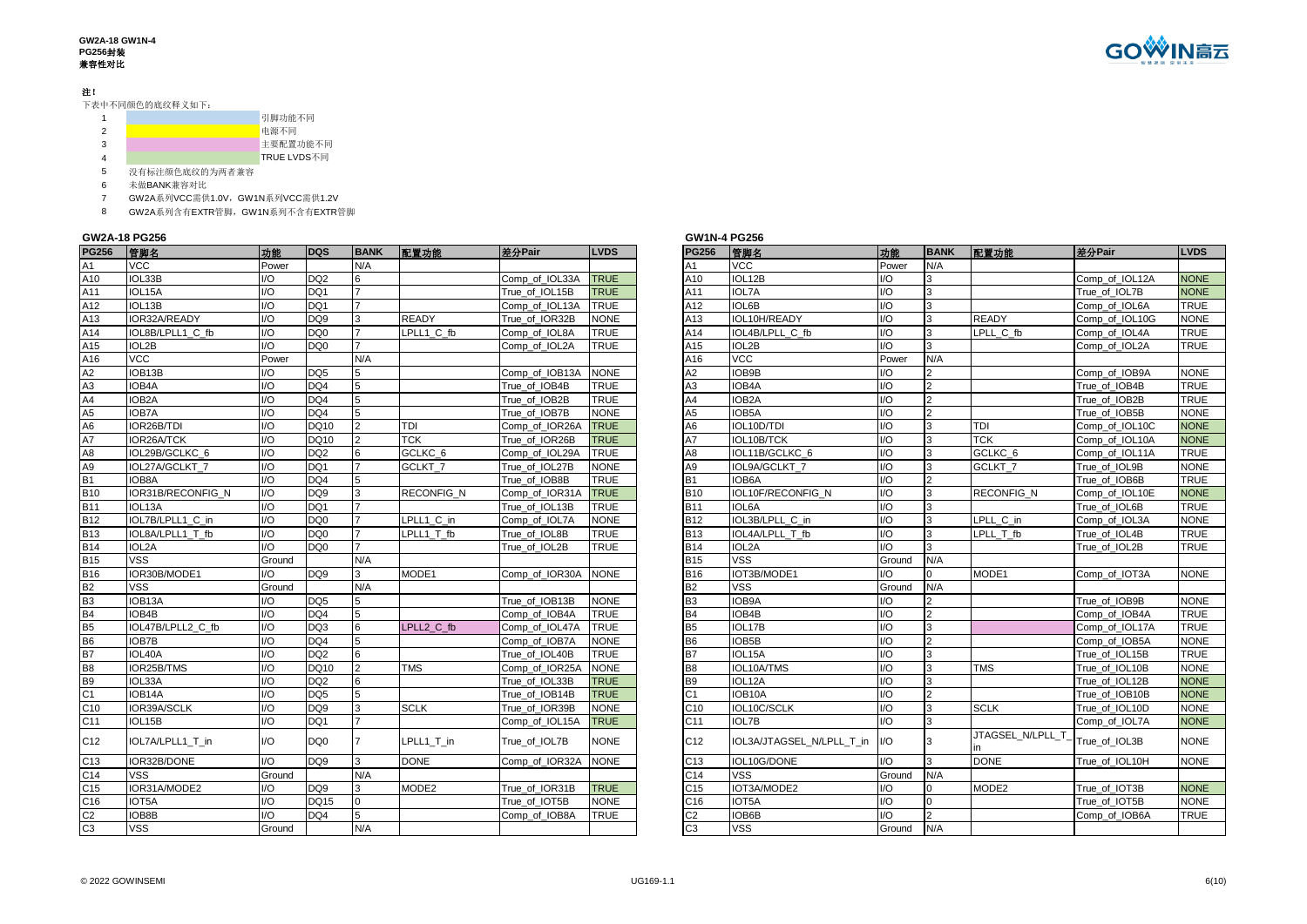

| <b>PG256</b>    | 管脚名               | 功能                      | <b>DQS</b>      | <b>BANK</b>    | 配置功能       | 差分Pair         | <b>LVDS</b> | <b>PG256</b>    | 管脚名               | 功能     | <b>BANK</b>    | 配置功能       | 差分Pair         | <b>LVDS</b> |
|-----------------|-------------------|-------------------------|-----------------|----------------|------------|----------------|-------------|-----------------|-------------------|--------|----------------|------------|----------------|-------------|
| C <sub>4</sub>  | IOL47A/LPLL2 T fb | I/O                     | DQ3             | 6              | LPLL2 T fb | True of IOL47B | <b>TRUE</b> | C4              | IOL17A            | I/O    | 3              |            | True of IOL17B | TRUE        |
| C <sub>5</sub>  | IOB2B             | I/O                     | DQ4             | 5              |            | Comp_of_IOB2A  | <b>TRUE</b> | C <sub>5</sub>  | IOB2B             | I/O    | $\overline{2}$ |            | Comp_of_IOB2A  | TRUE        |
| C6              | IOR25A/TDO        | $\mathsf{I}/\mathsf{O}$ | DQ10            | $\overline{2}$ | <b>TDO</b> | True_of_IOR25B | <b>NONE</b> | C6              | IOL10E/TDO        | I/O    | $\overline{3}$ | <b>TDO</b> | True_of_IOL10F | <b>NONE</b> |
| C <sub>7</sub>  | IOL40B            | I/O                     | DQ <sub>2</sub> | 6              |            | Comp_of_IOL40A | TRUE        | C7              | IOL15B            | I/O    | 3              |            | Comp_of_IOL15A | TRUE        |
| C8              | IOL29A/GCLKT_6    | I/O                     | DQ <sub>2</sub> |                | GCLKT_6    | True_of_IOL29B | TRUE        | C <sub>8</sub>  | IOL11A/GCLKT_6    | I/O    | 3              | GCLKT_6    | True_of_IOL11B | TRUE        |
| C <sub>9</sub>  | IOL27B/GCLKC_7    | I/O                     | DQ1             |                | GCLKC_7    | Comp_of_IOL27A | <b>VONE</b> | C <sub>9</sub>  | IOL9B/GCLKC 7     | I/O    | $\overline{3}$ | GCLKC_7    | Comp_of_IOL9A  | <b>NONE</b> |
| D1              | IOB9B             | $\mathsf{I}/\mathsf{O}$ | DQS4            |                |            | Comp_of_IOB9A  | <b>NONE</b> | D <sub>1</sub>  | IOB7B             | I/O    | $\overline{2}$ |            | Comp_of_IOB7A  | <b>NONE</b> |
| D <sub>10</sub> | IOL17A            | I/O                     | DQ1             |                |            | True_of_IOL17B | <b>TRUE</b> | D <sub>10</sub> | IOL8A             | I/O    | 3              |            | True_of_IOL8B  | TRUE        |
| D11             | IOL22A            | I/O                     | DQS1            |                |            | True_of_IOL22B | <b>TRUE</b> | D11             | IOL5B             | I/O    | 3              |            | Comp_of_IOL5A  | <b>NONE</b> |
| D12             | vcco7             | Power                   |                 | N/A            |            |                |             | D12             | VCCO <sub>3</sub> | Power  | N/A            |            |                |             |
| D13             | <b>VSS</b>        | Ground                  |                 | N/A            |            |                |             | D <sub>13</sub> | <b>VSS</b>        | Ground | N/A            |            |                |             |
| D14             | IOT44A            | I/O                     | DQ13            |                |            | True_of_IOT44B | <b>TRUE</b> | D <sub>14</sub> | IOT33A            | I/O    | 0              |            | True_of_IOT33B | <b>NONE</b> |
| D <sub>15</sub> | IOT5B             | I/O                     | DQ15            |                |            | Comp_of_IOT5A  | <b>NONE</b> | D <sub>15</sub> | IOT5B             | I/O    | $\overline{0}$ |            | Comp_of_IOT5A  | <b>NONE</b> |
| D <sub>16</sub> | IOT4A             | $\mathsf{I}/\mathsf{O}$ | <b>DQ15</b>     | $\Omega$       |            | True of IOT4B  | <b>TRUE</b> | D <sub>16</sub> | IOT4A             | 1/O    | $\overline{0}$ |            | True of IOT4B  | <b>NONE</b> |
| D <sub>2</sub>  | IOB14B            | $\mathsf{I}/\mathsf{O}$ | DQ5             |                |            | Comp_of_IOB14A | <b>TRUE</b> | D <sub>2</sub>  | IOB10B            | I/O    |                |            | Comp_of_IOB10A | <b>NONE</b> |
| D <sub>3</sub>  | IOB9A             | I/O                     | DQS4            | 5              |            | True_of_IOB9B  | <b>NONE</b> | D <sub>3</sub>  | IOB7A             | I/O    | $\overline{2}$ |            | True_of_IOB7B  | <b>NONE</b> |
| D <sub>4</sub>  | <b>VSS</b>        | Ground                  |                 | N/A            |            |                |             | D4              | <b>VSS</b>        | Ground | N/A            |            |                |             |
| D <sub>5</sub>  | /CCO6             | Power                   |                 | N/A            |            |                |             | D <sub>5</sub>  | VCCO <sub>3</sub> | Power  | N/A            |            |                |             |
| D <sub>6</sub>  | IOB3A             | I/O                     | DQ4             |                |            | True_of_IOB3B  | <b>NONE</b> | D <sub>6</sub>  | IOB3A             | I/O    | $\overline{2}$ |            | True_of_IOB3B  | <b>NONE</b> |
| D <sub>7</sub>  | IOL53B            | I/O                     | DQ3             | 6              |            | Comp_of_IOL53A | <b>TRUE</b> | D7              | IOL18B            | I/O    | 3              |            | Comp_of_IOL18A | <b>NONE</b> |
| D <sub>8</sub>  | IOL38A            | $\mathsf{I}/\mathsf{O}$ | DQ <sub>2</sub> | 6              |            | True_of_IOL38B | <b>TRUE</b> | D <sub>8</sub>  | IOL14A            | I/O    | $\overline{3}$ |            | True_of_IOL14B | <b>NONE</b> |
| D <sub>9</sub>  | IOL35B            | I/O                     | DQ <sub>2</sub> | 6              |            | Comp_of_IOL35A | <b>TRUE</b> | D <sub>9</sub>  | IOL13B            | I/O    | 3              |            | Comp_of_IOL13A | TRUE        |
| E1              | IOB16A            | I/O                     | DQ5             | 5              |            | True_of_IOB16B | <b>TRUE</b> | E1              | IOB11A            | I/O    | $\overline{2}$ |            | True_of_IOB11B | <b>NONE</b> |
| E10             | IOL17B            | $\mathsf{I}/\mathsf{O}$ | DQ1             |                |            | Comp_of_IOL17A | <b>TRUE</b> | E10             | IOL8B             | I/O    | $\overline{3}$ |            | Comp_of_IOL8A  | TRUE        |
| E11             | IOL31B            | I/O                     | DQ <sub>2</sub> | 6              |            | Comp_of_IOL31A | <b>TRUE</b> | E11             | IOL10J            | I/O    | 3              |            | Comp_of_IOL10I | <b>NONE</b> |
| E12             | <b>VSS</b>        | Ground                  |                 | N/A            |            |                |             | E12             | <b>VSS</b>        | Ground | N/A            |            |                |             |
| E13             | VCCO0             | Power                   |                 | N/A            |            |                |             | E13             | VCCO0             | Power  | N/A            |            |                |             |
| E14             | IOT4B             | $\mathsf{I}/\mathsf{O}$ | <b>DQ15</b>     | $\Omega$       |            | Comp of IOT4A  | <b>TRUE</b> | E14             | IOT4B             | I/O    | $\mathbf 0$    |            | Comp of IOT4A  | <b>NONE</b> |
| E15             | IOT44B            | I/O                     | <b>DQ13</b>     |                |            | Comp_of_IOT44A | <b>TRUE</b> | E15             | IOT33B            | I/O    | $\mathbf 0$    |            | Comp_of_IOT33A | <b>NONE</b> |
| E16             | IOT6A             | I/O                     | DQ15            | $\Omega$       |            | True_of_IOT6B  | <b>TRUE</b> | E16             | IOT6A             | I/O    | $\overline{0}$ |            | True_of_IOT6B  | <b>NONE</b> |
| E2              | IOB12A            | 1/O                     | DQ <sub>5</sub> | 5              |            | True of IOB12B | <b>TRUE</b> | E <sub>2</sub>  | IOB8A             | I/O    | $\overline{2}$ |            | True of IOB8B  | TRUE        |
| E <sub>3</sub>  | IOB12B            | $\mathsf{IO}$           | DQ <sub>5</sub> | 5              |            | Comp_of_IOB12A | <b>TRUE</b> | E3              | IOB8B             | I/O    | $\overline{2}$ |            | Comp_of_IOB8A  | TRUE        |
| E4              | /CCO <sub>5</sub> | Power                   |                 | N/A            |            |                |             | E4              | VCCO <sub>2</sub> | Power  | N/A            |            |                |             |
| E <sub>5</sub>  | <b>VSS</b>        | Ground                  |                 | N/A            |            |                |             | E <sub>5</sub>  | <b>VSS</b>        | Ground | N/A            |            |                |             |
| E <sub>6</sub>  | IOL53A            | $\mathsf{I}/\mathsf{O}$ | DQ3             | 6              |            | True_of_IOL53B | <b>TRUE</b> | E6              | IOL18A            | I/O    | 3              |            | True of IOL18B | <b>NONE</b> |
| E7              | IOB3B             | $\mathsf{I}/\mathsf{O}$ | DQ4             |                |            | Comp_of_IOB3A  | <b>NONE</b> | E7              | IOB3B             | I/O    | $\overline{2}$ |            | Comp_of_IOB3A  | <b>NONE</b> |
| E <sub>8</sub>  | IOL45B/LPLL2_C_in | I/O                     | DQ <sub>2</sub> |                | LPLL2_C_in | Comp_of_IOL45A | <b>NONE</b> | E8              | IOL16B            | I/O    | 3              |            | Comp_of_IOL16A | <b>NONE</b> |
| E9              | IOL38B            | $\mathsf{I}/\mathsf{O}$ | DQ <sub>2</sub> | 6              |            | Comp_of_IOL38A | <b>TRUE</b> | E9              | IOL14B            | I/O    | 3              |            | Comp_of_IOL14A | <b>NONE</b> |
| F1              | IOB19B            | 1/O                     | DQ <sub>5</sub> |                |            | Comp_of_IOB19A | <b>NONE</b> | F1              | IOB13B            | I/O    | $\overline{2}$ |            | Comp_of_IOB13A | <b>NONE</b> |
| F10             | IOL11A            | I/O                     | DQ1             | $\overline{7}$ |            | True_of_IOL11B | <b>TRUE</b> | F <sub>10</sub> | IOL5A             | I/O    | 3              |            | True_of_IOL5B  | <b>NONE</b> |
| F11             | <b>VSS</b>        | Ground                  |                 | N/A            |            |                |             | F <sub>11</sub> | <b>VSS</b>        | Ground | N/A            |            |                |             |
| F12             | IOT12A            | 1/O                     | <b>DQ14</b>     | $\Omega$       |            | True_of_IOT12B | <b>TRUE</b> | F12             | IOT9A             | I/O    | $\Omega$       |            | True_of_IOT9B  | <b>NONE</b> |
| F13             | IOT8A             | I/O                     | <b>DQ15</b>     | $\Omega$       |            | True_of_IOT8B  | <b>TRUE</b> | F <sub>13</sub> | <b>IOT7A</b>      | I/O    | $\mathbf 0$    |            | True_of_IOT7B  | <b>NONE</b> |
| F14             | IOT9A             | $\mathsf{I}/\mathsf{O}$ | <b>DQS15</b>    | $\overline{0}$ |            | True_of_IOT9B  | <b>NONE</b> | F14             | IOT8A             | I/O    | $\overline{0}$ |            | True_of_IOT8B  | <b>NONE</b> |
| F <sub>15</sub> | IOT6B             | 1/O                     | DQ15            |                |            | Comp_of_IOT6A  | <b>TRUE</b> | F <sub>15</sub> | IOT6B             | I/O    | $\Omega$       |            | Comp_of_IOT6A  | <b>NONE</b> |
| F16             | IOT9B             | $\mathsf{I}/\mathsf{O}$ | DQS15           | $\Omega$       |            | Comp_of_IOT9A  | <b>NONE</b> | F <sub>16</sub> | IOT8B             | I/O    | $\overline{0}$ |            | Comp_of_IOT8A  | <b>NONE</b> |
| F2              | IOB16B            | I/O                     | DQ <sub>5</sub> | 5              |            | Comp_of_IOB16A | <b>TRUE</b> | F <sub>2</sub>  | IOB11B            | I/O    | $\overline{2}$ |            | Comp_of_IOB11A | <b>NONE</b> |
| F <sub>3</sub>  | IOB19A            | $\mathsf{I}/\mathsf{O}$ | DQ <sub>5</sub> |                |            | True_of_IOB19B | <b>NONE</b> | F3              | IOB13A            | I/O    |                |            | True_of_IOB13B | <b>NONE</b> |
| F4              | IOB18A            | $\mathsf{I}/\mathsf{O}$ | DQ <sub>5</sub> | 5              |            | True_of_IOB18B | <b>TRUE</b> | F4              | IOB12A            | I/O    | $\overline{2}$ |            | True_of_IOB12B | TRUE        |
| F5              | IOB22A            | $\mathsf{I}/\mathsf{O}$ | DQ <sub>5</sub> | 5              |            | True_of_IOB22B | <b>TRUE</b> | F <sub>5</sub>  | IOB16A            | I/O    | $\mathcal{P}$  |            | True_of_IOB16B | TRUE        |
| F <sub>6</sub>  | <b>VSS</b>        | Ground                  |                 | N/A            |            |                |             | F6              | <b>VSS</b>        | Ground | N/A            |            |                |             |
| F7              | IOL45A/LPLL2 T in | $\mathsf{I}/\mathsf{O}$ | DQ <sub>2</sub> |                | LPLL2 T in | True of IOL45B | <b>NONE</b> | F7              | IOL16A            | I/O    | 3              |            | True of IOL16B | <b>NONE</b> |
| F <sub>8</sub>  | IOL35A            | I/O                     | DQ <sub>2</sub> | 6              |            | True_of_IOL35B | <b>TRUE</b> | F8              | IOL13A            | I/O    | 3              |            | True_of_IOL13B | TRUE        |
| F9              | IOL31A            | $\mathsf{I}/\mathsf{O}$ | DQ <sub>2</sub> | 6              |            | True_of_IOL31B | <b>TRUE</b> | F9              | <b>IOL10I</b>     | I/O    | $\overline{3}$ |            | True_of_IOL10J | <b>NONE</b> |
| G <sub>1</sub>  | IOB24A            | $\mathsf{I}/\mathsf{O}$ | DQ <sub>5</sub> | 5              |            | True of IOB24B | <b>TRUE</b> | G <sub>1</sub>  | IOB17A            | 1/O    | $\overline{2}$ |            | True_of_IOB17B | <b>NONE</b> |

| <b>PG256</b>    | 管脚名               | 功能     | <b>BANK</b>             | 配置功能       | 差分Pair         | <b>LVDS</b> |
|-----------------|-------------------|--------|-------------------------|------------|----------------|-------------|
| C4              | IOL17A            | I/O    | 3                       |            | True_of_IOL17B | <b>TRUE</b> |
| C <sub>5</sub>  | IOB2B             | I/O    | $\overline{2}$          |            | Comp of IOB2A  | <b>TRUE</b> |
| C6              | IOL10E/TDO        | I/O    | 3                       | <b>TDO</b> | True_of_IOL10F | <b>NONE</b> |
| C7              | IOL15B            | 1/O    | 3                       |            | Comp_of_IOL15A | TRUE        |
| C8              | IOL11A/GCLKT_6    | I/O    | 3                       | GCLKT_6    | True_of_IOL11B | <b>TRUE</b> |
| C <sub>9</sub>  | IOL9B/GCLKC_7     | I/O    | 3                       | GCLKC_7    | Comp_of_IOL9A  | <b>NONE</b> |
| D <sub>1</sub>  | IOB7B             | 1/O    | $\overline{2}$          |            | Comp_of_IOB7A  | <b>NONE</b> |
| D <sub>10</sub> | IOL8A             | I/O    | $\overline{3}$          |            | True_of_IOL8B  | <b>TRUE</b> |
| D11             | IOL5B             | I/O    | 3                       |            | Comp_of_IOL5A  | <b>NONE</b> |
| D12             | VCCO <sub>3</sub> | Power  | N/A                     |            |                |             |
| D13             | VSS               | Ground | N/A                     |            |                |             |
| D14             | IOT33A            | I/O    | 0                       |            | True_of_IOT33B | <b>NONE</b> |
| D <sub>15</sub> | IOT5B             | I/O    | $\overline{0}$          |            | Comp_of_IOT5A  | <b>NONE</b> |
| D16             | IOT4A             | I/O    | $\pmb{0}$               |            | True_of_IOT4B  | <b>NONE</b> |
| D <sub>2</sub>  | IOB10B            | I/O    | $\overline{2}$          |            | Comp of IOB10A | <b>NONE</b> |
| D <sub>3</sub>  | IOB7A             | 1/O    | $\overline{2}$          |            | True of IOB7B  | <b>NONE</b> |
| D4              | VSS               | Ground | N/A                     |            |                |             |
| D <sub>5</sub>  | VCCO <sub>3</sub> | Power  | N/A                     |            |                |             |
| D6              | IOB3A             | I/O    | $\overline{2}$          |            | True_of_IOB3B  | <b>NONE</b> |
| D7              | IOL18B            | I/O    | $\overline{3}$          |            | Comp_of_IOL18A | <b>NONE</b> |
| D8              | IOL14A            | 1/O    | 3                       |            | True_of_IOL14B | <b>NONE</b> |
| D <sub>9</sub>  | IOL13B            | I/O    | 3                       |            | Comp of IOL13A | <b>TRUE</b> |
| E1              | IOB11A            | I/O    | $\overline{2}$          |            | True_of_IOB11B | <b>NONE</b> |
| E10             | IOL8B             | 1/O    | 3                       |            | Comp_of_IOL8A  | TRUE        |
| E11             | IOL10J            | I/O    | 3                       |            | Comp_of_IOL10I | <b>NONE</b> |
| E12             | VSS               | Ground | N/A                     |            |                |             |
| E13             | VCCO0             | Power  | N/A                     |            |                |             |
| E14             | IOT4B             | 1/O    | 0                       |            | Comp_of_IOT4A  | <b>NONE</b> |
| E <sub>15</sub> | IOT33B            | I/O    | $\overline{0}$          |            | Comp of IOT33A | <b>NONE</b> |
| E16             | IOT6A             | 1/O    | 0                       |            | True of IOT6B  | <b>NONE</b> |
| E <sub>2</sub>  | IOB8A             | I/O    | $\overline{2}$          |            | True_of_IOB8B  | TRUE        |
| E3              | IOB8B             | I/O    | $\overline{2}$          |            | Comp_of_IOB8A  | TRUE        |
| E4              | VCCO <sub>2</sub> | Power  | N/A                     |            |                |             |
| E <sub>5</sub>  | <b>VSS</b>        | Ground | N/A                     |            |                |             |
| E <sub>6</sub>  | IOL18A            | I/O    | 3                       |            | True_of_IOL18B | <b>NONE</b> |
| E7              | IOB3B             | 1/O    | $\overline{2}$          |            | Comp of IOB3A  | <b>NONE</b> |
| E8              | IOL16B            | I/O    | 3                       |            | Comp_of_IOL16A | <b>NONE</b> |
| E9              | IOL14B            | I/O    | 3                       |            | Comp_of_IOL14A | <b>NONE</b> |
| F1              | IOB13B            | I/O    | $\overline{2}$          |            | Comp_of_IOB13A | <b>NONE</b> |
| F <sub>10</sub> | IOL5A             | I/O    | $\overline{3}$          |            | True_of_IOL5B  | <b>NONE</b> |
| F11             | <b>VSS</b>        | Ground | N/A                     |            |                |             |
| F <sub>12</sub> | IOT9A             | I/O    | 0                       |            | True of IOT9B  | <b>NONE</b> |
| F <sub>13</sub> | <b>IOT7A</b>      | I/O    | $\overline{0}$          |            | True_of_IOT7B  | <b>NONE</b> |
| F14             | IOT8A             | 1/O    | $\overline{0}$          |            | True_of_IOT8B  | <b>NONE</b> |
| F <sub>15</sub> | IOT6B             | I/O    | $\overline{0}$          |            | Comp of IOT6A  | <b>NONE</b> |
| F16             | IOT8B             | I/O    | 0                       |            | Comp_of_IOT8A  | <b>NONE</b> |
| F2              | IOB11B            | I/O    | $\overline{\mathbf{c}}$ |            | Comp_of_IOB11A | <b>NONE</b> |
| F <sub>3</sub>  | IOB13A            | I/O    | $\overline{c}$          |            | True_of_IOB13B | <b>NONE</b> |
| F <sub>4</sub>  | IOB12A            | 1/O    | $\overline{2}$          |            | True_of_IOB12B | TRUE        |
| F <sub>5</sub>  | IOB16A            | 1/O    | $\overline{2}$          |            | True of IOB16B | TRUE        |
| F6              | <b>VSS</b>        | Ground | N/A                     |            |                |             |
| F7              | IOL16A            | I/O    | 3                       |            | True_of_IOL16B | <b>NONE</b> |
| F8              | IOL13A            | I/O    | 3                       |            | True_of_IOL13B | TRUE        |
| F9              | <b>IOL10I</b>     | I/O    | 3                       |            | True_of_IOL10J | <b>NONE</b> |
| G <sub>1</sub>  | IOB17A            | I/O    | $\overline{2}$          |            | True_of_IOB17B | <b>NONE</b> |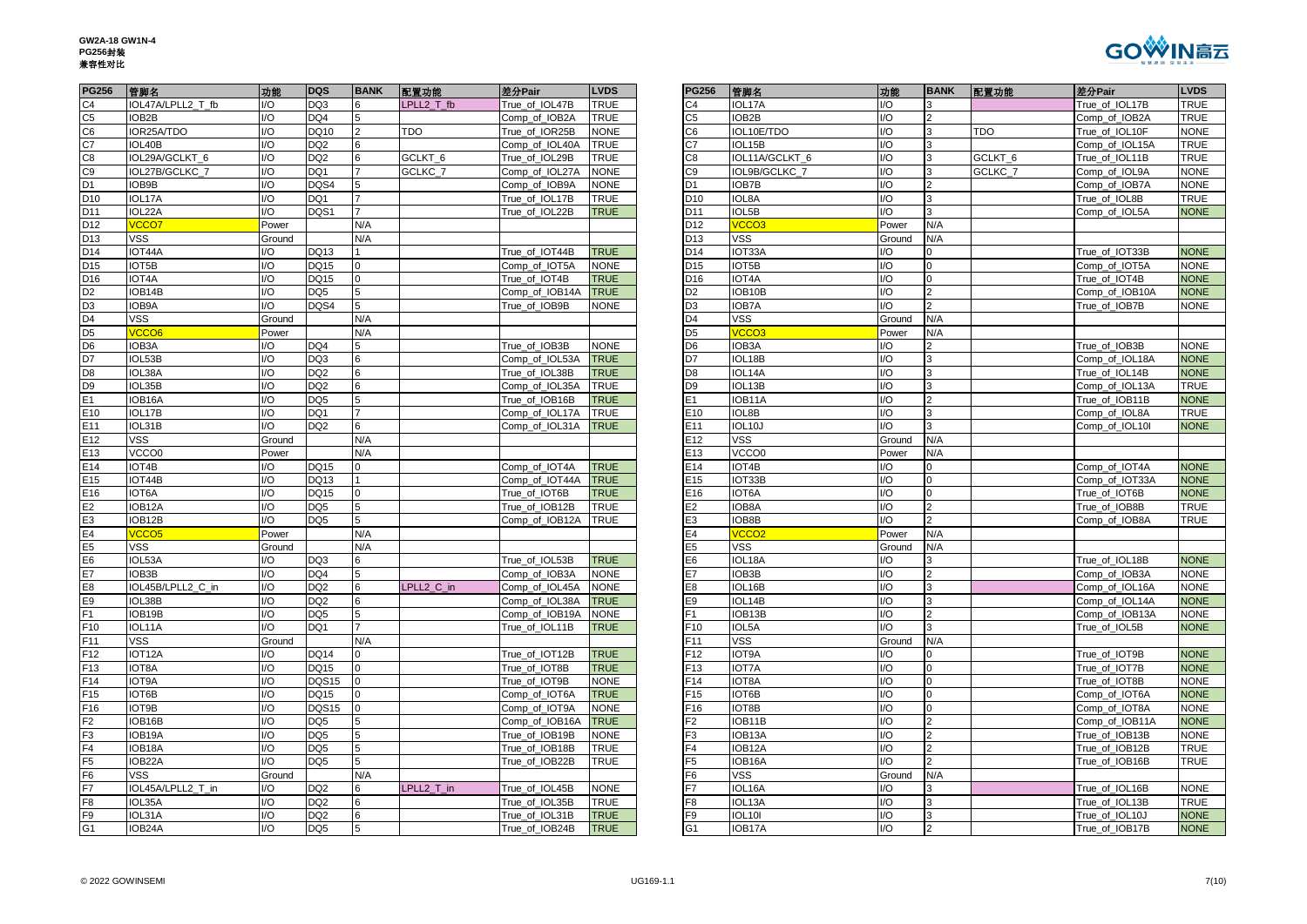| GW2A-18 GW1N-4 |
|----------------|
| <b>PG256封装</b> |
| 兼容性对比          |



| <b>PG256</b>                       | 管脚名                 | 功能                      | <b>DQS</b>      | <b>BANK</b>    | 配置功能    | 差分Pair         | <b>LVDS</b> | <b>PG256</b>    | 管脚名               | 功能            | <b>BANK</b>    | 配置功能    | 差分Pair         | <b>LVDS</b> |
|------------------------------------|---------------------|-------------------------|-----------------|----------------|---------|----------------|-------------|-----------------|-------------------|---------------|----------------|---------|----------------|-------------|
| G10                                | <b>VCCPLLI</b>      | Power                   |                 | N/A            |         |                |             | G10             | <b>VCC</b>        | Power         | N/A            |         |                |             |
| G11                                | IOT14A              | I/O                     | <b>DQ14</b>     |                |         | True_of_IOT14B | <b>TRUE</b> | G11             | IOT14A            | I/O           | 0              |         | True_of_IOT14B | <b>NONE</b> |
| G12                                | IOT8B               | $\mathsf{I}/\mathsf{O}$ | <b>DQ15</b>     |                |         | Comp_of_IOT8A  | <b>TRUE</b> | G12             | <b>IOT7B</b>      | 1/O           |                |         | Comp_of_IOT7A  | <b>NONE</b> |
| G13                                | IOT12B              | I/O                     | <b>DQ14</b>     | $\overline{0}$ |         | Comp_of_IOT12A | <b>TRUE</b> | G13             | IOT9B             | I/O           | $\overline{0}$ |         | Comp_of_IOT9A  | <b>NONE</b> |
| G14                                | IOT13B              | $\mathsf{I}/\mathsf{O}$ | <b>DQ14</b>     |                |         | Comp_of_IOT13A | <b>NONE</b> | G14             | IOT13B            | I/O           | $\Omega$       |         | Comp_of_IOT13A | <b>NONE</b> |
| G15                                | IOT <sub>13</sub> A | I/O                     | <b>DQ14</b>     |                |         | True_of_IOT13B | <b>NONE</b> | G15             | IOT13A            | I/O           | $\overline{0}$ |         | True_of_IOT13B | <b>NONE</b> |
| G16                                | IOT <sub>16</sub> A | 1/O                     | <b>DQ14</b>     | $\Omega$       |         | True_of_IOT16B | <b>TRUE</b> | G16             | IOT15A            | I/O           | $\overline{0}$ |         | True of IOT15B | <b>NONE</b> |
| G <sub>2</sub>                     | IOB21A              | 1/O                     | DQS5            |                |         | True_of_IOB21B | <b>NONE</b> | G <sub>2</sub>  | IOB15A            | I/O           |                |         | True_of_IOB15B | <b>NONE</b> |
| G <sub>3</sub>                     | IOB21B              | I/O                     | DQS5            |                |         | Comp_of_IOB21A | <b>NONE</b> | G <sub>3</sub>  | IOB15B            | I/O           |                |         | Comp_of_IOB15A | <b>NONE</b> |
| G4                                 | IOB20B              | I/O                     | DQ <sub>5</sub> | 5              |         | Comp_of_IOB20A | TRUE        | G4              | IOB14B            | I/O           | $\overline{2}$ |         | Comp_of_IOB14A | TRUE        |
| G5<br>G6                           | IOB20A              | $\mathsf{I}/\mathsf{O}$ | DQ <sub>5</sub> | 5              |         | True of IOB20B | <b>TRUE</b> | G <sub>5</sub>  | IOB14A            | I/O           | $\overline{2}$ |         | True of IOB14B | TRUE        |
|                                    | IOB18B              | 1/O                     | DQ <sub>5</sub> | 5              |         | Comp_of_IOB18A | <b>TRUE</b> | G6              | IOB12B            | I/O           |                |         | Comp_of_IOB12A | TRUE        |
| G7                                 | <b>VCC</b>          | Power                   |                 | N/A            |         |                |             | G7              | <b>VCC</b>        | Power         | N/A            |         |                |             |
| G8                                 | <b>VCCX</b>         | Power                   |                 | N/A            |         |                |             | G8              | <b>VCCX</b>       | Power         | N/A            |         |                |             |
| G9                                 | <b>VCCO7</b>        | Power                   |                 | N/A            |         |                |             | G9              | <b>VCCO3</b>      | Power         | N/A            |         |                |             |
| H <sub>1</sub>                     | IOB32B              | 1/O                     | DQ6             | $\overline{4}$ |         | Comp_of_IOB32A | <b>TRUE</b> | H1              | IOB21B            | I/O           | $\mathcal{P}$  |         | Comp_of_IOB21A | <b>NONE</b> |
| H <sub>10</sub>                    | VCCO0               | Power                   |                 | N/A            |         |                |             | H <sub>10</sub> | VCCO0             | Power         | N/A            |         |                |             |
| H11                                | IOT27A/GCLKT 0      | $\mathsf{I}/\mathsf{O}$ | <b>DQ14</b>     | $\Omega$       | GCLKT 0 | True of IOT27B | <b>NONE</b> | H <sub>11</sub> | IOT22A            | 1/O           | $\Omega$       |         | True of IOT22B | <b>NONE</b> |
| H12                                | IOT14B              | I/O                     | <b>DQ14</b>     | $\overline{0}$ |         | Comp_of_IOT14A | <b>TRUE</b> | H <sub>12</sub> | IOT14B            | I/O           | $\overline{0}$ |         | Comp_of_IOT14A | <b>NONE</b> |
| H13                                | IOT18A              | $\mathsf{I}/\mathsf{O}$ | <b>DQ14</b>     |                |         | True_of_IOT18B | <b>TRUE</b> | H13             | IOT16A            | I/O           | $\Omega$       |         | True_of_IOT16B | <b>NONE</b> |
| H <sub>14</sub>                    | IOT20A              | $\mathsf{I}/\mathsf{O}$ | <b>DQ14</b>     |                |         | True_of_IOT20B | <b>TRUE</b> | H <sub>14</sub> | IOT17A            | 1/O           | $\Omega$       |         | True_of_IOT17B | <b>NONE</b> |
| H <sub>15</sub>                    | IOT16B              | 1/O                     | <b>DQ14</b>     | $\Omega$       |         | Comp_of_IOT16A | <b>TRUE</b> | H <sub>15</sub> | IOT15B            | I/O           | $\overline{0}$ |         | Comp_of_IOT15A | <b>NONE</b> |
| H16                                | IOT20B              | I/O                     | <b>DQ14</b>     |                |         | Comp_of_IOT20A | <b>TRUE</b> | H16             | IOT17B            | I/O           | $\Omega$       |         | Comp_of_IOT17A | <b>NONE</b> |
| H2                                 | IOB24B              | I/O                     | DQ <sub>5</sub> |                |         | Comp_of_IOB24A | TRUE        | H2              | IOB17B            | I/O           |                |         | Comp_of_IOB17A | <b>NONE</b> |
| H <sub>3</sub>                     | IOB32A              | I/O                     | DQ6             | $\overline{4}$ |         | True_of_IOB32B | <b>TRUE</b> | H <sub>3</sub>  | IOB21A            | I/O           | $\overline{2}$ |         | True_of_IOB21B | <b>NONE</b> |
| H4                                 | IOB26A              | $\mathsf{I}/\mathsf{O}$ | DQ <sub>5</sub> |                |         | True_of_IOB26B | <b>TRUE</b> | H4              | IOB18A            | I/O           | $\overline{2}$ |         | True_of_IOB18B | TRUE        |
| H <sub>5</sub>                     | IOB35A              | I/O                     | DQ6             |                |         | True_of_IOB35B | <b>NONE</b> | H <sub>5</sub>  | IOB23A            | I/O           | $\overline{2}$ |         | True_of_IOB23B | <b>NONE</b> |
| H <sub>6</sub>                     | IOB22B              | $\mathsf{I}/\mathsf{O}$ | DQ <sub>5</sub> | $\overline{5}$ |         | Comp_of_IOB22A | TRUE        | H <sub>6</sub>  | IOB16B            | I/O           | $\overline{2}$ |         | Comp_of_IOB16A | TRUE        |
| H7                                 | /CCO <sub>5</sub>   | Power                   |                 | N/A            |         |                |             | H7              | VCCO <sub>2</sub> | Power         | N/A            |         |                |             |
| H8                                 | √SS                 | Ground                  |                 | N/A            |         |                |             | H8              | <b>VSS</b>        | Ground        | N/A            |         |                |             |
| H9                                 | VSS                 | Ground                  |                 | N/A            |         |                |             | H9              | <b>VSS</b>        | Ground        | N/A            |         |                |             |
| J <sub>1</sub>                     | IOB27A/GCLKT_5      | 1/O                     | DQ <sub>5</sub> | 5              | GCLKT_5 | True_of_IOB27B | <b>NONE</b> | J1              | IOB19A/GCLKT_5    | I/O           |                | GCLKT_5 | True_of_IOB19B | VONE        |
| J10                                | VCCO <sub>1</sub>   | Power                   |                 | N/A            |         |                |             | J10             | <b>VCCO0</b>      | Power         | N/A            |         |                |             |
| J11                                | IOT32A              | I/O                     | DQ13            |                |         | True_of_IOT32B | <b>TRUE</b> | J11             | IOT24A            | I/O           | $\mathbf 0$    |         | True_of_IOT24B | <b>NONE</b> |
| J12                                | IOT18B              | I/O                     | <b>DQ14</b>     |                |         | Comp_of_IOT18A | <b>TRUE</b> | J12             | IOT16B            | I/O           | $\Omega$       |         | Comp_of_IOT16A | <b>VONE</b> |
| J13                                | IOT27B/GCLKC 0      | $\mathsf{I}/\mathsf{O}$ | <b>DQ14</b>     |                | GCLKC 0 | Comp of IOT27A | <b>NONE</b> | J13             | IOT22B            | I/O           |                |         | Comp of IOT22A | <b>NONE</b> |
| J14                                | IOT22B              | $\mathsf{I}/\mathsf{O}$ | <b>DQ14</b>     | $\Omega$       |         | Comp_of_IOT22A | <b>TRUE</b> | J14             | IOT18B            | I/O           | $\overline{0}$ |         | Comp_of_IOT18A | <b>NONE</b> |
| J15                                | IOT24A              | I/O                     | <b>DQ14</b>     |                |         | True_of_IOT24B | <b>TRUE</b> | J15             | IOT21A            | I/O           | $\overline{0}$ |         | True_of_IOT21B | <b>NONE</b> |
| J16                                | IOT22A              | I/O                     | DQ14            | $\Omega$       |         | True_of_IOT22B | <b>TRUE</b> | J16             | IOT18A            | I/O           | $\overline{0}$ |         | True_of_IOT18B | <b>NONE</b> |
|                                    | IOB34A              | $\mathsf{I}/\mathsf{O}$ | DQ <sub>6</sub> | $\overline{4}$ |         | True_of_IOB34B | <b>TRUE</b> | J2              | IOB22A            | I/O           | $\overline{2}$ |         | True_of_IOB22B | TRUE        |
| $\frac{J2}{J3}$<br>$\frac{J3}{J4}$ | IOB27B/GCLKC 5      | $\mathsf{I}/\mathsf{O}$ | DQ5             |                | GCLKC_5 | Comp_of_IOB27A | <b>NONE</b> | J3              | IOB19B/GCLKC_5    | I/O           | $\overline{2}$ | GCLKC_5 | Comp_of_IOB19A | <b>NONE</b> |
|                                    | IOB35B              | I/O                     | DQ <sub>6</sub> |                |         | Comp_of_IOB35A | <b>VONE</b> | J4              | IOB23B            | I/O           |                |         | Comp_of_IOB23A | <b>NONE</b> |
|                                    | IOB37A              | $\mathsf{I}/\mathsf{O}$ | DQS6            | $\overline{4}$ |         | True_of_IOB37B | <b>NONE</b> | J5              | IOB25A            | I/O           | $\overline{2}$ |         | True_of_IOB25B | <b>NONE</b> |
| J6                                 | IOB26B              | $\mathsf{I}/\mathsf{O}$ | DQ <sub>5</sub> | 5              |         | Comp_of_IOB26A | <b>TRUE</b> | J6              | IOB18B            | I/O           |                |         | Comp_of_IOB18A | TRUE        |
|                                    | VCCO <sub>4</sub>   |                         |                 | N/A            |         |                |             | J7              | VCCO <sub>2</sub> |               | N/A            |         |                |             |
| J7<br>J8                           |                     | Power                   |                 |                |         |                |             |                 | <b>VSS</b>        | Power         |                |         |                |             |
| J9                                 | VSS<br><b>VSS</b>   | Ground                  |                 | N/A            |         |                |             | J8<br>J9        | <b>VSS</b>        | Ground        | N/A            |         |                |             |
| K <sub>1</sub>                     | IOB34B              | Ground<br>1/O           | DQ6             | N/A            |         | Comp of IOB34A | <b>TRUE</b> | K1              | IOB22B            | Ground<br>I/O | N/A            |         | Comp of IOB22A |             |
|                                    |                     |                         |                 |                |         |                |             |                 |                   |               |                |         |                | TRUE        |
| K10                                | <b>VCC</b>          | Power                   |                 | N/A            |         |                |             | K10             | <b>VCC</b>        | Power         | N/A            |         |                |             |
| K11                                | IOT38A              | I/O                     | DQ13            |                |         | True_of_IOT38B | <b>TRUE</b> | K11             | IOT30A            | I/O           | $\Omega$       |         | True_of_IOT30B | <b>NONE</b> |
| K12                                | IOT36B              | $\mathsf{I}/\mathsf{O}$ | DQ13            |                |         | Comp_of_IOT36A | <b>TRUE</b> | K12             | IOT26B            | I/O           |                |         | Comp of IOT26A | <b>NONE</b> |
| K13                                | IOT36A              | I/O                     | DQ13            |                |         | True_of_IOT36B | <b>TRUE</b> | K13             | IOT26A            | I/O           | $\overline{0}$ |         | True_of_IOT26B | <b>NONE</b> |
| K14                                | IOT30A/GCLKT_1      | I/O                     | DQ13            |                | GCLKT_1 | True_of_IOT30B | <b>TRUE</b> | K14             | IOT23A            | I/O           | $\Omega$       |         | True_of_IOT23B | <b>NONE</b> |
| K15                                | IOT30B/GCLKC 1      | $\mathsf{I}/\mathsf{O}$ | DQ13            |                | GCLKC 1 | Comp of IOT30A | <b>TRUE</b> | K15             | IOT23B            | 1/O           | $\overline{0}$ |         | Comp of IOT23A | <b>NONE</b> |
| K16                                | IOT24B              | I/O                     | <b>DQ14</b>     | $\overline{0}$ |         | Comp_of_IOT24A | <b>TRUE</b> | K16             | IOT21B            | 1/O           | $\overline{0}$ |         | Comp_of_IOT21A | <b>NONE</b> |

| <b>PG256</b>    | 管脚名                 | 功能     | <b>BANK</b>             | 配置功能    | 差分Pair         | <b>LVDS</b> |
|-----------------|---------------------|--------|-------------------------|---------|----------------|-------------|
| G10             | <b>VCC</b>          | Power  | N/A                     |         |                |             |
| G11             | IOT14A              | I/O    | 0                       |         | True_of_IOT14B | <b>NONE</b> |
| G12             | IOT7B               | I/O    | 0                       |         | Comp_of_IOT7A  | <b>NONE</b> |
| G13             | IOT9B               | I/O    | $\mathbf 0$             |         | Comp_of_IOT9A  | <b>NONE</b> |
| G14             | IOT13B              | I/O    | $\Omega$                |         | Comp_of_IOT13A | <b>NONE</b> |
| G15             | IOT13A              | I/O    | 0                       |         | True of IOT13B | <b>NONE</b> |
| G16             | IOT <sub>15</sub> A | I/O    | 0                       |         | True of IOT15B | <b>NONE</b> |
| G <sub>2</sub>  | IOB15A              | I/O    | $\overline{2}$          |         | True_of_IOB15B | <b>NONE</b> |
| G3              | IOB15B              | I/O    | $\overline{2}$          |         | Comp_of_IOB15A | <b>NONE</b> |
| G4              | IOB14B              | I/O    | $\overline{2}$          |         | Comp_of_IOB14A | TRUE        |
| G <sub>5</sub>  | IOB14A              | I/O    | $\overline{c}$          |         | True_of_IOB14B | TRUE        |
| G6              | IOB12B              | 1/O    | $\overline{2}$          |         | Comp_of_IOB12A | <b>TRUE</b> |
| G7              | VCC                 | Power  | N/A                     |         |                |             |
| G8              | <b>VCCX</b>         | Power  | N/A                     |         |                |             |
| G9              | VCCO <sub>3</sub>   | Power  | N/A                     |         |                |             |
| H1              | IOB21B              | I/O    | 2                       |         | Comp_of_IOB21A | <b>NONE</b> |
| H <sub>10</sub> | VCCO <sub>0</sub>   | Power  | N/A                     |         |                |             |
| H11             | IOT22A              | 1/O    | $\overline{0}$          |         | True_of_IOT22B | <b>NONE</b> |
| H <sub>12</sub> | IOT14B              | I/O    | 0                       |         | Comp_of_IOT14A | <b>NONE</b> |
| H <sub>13</sub> | IOT16A              | I/O    | 0                       |         | True_of_IOT16B | <b>NONE</b> |
| H14             | IOT17A              | I/O    | $\overline{0}$          |         | True of IOT17B | <b>NONE</b> |
| H15             | IOT15B              | I/O    | 0                       |         | Comp_of_IOT15A | <b>NONE</b> |
| H16             | IOT17B              | I/O    | 0                       |         | Comp_of_IOT17A | <b>NONE</b> |
| H <sub>2</sub>  | IOB17B              | 1/O    | $\overline{\mathbf{c}}$ |         | Comp_of_IOB17A | <b>NONE</b> |
| H <sub>3</sub>  | IOB21A              | 1/O    | $\overline{2}$          |         | True_of_IOB21B | <b>NONE</b> |
| H4              | IOB18A              | I/O    | $\overline{c}$          |         | True_of_IOB18B | TRUE        |
| H <sub>5</sub>  | IOB23A              | I/O    | $\overline{2}$          |         | True of IOB23B | <b>NONE</b> |
| H <sub>6</sub>  | IOB16B              | I/O    | $\overline{2}$          |         | Comp_of_IOB16A | TRUE        |
| H7              | VCCO <sub>2</sub>   | Power  | N/A                     |         |                |             |
| H <sub>8</sub>  | <b>VSS</b>          | Ground | N/A                     |         |                |             |
| H <sub>9</sub>  | <b>VSS</b>          | Ground | N/A                     |         |                |             |
| J <sub>1</sub>  | IOB19A/GCLKT 5      | I/O    | $\overline{2}$          | GCLKT_5 | True of IOB19B | <b>NONE</b> |
| J10             | <b>VCCO0</b>        | Power  | N/A                     |         |                |             |
| J11             | IOT24A              | I/O    | 0                       |         | True_of_IOT24B | <b>NONE</b> |
| J12             | IOT16B              | I/O    | 0                       |         | Comp_of_IOT16A | <b>NONE</b> |
| J13             | IOT22B              | I/O    | 0                       |         | Comp_of_IOT22A | <b>NONE</b> |
| J14             | IOT18B              | I/O    | 0                       |         | Comp_of_IOT18A | <b>NONE</b> |
| J15             | IOT21A              | 1/O    | 0                       |         | True_of_IOT21B | <b>NONE</b> |
| J16             | IOT18A              | I/O    | 0                       |         | True of IOT18B | <b>NONE</b> |
| J2              | IOB22A              | I/O    | $\overline{2}$          |         | True_of_IOB22B | TRUE        |
| J3              | IOB19B/GCLKC 5      | I/O    | $\overline{2}$          | GCLKC_5 | Comp_of_IOB19A | <b>NONE</b> |
| J4              | IOB23B              | I/O    | $\overline{2}$          |         | Comp_of_IOB23A | <b>NONE</b> |
| J5              | IOB25A              | 1/O    | $\overline{2}$          |         | True of IOB25B | <b>NONE</b> |
| J6              | IOB18B              | I/O    | $\overline{2}$          |         | Comp of IOB18A | TRUE        |
| J7              | VCCO <sub>2</sub>   | Power  | N/A                     |         |                |             |
| J8              | <b>VSS</b>          | Ground | N/A                     |         |                |             |
| J9              | VSS                 | Ground | N/A                     |         |                |             |
| K <sub>1</sub>  | IOB22B              | I/O    | $\overline{c}$          |         | Comp_of_IOB22A | TRUE        |
| K10             | VCC                 | Power  | N/A                     |         |                |             |
| K11             | IOT30A              | 1/O    | 0                       |         | True of IOT30B | <b>NONE</b> |
| K12             | IOT26B              | 1/O    | 0                       |         | Comp_of_IOT26A | <b>NONE</b> |
| K13             | IOT26A              | I/O    | 0                       |         | True_of_IOT26B | <b>NONE</b> |
| K14             | IOT23A              | I/O    | 0                       |         | True_of_IOT23B | <b>NONE</b> |
| K15             | IOT23B              | I/O    | $\overline{0}$          |         | Comp_of_IOT23A | <b>NONE</b> |
| K16             | IOT21B              | 1/O    | 0                       |         | Comp_of_IOT21A | <b>NONE</b> |
|                 |                     |        |                         |         |                |             |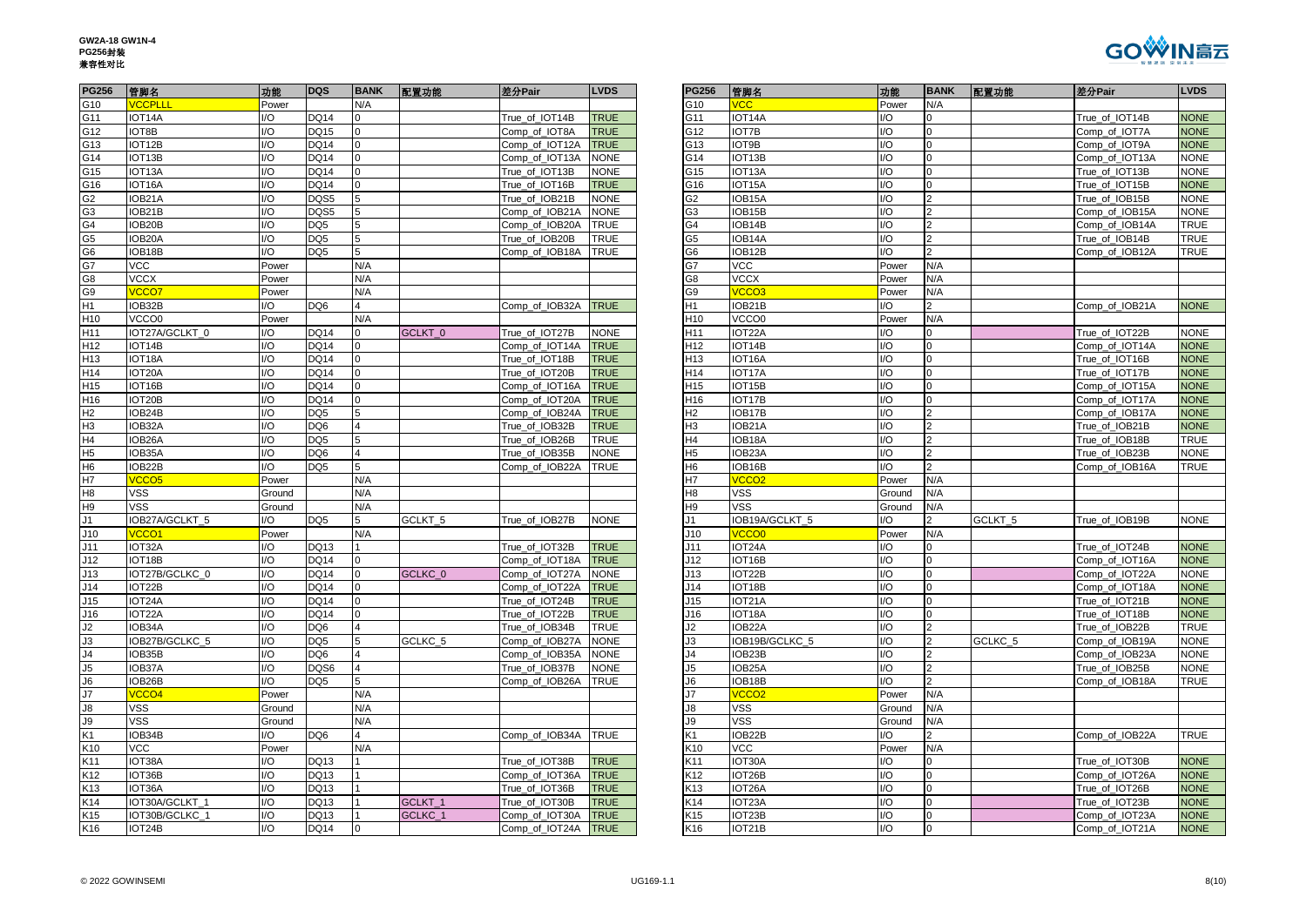

| <b>PG256</b>    | 管脚名               | 功能             | <b>DQS</b>      |                         | BANK 配置功能          | 差分Pair              | <b>LVDS</b> | <b>PG256</b>    | 管脚名                 | 功能     |                | BANK 配置功能          | 差分Pair         | <b>LVDS</b> |
|-----------------|-------------------|----------------|-----------------|-------------------------|--------------------|---------------------|-------------|-----------------|---------------------|--------|----------------|--------------------|----------------|-------------|
| K <sub>2</sub>  | IOB36B            | VO.            | DQ6             | 4                       |                    | Comp_of_IOB36A      | <b>TRUE</b> | K2              | IOB24B              | I/O    |                |                    | Comp_of_IOB24A | TRUE        |
| K <sub>3</sub>  | OB36A             | I/O            | DQ6             |                         |                    | True of IOB36B      | <b>TRUE</b> | K <sub>3</sub>  | IOB24A              | 1/O    |                |                    | True of IOB24B | TRUE        |
| K4              | IOB39A            | VO             | DQ6             |                         |                    | True_of_IOB39B      | <b>NONE</b> | K4              | IOB27A              | I/O    | $\overline{2}$ |                    | True of IOB27B | <b>NONE</b> |
| K <sub>5</sub>  | IOB40A            | VO             | DQ6             | $\overline{\mathbf{A}}$ |                    | True_of_IOB40B      | <b>TRUE</b> | K <sub>5</sub>  | IOB28A              | I/O    |                |                    | True_of_IOB28B | <b>NONE</b> |
| K <sub>6</sub>  | OB37B             | $\overline{O}$ | DQS6            |                         |                    | Comp_of_IOB37A      | <b>NONE</b> | K <sub>6</sub>  | IOB25B              | 1/O    |                |                    | Comp_of_IOB25A | <b>NONE</b> |
| K7              | <b>CCPLLR</b>     | Power          |                 | N/A                     |                    |                     |             | K7              | $\overline{C}$      | Power  | N/A            |                    |                |             |
| K <sub>8</sub>  | <b>CCO3</b>       | Power          |                 | N/A                     |                    |                     |             | K <sub>8</sub>  | <b>CCO1</b>         | Power  | N/A            |                    |                |             |
| K <sub>9</sub>  | VCCX              | Power          |                 | N/A                     |                    |                     |             | K9              | <b>VCCX</b>         | Power  | N/A            |                    |                |             |
| L1              | IOB38A            | VO.            | DQ6             |                         |                    | True_of_IOB38B      | <b>TRUE</b> |                 | IOB26A              | I/O    |                |                    | True_of_IOB26B | TRUE        |
| L10             | IOR34B/MCLK/D4    | I/O            | DQ <sub>9</sub> | 3                       | MCLK/D4            | Comp of IOR34A      | <b>NONE</b> | .10             | IOR10D/MCLK/D4      | 1/O    |                | MCLK/D4            | Comp of IOR10C | <b>NONE</b> |
| L11             | VSS.              | Ground         |                 | N/A                     |                    |                     |             | .11             | <b>VSS</b>          | Ground | N/A            |                    |                |             |
| L12             | IOT32B            | /O             | DQ13            |                         |                    | Comp_of_IOT32A      | <b>TRUE</b> | 12              | IOT24B              | I/O    |                |                    | Comp_of_IOT24A | <b>NONE</b> |
| L13             | IOT38B            | /O             | DQ13            |                         |                    | Comp_of_IOT38A      | <b>TRUE</b> | $-13$           | IOT30B              | I/O    | $\Omega$       |                    | Comp_of_IOT30A | <b>NONE</b> |
| L14             | IOT34B            | /O             | DQ13            |                         |                    | Comp_of_IOT34A      | <b>TRUE</b> | .14             | IOT25B              | I/O    | $\Omega$       |                    | Comp_of_IOT25A | <b>NONE</b> |
| L15             | IOT2A             | /O             | DQ15            |                         |                    | True_of_IOT2B       | <b>TRUE</b> | .15             | IOT <sub>2</sub> A  | 1/O    |                |                    | True_of_IOT2B  | <b>NONE</b> |
| L <sub>16</sub> | IOT34A            | I/O            | DQ13            |                         |                    | True_of_IOT34B      | <b>TRUE</b> | $-16$           | IOT25A              | I/O    | $\mathbf 0$    |                    | True_of_IOT25B | <b>NONE</b> |
| $\overline{5}$  | OB30A/GCLKT 4     | /O             | DQ6             |                         | GCLKT_4            | True_of_IOB30B      | <b>TRUE</b> | $\overline{2}$  | IOB20A/GCLKT_4      | I/O    |                | GCLKT 4            | True_of_IOB20B | TRUE        |
|                 | OB38B             | /O             | DQ6             |                         |                    | Comp_of_IOB38A      | <b>TRUE</b> |                 | OB <sub>26</sub> B  | 1/O    |                |                    | Comp of IOB26A | TRUE        |
| $\frac{L3}{L4}$ | IOB40B            | /O             | DQ6             |                         |                    | Comp_of_IOB40A      | <b>TRUE</b> | $\mathsf{L}4$   | IOB28B              | I/O    |                |                    | Comp_of_IOB28A | <b>NONE</b> |
| $L5$<br>$L6$    | IOB39B            | $\overline{O}$ | DQ6             |                         |                    | Comp_of_IOB39A      | <b>NONE</b> | L5              | IOB27B              | I/O    |                |                    | Comp_of_IOB27A | <b>NONE</b> |
|                 | <b>VSS</b>        | Ground         |                 | N/A                     |                    |                     |             | L6              | <b>VSS</b>          | Ground | N/A            |                    |                |             |
| L7              | <b>EXTR</b>       | Ground         |                 | N/A                     |                    |                     |             | L7              | IOR17B              | I/O    |                |                    | Comp_of_IOR17A | TRUE        |
|                 | OR44B             | /O             | DQ <sub>9</sub> |                         |                    | Comp of IOR44A TRUE |             | L8              | IOR14B              | I/O    |                |                    | Comp of IOR14A | <b>NONE</b> |
| L8<br>L9        | OR40B             | /O             | DQ <sub>9</sub> |                         |                    | Comp of IOR40A      | <b>TRUE</b> | L9              | IOR12B              | I/O    |                |                    | Comp_of_IOR12A | <b>NONE</b> |
| M1              | IOB30B/GCLKC_4    | VO.            | DQ6             |                         | GCLKC 4            | Comp_of_IOB30A      | <b>TRUE</b> | M1              | IOB20B/GCLKC_4      | I/O    |                | GCLKC 4            | Comp_of_IOB20A | TRUE        |
| M10             | OR22A             | /O             | <b>DQS10</b>    |                         |                    | True of IOR22B      | <b>TRUE</b> | M10             | IOR7A               | 1/O    |                |                    | True of IOR7B  | <b>NONE</b> |
| M11             | IOR27B/GCLKC 2    | /O             | DQ10            |                         | GCLKC <sub>2</sub> | Comp_of_IOR27A      | <b>NONE</b> | M11             | IOR9B/GCLKC 2       | I/O    |                | GCLKC <sub>2</sub> | Comp_of_IOR9A  | <b>NONE</b> |
| M12             | VSS               | Ground         |                 | N/A                     |                    |                     |             | M12             | VSS                 | Ground | N/A            |                    |                |             |
| M13             | <b>CCO1</b>       | Power          |                 | N/A                     |                    |                     |             | M13             | <b>CCOO</b>         | Power  | N/A            |                    |                |             |
| M14             | IOT40A            | /O             | DQ13            |                         |                    | True of IOT40B      | <b>TRUE</b> | M14             | IOT32A              | I/O    |                |                    | True of IOT32B | <b>NONE</b> |
| M15             | IOT40B            | /O             | DQ13            |                         |                    | Comp_of_IOT40A      | <b>TRUE</b> | M15             | IOT32B              | I/O    | $\Omega$       |                    | Comp_of_IOT32A | <b>NONE</b> |
| M16             | IOR30A/MODE0      | /O             | DQ9             |                         | <b>MODE0</b>       | True_of_IOR30B      | <b>NONE</b> | M16             | IOT2B/MODE0         | I/O    | 0              | MODE0              | Comp_of_IOT2A  | <b>NONE</b> |
| M2              | OB43A             | /O             | DQ6             |                         |                    | True_of_IOB43B      | <b>NONE</b> | M2              | IOB31A              | I/O    |                |                    | True_of_IOB31B | <b>NONE</b> |
| M3<br>M4        | IOB42A            | I/O            | DQ6             |                         |                    | True of IOB42B      | <b>TRUE</b> | M3              | IOB30A              | I/O    |                |                    | True of IOB30B | TRUE        |
|                 | <b>/CCO4</b>      | Power          |                 | N/A                     |                    |                     |             | M4              | VCCO <sub>2</sub>   | Power  | N/A            |                    |                |             |
| M <sub>5</sub>  | VSS               | Ground         |                 | N/A                     |                    |                     |             | M <sub>5</sub>  | VSS                 | Ground | N/A            |                    |                |             |
|                 | IOR44A            | /O             | DQ <sub>9</sub> |                         |                    | True of IOR44B      | <b>TRUE</b> | M <sub>6</sub>  | IOR14A              | I/O    |                |                    | True of IOR14B | <b>NONE</b> |
| M6<br>M7        | IOR47A/RPLL2 T fb | VO.            | DQ8             | 3                       | RPLL2 T fb         | True_of_IOR47B      | <b>TRUE</b> | M7              | IOR15A              | I/O    |                |                    | True_of_IOR15B | TRUE        |
| M8              | OR36A/SO/D1       | /O             | DQS9            |                         | SO/D1              | True_of_IOR36B      | <b>NONE</b> | M <sub>8</sub>  | IOR10G/SO/D1        | I/O    |                | SO/D1              | True of IOR10H | <b>NONE</b> |
| M9              | IOR34A/MCS N/D5   | /O             | DQ <sub>9</sub> |                         | MCS N/D5           | True_of_IOR34B      | <b>NONE</b> | M <sub>9</sub>  | IOR10C/MCS N/D5     | I/O    |                | MCS N/D5           | True of IOR10D | <b>NONE</b> |
| N <sub>1</sub>  | IOB42B            | /O             | DQ6             | $\overline{4}$          |                    | Comp_of_IOB42A      | <b>TRUE</b> | <b>N1</b>       | IOB30B              | I/O    | $\overline{2}$ |                    | Comp_of_IOB30A | TRUE        |
| N <sub>10</sub> | IOR27A/GCLKT 2    | /O             | DQ10            | $\mathcal{P}$           | GCLKT <sub>2</sub> | True of IOR27B      | <b>NONE</b> | N <sub>10</sub> | IOR9A/GCLKT 2       | I/O    |                | GCLKT <sub>2</sub> | True of IOR9B  | <b>NONE</b> |
| N11             | IOR22B            | VO             | <b>DQS10</b>    |                         |                    | Comp_of_IOR22A      | <b>TRUE</b> | N11             | IOR7B               | I/O    |                |                    | Comp_of_IOR7A  | <b>NONE</b> |
| N <sub>12</sub> | VCCO <sub>2</sub> | Power          |                 | N/A                     |                    |                     |             | N12             | VCCO <sub>1</sub>   | Power  | N/A            |                    |                |             |
| N <sub>13</sub> | VSS               | Ground         |                 | N/A                     |                    |                     |             | N <sub>13</sub> | <b>VSS</b>          | Ground | N/A            |                    |                |             |
| N <sub>14</sub> | IOT52B            | /O             | DQ12            |                         |                    | Comp_of_IOT52A      | <b>TRUE</b> | N <sub>14</sub> | IOT36B              | I/O    |                |                    | Comp_of_IOT36A | <b>NONE</b> |
| N15             | IOT48A            | /O             | DQS12           |                         |                    | True_of_IOT48B      | <b>TRUE</b> | N <sub>15</sub> | IOT35A              | I/O    | $\Omega$       |                    | True_of_IOT35B | <b>NONE</b> |
| N <sub>16</sub> | IOT52A            | I/O            | DQ12            |                         |                    | True_of_IOT52B      | <b>TRUE</b> | N <sub>16</sub> | IOT36A              | I/O    | $\Omega$       |                    | True of IOT36B | <b>NONE</b> |
| N <sub>2</sub>  | OB41A             | /O             | DQ6             |                         |                    | True_of_IOB41B      | <b>NONE</b> | N2              | IOB29A              | I/O    |                |                    | True_of_IOB29B | NONE        |
| N3              | IOB43B            | I/O            | DQ <sub>6</sub> | $\Delta$                |                    | Comp_of_IOB43A      | <b>NONE</b> | N <sub>3</sub>  | IOB31B              | 1/O    |                |                    | Comp_of_IOB31A | <b>NONE</b> |
| N <sub>4</sub>  | VSS               | Ground         |                 | N/A                     |                    |                     |             | N <sub>4</sub>  | <b>VSS</b>          | Ground | N/A            |                    |                |             |
| N <sub>5</sub>  | VCCO <sub>3</sub> | Power          |                 | N/A                     |                    |                     |             | N <sub>5</sub>  | <b>CCO1</b>         | Power  | N/A            |                    |                |             |
| N <sub>6</sub>  | IOR51A            | /O             | DQ8             |                         |                    | True of IOR51B      | <b>TRUE</b> | N <sub>6</sub>  | IOR <sub>17</sub> A | I/O    |                |                    | True_of_IOR17B | <b>TRUE</b> |
| N7              | IOR47B/RPLL2_C_fb | VO.            | DQ8             | 3                       | RPLL2 C fb         | Comp_of_IOR47A      | <b>TRUE</b> | N7              | IOR15B              | I/O    |                |                    | Comp_of_IOR15A | TRUE        |
| N <sub>8</sub>  | IOR40A            | UQ             | DQ <sub>9</sub> | 3                       |                    | True of IOR40B      | <b>TRUE</b> | <b>N8</b>       | IOR <sub>12</sub> A | 1/O    |                |                    | True of IOR12B | <b>NONE</b> |

| PG256           | 管脚名                             | 功能                      | <b>DQS</b>             | <b>BANK</b>             | 配置功能       | 差分Pair         | <b>LVDS</b> | <b>PG256</b>         | 管脚名                  | 功能          | <b>BANK</b>    | 配置功能     | 差分Pair         | <b>LVDS</b>                |
|-----------------|---------------------------------|-------------------------|------------------------|-------------------------|------------|----------------|-------------|----------------------|----------------------|-------------|----------------|----------|----------------|----------------------------|
| К2              | IOB36B                          | I/O                     | DQ6                    | $\overline{a}$          |            | Comp_of_IOB36A | <b>TRUE</b> | К2                   | IOB24B               | I/O         | $\mathcal{P}$  |          | Comp_of_IOB24A | <b>TRUE</b>                |
| K3              | OB36A                           | I/O                     | DQ <sub>6</sub>        | $\overline{\mathbf{A}}$ |            | True of IOB36B | TRUE        | K3                   | IOB24A               | I/O         | $\overline{2}$ |          | True of IOB24B | <b>TRUE</b>                |
| K4              | OB39A                           | I/O                     | DQ6                    | $\overline{4}$          |            | True of IOB39B | <b>NONE</b> | K4                   | IOB27A               | I/O         | $\overline{2}$ |          | True of IOB27B | <b>NONE</b>                |
| K5              | OB40A                           | I/O                     | DQ6                    | $\overline{4}$          |            | True_of_IOB40B | <b>TRUE</b> | K5                   | IOB28A               | I/O         | $\overline{2}$ |          | True_of_IOB28B | <b>NONE</b>                |
| K6              | OB37B                           | I/O                     | DQS6                   | $\overline{4}$          |            | Comp_of_IOB37A | <b>NONE</b> | K6                   | IOB25B               | /O          | $\overline{2}$ |          | Comp_of_IOB25A | <b>NONE</b>                |
| K7              | <b>VCCPLLR</b>                  | Power                   |                        | N/A                     |            |                |             | K7                   | <b>VCC</b>           | Power       | N/A            |          |                |                            |
| K8              | VCCO <sub>3</sub>               | Power                   |                        | N/A                     |            |                |             | K8                   | <b>VCCO1</b>         | Power       | N/A            |          |                |                            |
| K9              | <b>VCCX</b>                     | Power                   |                        | N/A                     |            |                |             | K9                   | <b>VCCX</b>          | Power       | N/A            |          |                |                            |
| L1              | OB38A                           | I/O                     | DQ6                    |                         |            | True of IOB38B | TRUE        | L1                   | IOB26A               | /O          | 2              |          | True_of_IOB26B | <b>TRUE</b>                |
| L10             | OR34B/MCLK/D4                   | I/O                     | DQ <sub>9</sub>        | 3                       | MCLK/D4    | Comp_of_IOR34A | <b>NONE</b> | L10                  | IOR10D/MCLK/D4       | /O          |                | MCLK/D4  | Comp_of_IOR10C | <b>NONE</b>                |
| L <sub>11</sub> | VSS                             | Ground                  |                        | N/A                     |            |                |             | $-11$                | VSS                  | Ground      | N/A            |          |                |                            |
| L12             | OT32B                           | I/O                     | DQ13                   |                         |            | Comp of IOT32A | <b>TRUE</b> | L12                  | IOT24B               | /O          | $\Omega$       |          | Comp of IOT24A | <b>NONE</b>                |
| L13             | IOT38B                          | I/O                     | DQ13                   |                         |            | Comp_of_IOT38A | <b>TRUE</b> | L13                  | IOT30B               | I/O         | $\overline{0}$ |          | Comp_of_IOT30A | <b>NONE</b>                |
| L <sub>14</sub> | IOT34B                          | I/O                     | DQ13                   |                         |            | Comp_of_IOT34A | <b>TRUE</b> | $\_14$               | IOT25B               | I/O         | $\overline{0}$ |          | Comp_of_IOT25A | <b>NONE</b>                |
| L15             | OT <sub>2</sub> A               | 1/O                     | DQ15                   | 0                       |            | True_of_IOT2B  | <b>TRUE</b> | L15                  | IOT2A                | I/O         | $\overline{0}$ |          | True_of_IOT2B  | <b>NONE</b>                |
| L16             | IOT34A                          | I/O                     | DQ13                   |                         |            | True_of_IOT34B | <b>TRUE</b> | L16                  | IOT25A               | I/O         | $\overline{0}$ |          | True of IOT25B | <b>NONE</b>                |
| L <sub>2</sub>  | OB30A/GCLKT 4                   | I/O                     | DQ6                    |                         | GCLKT 4    | True_of_IOB30B | TRUE        | $\overline{2}$       | IOB20A/GCLKT 4       | I/O         | $\overline{2}$ | GCLKT 4  | True_of_IOB20B | <b>TRUE</b>                |
| L3              | OB38B                           | I/O                     | DQ6                    |                         |            | Comp_of_IOB38A | TRUE        | L3                   | IOB26B               | /O          |                |          | Comp_of_IOB26A | <b>TRUE</b>                |
| L4              | OB40B                           | I/O                     | DQ <sub>6</sub>        | $\overline{4}$          |            | Comp_of_IOB40A | <b>TRUE</b> | L4                   | IOB28B               | I/O         | $\mathfrak{p}$ |          | Comp_of_IOB28A | <b>NONE</b>                |
| L5              | OB39B                           | I/O                     | DQ6                    |                         |            | Comp of IOB39A | <b>NONE</b> | L5                   | IOB27B               | /O          |                |          | Comp_of_IOB27A | <b>NONE</b>                |
| L6              | <b>VSS</b>                      | Ground                  |                        | N/A                     |            |                |             | L6                   | <b>VSS</b>           | Ground      | N/A            |          |                |                            |
| L7              | <b>EXTR</b>                     | Ground                  |                        | N/A                     |            |                |             | L7                   | IOR17B               | I/O         |                |          | Comp_of_IOR17A | <b>TRUE</b>                |
| L8              | OR44B                           | I/O                     | DQ9                    |                         |            | Comp_of_IOR44A | <b>TRUE</b> | -8                   | IOR14B               | /O          |                |          | Comp_of_IOR14A | <b>NONE</b>                |
| L9              | OR40B                           | I/O                     | DQ9                    | 3                       |            | Comp of IOR40A | <b>TRUE</b> | L9                   | IOR <sub>12</sub> B  | I/O         |                |          | Comp of IOR12A | <b>NONE</b>                |
| M1              | OB30B/GCLKC 4                   | I/O                     | DQ6                    | $\overline{4}$          | GCLKC 4    | Comp_of_IOB30A | TRUE        | M1                   | IOB20B/GCLKC_4       | I/O         | $\mathcal{P}$  | GCLKC 4  | Comp_of_IOB20A | <b>TRUE</b>                |
| M10             | OR22A                           | I/O                     | <b>DQS10</b>           | $\overline{2}$          |            | True_of_IOR22B | <b>TRUE</b> | M10                  | IOR7A                | /O          |                |          | True_of_IOR7B  | <b>NONE</b>                |
| M11             | OR27B/GCLKC_2                   | I/O                     | DQ10                   | $\overline{2}$          | GCLKC_2    | Comp_of_IOR27A | <b>NONE</b> | M11                  | IOR9B/GCLKC_2        | /O          |                | GCLKC_2  | Comp_of_IOR9A  | <b>NONE</b>                |
| M12             | <b>VSS</b>                      | Ground                  |                        | N/A                     |            |                |             | M12                  | <b>VSS</b>           | Ground      | N/A            |          |                |                            |
| M13             | VCCO1                           | Power                   |                        | N/A                     |            |                |             | M13                  | /CCO0                | Power       | N/A            |          |                |                            |
| M14             | OT40A                           | I/O                     | DQ13                   |                         |            | True_of_IOT40B | <b>TRUE</b> | M14                  | IOT32A               | /O          |                |          | True of IOT32B | <b>NONE</b>                |
| M15             | OT40B                           | I/O                     | DQ13                   |                         |            | Comp_of_IOT40A | <b>TRUE</b> | M15                  | IOT32B               | I/O         | $\overline{0}$ |          | Comp_of_IOT32A | <b>NONE</b>                |
| M16             | OR30A/MODE0                     | I/O                     | DQ9                    |                         | MODE0      | True_of_IOR30B | NONE        | M16                  | IOT2B/MODE0          | /O          | $\mathbf 0$    | MODE0    | Comp_of_IOT2A  | <b>NONE</b>                |
| M2              | OB43A                           | I/O                     | DQ6                    | 4                       |            | True of IOB43B | <b>NONE</b> | M2                   | IOB31A               | /O          | $\overline{2}$ |          | True of IOB31B | <b>NONE</b>                |
| MЗ              | OB42A                           | I/O                     | DQ <sub>6</sub>        | $\overline{4}$          |            | True_of_IOB42B | <b>TRUE</b> | M <sub>3</sub>       | IOB30A               | /O          |                |          | True_of_IOB30B | <b>TRUE</b>                |
| M4              | VCCO4                           | Power                   |                        | N/A                     |            |                |             | M4                   | /CCO <sub>2</sub>    | Power       | N/A            |          |                |                            |
| M5              | VSS                             | Ground                  |                        | N/A                     |            |                |             | M <sub>5</sub>       | <b>VSS</b>           | Ground      | N/A            |          |                |                            |
| M6              | IOR44A                          | I/O                     | DQ <sub>9</sub>        | 3                       |            | True_of_IOR44B | <b>TRUE</b> | M <sub>6</sub>       | IOR14A               | I/O         |                |          | True of IOR14B | <b>NONE</b>                |
| M7              | OR47A/RPLL2 T fb                | I/O                     | DQ8                    | 3                       | RPLL2 T fb | True of IOR47B | TRUE        | M7                   | IOR15A               | /O          |                |          | True of IOR15B | <b>TRUE</b>                |
| M8              | OR36A/SO/D1                     | I/O                     | DQS9                   | 3                       | SO/D1      | True of IOR36B | <b>NONE</b> | M <sub>8</sub>       | IOR10G/SO/D1         | I/O         |                | SO/D1    | True of IOR10H | <b>NONE</b>                |
| M9              | IOR34A/MCS_N/D5                 | I/O                     | DQ9                    | 3                       | MCS_N/D5   | True_of_IOR34B | <b>NONE</b> | M9                   | IOR10C/MCS_N/D5      | I/O         |                | MCS_N/D5 | True_of_IOR10D | <b>NONE</b>                |
| N1              | OB42B                           | I/O                     | DQ <sub>6</sub>        | 4<br>$\overline{2}$     |            | Comp_of_IOB42A | TRUE        | N1                   | IOB30B               | /O          | $\mathfrak{p}$ |          | Comp_of_IOB30A | <b>TRUE</b>                |
| N <sub>10</sub> | IOR27A/GCLKT 2                  | $\mathsf{I}/\mathsf{O}$ | DQ10                   |                         | GCLKT_2    | True of IOR27B | <b>NONE</b> | N <sub>10</sub>      | IOR9A/GCLKT 2        | I/O         |                | GCLKT_2  | True of IOR9B  | <b>NONE</b>                |
| N11             | IOR22B                          | I/O                     | <b>DQS10</b>           | $\overline{2}$          |            | Comp_of_IOR22A | <b>TRUE</b> | N11                  | <b>IOR7B</b>         | /O          |                |          | Comp_of_IOR7A  | <b>NONE</b>                |
| N12             | VCCO <sub>2</sub>               | Power                   |                        | N/A                     |            |                |             | N12                  | /CCO1                | Power       | N/A            |          |                |                            |
| N <sub>13</sub> | <b>VSS</b>                      | Ground                  |                        | N/A                     |            |                |             | N <sub>13</sub>      | <b>VSS</b>           | Ground      | N/A            |          |                |                            |
| N14             | IOT52B                          | I/O                     | DQ12                   |                         |            | Comp_of_IOT52A | <b>TRUE</b> | N14                  | IOT36B               | I/O         | $\mathbf 0$    |          | Comp_of_IOT36A | <b>NONE</b>                |
| N15             | OT48A                           | I/O                     | DQS12                  |                         |            | True of IOT48B | <b>TRUE</b> | N <sub>15</sub>      | IOT35A               | I/O         | $\mathbf 0$    |          | True of IOT35B | <b>NONE</b>                |
| N16             | IOT52A                          | I/O                     | DQ12                   |                         |            | True of IOT52B | TRUE        | N <sub>16</sub>      | IOT36A               | I/O         | $\overline{0}$ |          | True of IOT36B | <b>NONE</b>                |
| N2              | IOB41A                          | I/O                     | DQ6                    | $\overline{4}$          |            | True_of_IOB41B | <b>NONE</b> | N2                   | IOB29A               | I/O         | $\overline{2}$ |          | True_of_IOB29B | <b>NONE</b>                |
| N3              | OB43B                           | I/O                     | DQ6                    | $\overline{\mathbf{A}}$ |            | Comp_of_IOB43A | <b>NONE</b> | N3<br>N <sub>4</sub> | IOB31B<br><b>VSS</b> | /O          | $\mathfrak{p}$ |          | Comp_of_IOB31A | <b>NONE</b>                |
| N4<br>N5        | <b>VSS</b><br>VCCO <sub>3</sub> | Ground                  |                        | N/A<br>N/A              |            |                |             |                      | VCCO <sub>1</sub>    | Ground      | N/A<br>N/A     |          |                |                            |
|                 |                                 | Power                   |                        |                         |            |                |             | N5                   |                      | Power<br>/O |                |          |                | <b>TRUE</b>                |
| N6              | OR51A                           | I/O<br>I/O              | DQ8                    | 3<br>3                  |            | True of IOR51B | TRUE        | N6<br>N7             | IOR17A               | I/O         |                |          | True of IOR17B |                            |
| N7<br>N8        | OR47B/RPLL2_C_fb<br>IOR40A      | $\mathsf{I}/\mathsf{O}$ | DQ8<br>DQ <sub>9</sub> | 3                       | RPLL2_C_fb | Comp_of_IOR47A | TRUE        | N8                   | IOR15B               | /O          |                |          | Comp_of_IOR15A | <b>TRUE</b><br><b>NONE</b> |
|                 |                                 |                         |                        |                         |            | True of IOR40B | <b>TRUE</b> |                      | IOR12A               |             |                |          | True of IOR12B |                            |